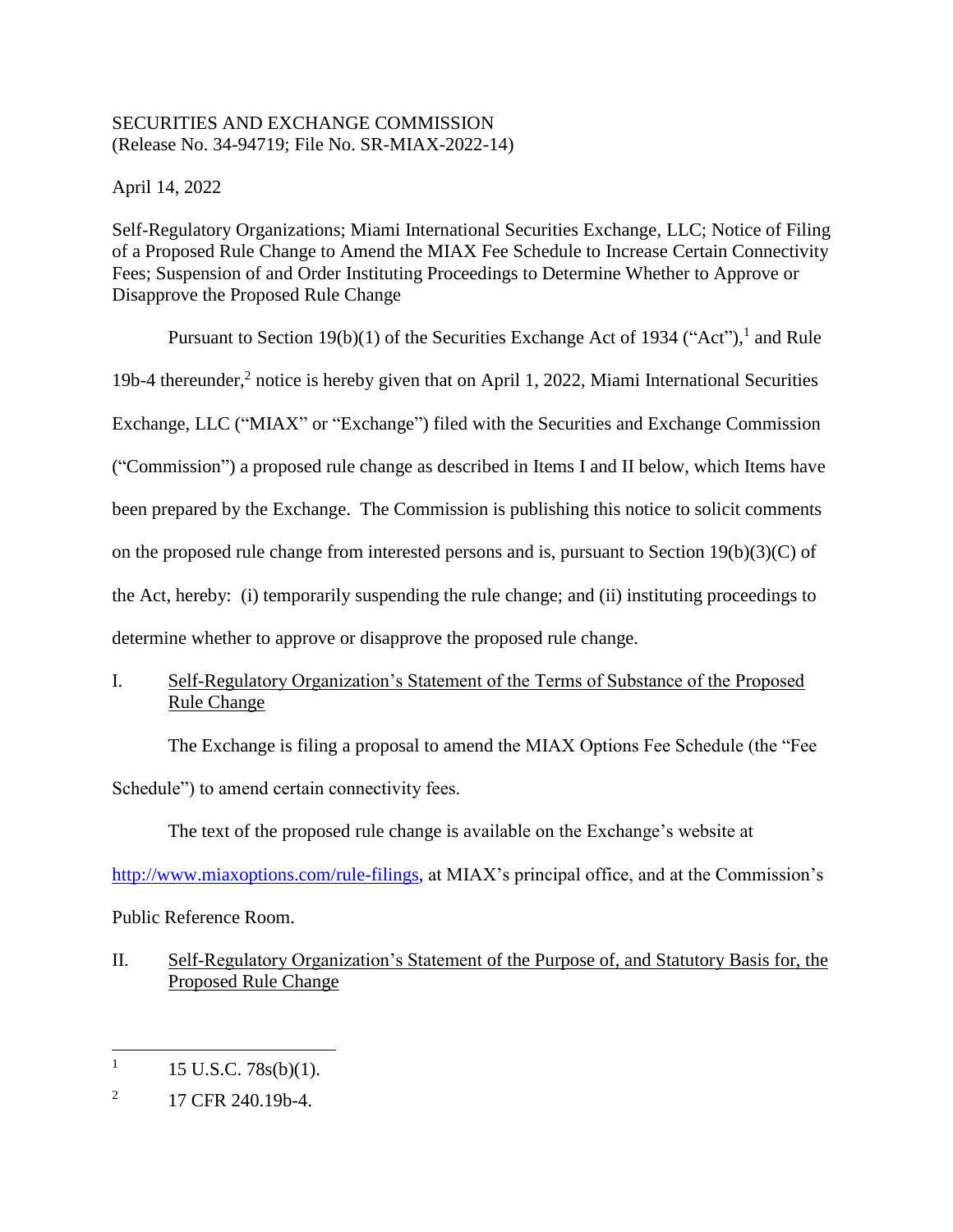In its filing with the Commission, the Exchange included statements concerning the purpose of and basis for the proposed rule change and discussed any comments it received on the proposed rule change. The text of these statements may be examined at the places specified in Item IV [sic] below. The Exchange has prepared summaries, set forth in sections A, B, and C below, of the most significant aspects of such statements.

## A. Self-Regulatory Organization's Statement of the Purpose of, and Statutory Basis for, the Proposed Rule Change

1. Purpose

The Exchange proposes to amend the Fee Schedule to increase the fees for Members<sup>3</sup> and

non-Members to access the Exchange's System Networks<sup>4</sup> via a 10 gigabit ("Gb") ultra-low

latency ("ULL") fiber connection.<sup>5</sup> Specifically, the Exchange proposes to amend Sections 5)a)-

 $\overline{3}$ The term "Member" means an individual or organization approved to exercise the trading rights associated with a Trading Permit. Members are deemed "members" under the Exchange Act. See Exchange Rule 100.

<sup>&</sup>lt;sup>4</sup> The Exchange's System Networks consist of the Exchange's extranet, internal network, and external network.

<sup>&</sup>lt;sup>5</sup> The Exchange initially filed a proposal on July 30, 2021 to adopt a tiered-pricing structure for the 10Gb ULL fiber connections. The proposal to adopt a tiered pricing structure was withdrawn and refiled several times, each time providing more detail and additional justification in response to questions raised by the Commission in its Suspension Orders and in response to comments received. Ultimately, in response to questions raised by the Commission in its Suspension Orders and comment letters submitted by SIG on the proposed tiered pricing structure, the Exchange reluctantly withdrew that proposal on March 30, 2022, despite the fact that the proposed a tieredpricing structure reduced the monthly 10Gb ULL connectivity fees for approximately 60% of the Exchange's subscribers. See Securities Exchange Act Release Nos. 92643 (August 11, 2021), 86 FR 46034 (August 17, 2021) (SR-MIAX-2021-35); 93165 (September 28, 2021), 86 FR 54750 (October 4, 2021) (SR-MIAX-2021-41); 93639 (November 22, 2021), 86 FR 67758 (November 29, 2021) (SR-MIAX-2021-41); 93775 (December 14, 2021), 86 FR 71996 (December 20, 2021) (SR-MIAX-2021-59); 94088 (January 27, 2022), 87 FR 5901 (February 2, 2022) (SR-MIAX-2021-59); and 94256 (February 15, 2022), 87 FR 9711 (February 22, 2022) (SR-MIAX-2022-07). See also letters from Richard J. McDonald, Susquehanna International Group, LLC ("SIG"), to Vanessa Countryman, Secretary, Commission, dated September 7, 2021, October 1, 2021, October 26, 2021, and March 15, 2022. See letters from Richard J. McDonald,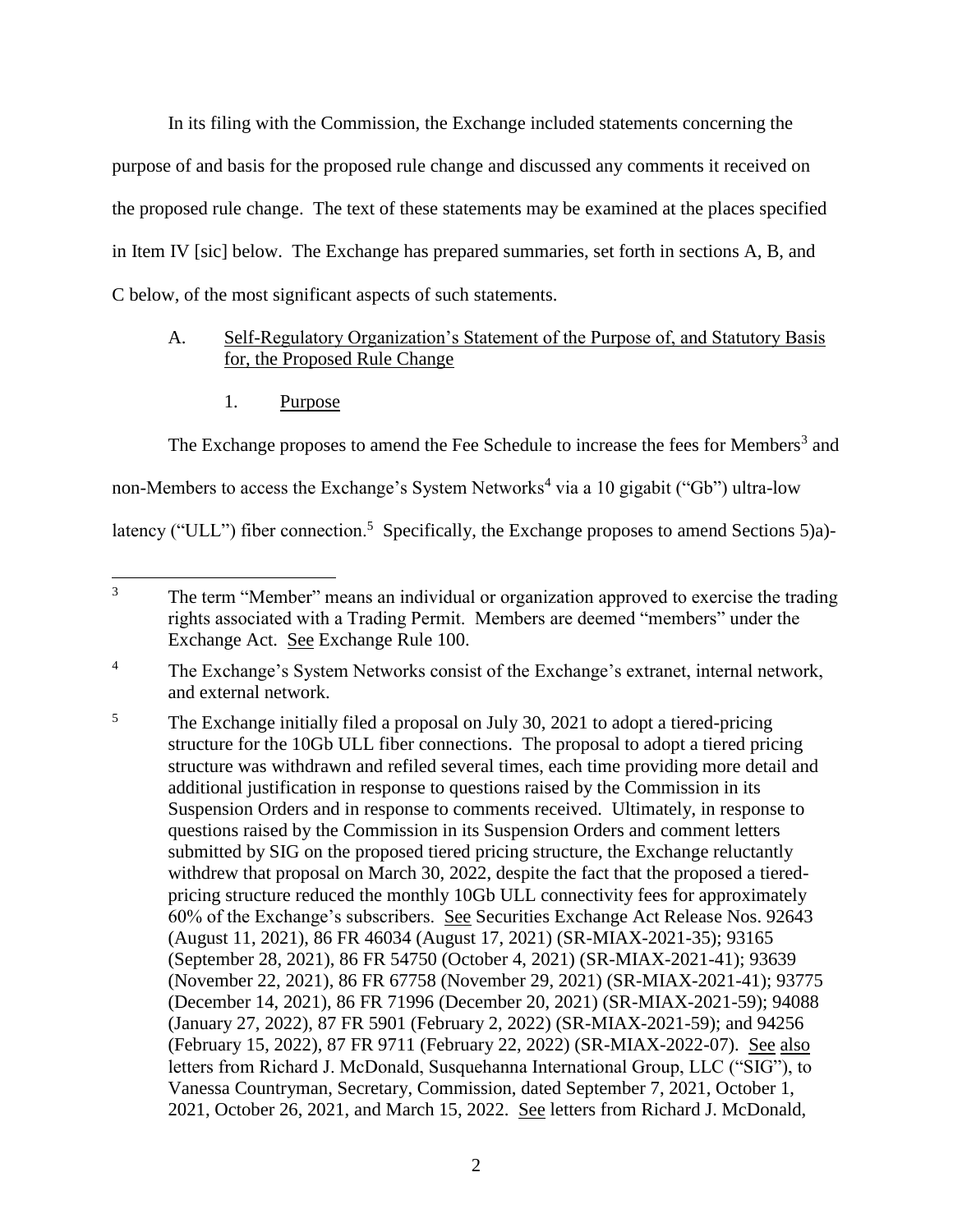b) of the Fee Schedule to increase the 10Gb ULL fee for Members and non-Members from \$10,000 per month to \$12,000 per month ("10Gb ULL Fee"). Prior to the proposed fee change, the Exchange assessed Members and non-Members a flat monthly fee of \$10,000 per 10Gb ULL connection for access to the Exchange's primary and secondary facilities.

The Exchange believes that other exchanges' connectivity fees offer useful examples of alternative approaches to providing and charging for connectivity and includes the below table for comparison purposes only to show how its proposed fees compare to fees currently charged by other options exchanges for similar connectivity. As shown by the below table, the Exchange's proposed fees are less than fees charged for similar connectivity provided by other options exchanges with comparable market share.

l

SIG, to Vanessa Countryman, Secretary, Commission, dated October 1, 2021 ("SIG Letter 2") and October 26, 2021 ("SIG Letter 3"). See also letter from Tyler Gellasch, Executive Director, Healthy Markets Association ("HMA"), to Hon. Gary Gensler, Chair, Commission, dated October 29, 2021 (commenting on SR-CboeEDGA-2021-017, SR-CboeBYX-2021-020, SR-Cboe-BZX-2021-047, SR-CboeEDGX-2021-030, SR-MIAX-2021-41, SR-PEARL-2021-45, and SR-EMERALD-2021-29 and stating that "MIAX has repeatedly filed to change its connectivity fees in a way that will materially lower costs for many users, while increasing the costs for some of its heaviest of users. These filings have been withdrawn and repeatedly refiled. *Each time, however, the filings contain significantly greater information about who is impacted and how than other filings that have been permitted to take effect without suspension*") (*emphasis added*) ("HMA Letter"); and Ellen Green, Managing Director, Equity and Options Market Structure, Securities Industry and Financial Markets Association ("SIFMA"), to Vanessa Countryman, Secretary, Commission, dated November 26, 2021 ("SIFMA Letter").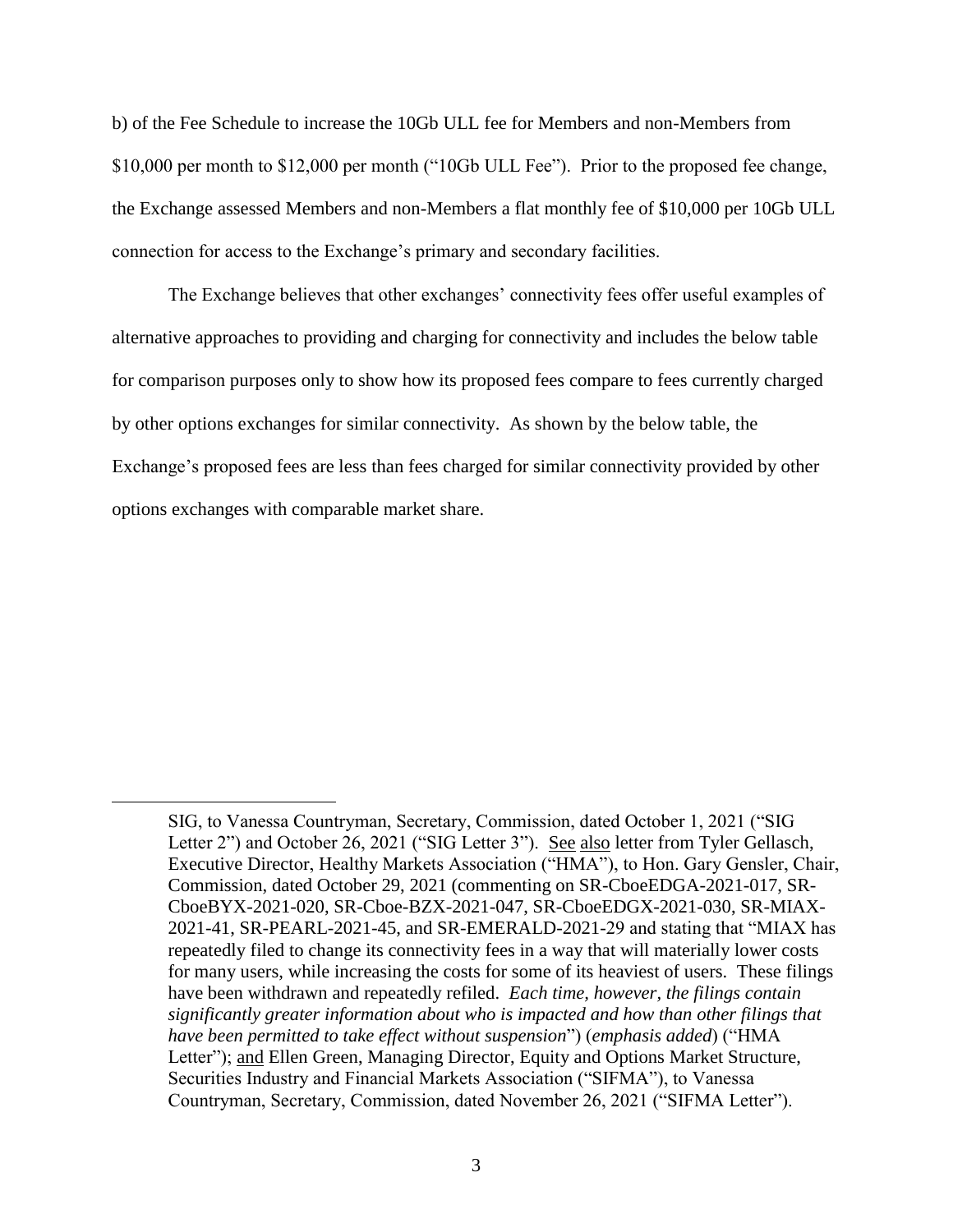| <b>Exchange</b>                          | <b>Type of Connection</b> | <b>Monthly Fee</b> |
|------------------------------------------|---------------------------|--------------------|
|                                          |                           | (per connection)   |
| MIAX (as proposed)                       | 10Gb ULL                  | \$12,000.00        |
| (equity options market share of          |                           |                    |
| 5.63% as of March 29, 2022 for the       |                           |                    |
| month of March) <sup>6</sup>             |                           |                    |
| The NASDAQ Stock Market LLC              | 10Gb Ultra fiber          | \$15,000.00        |
| $("NASDAQ")^7$                           |                           |                    |
| (equity options market share of          |                           |                    |
| 8.62% as of March 29, 2022 for the       |                           |                    |
| month of March) <sup>8</sup>             |                           |                    |
| Nasdaq ISE LLC ("ISE") <sup>9</sup>      | 10Gb Ultra fiber          | \$15,000.00        |
| (equity options market share of          |                           |                    |
| 5.83% as of March 29, 2022 for the       |                           |                    |
| month of March $)^{10}$                  |                           |                    |
| NYSE American LLC ("Amex") <sup>11</sup> | 10Gb LX LCN               | \$22,000.00        |
| (equity options market share of          |                           |                    |
| 7.15% as of March 29, 2022 for the       |                           |                    |
| month of March) $^{12}$                  |                           |                    |
| Nasdaq GEMX, LLC ("GEMX") <sup>13</sup>  | 10Gb Ultra                | \$15,000.00        |
| (equity options market share of          |                           |                    |
| 2.48% as of March 29, 2022 for the       |                           |                    |
| month of March) <sup>14</sup>            |                           |                    |

The Exchange will continue to assess monthly Member and non-Member network

connectivity fees for connectivity to the primary and secondary facilities in any month the

Member or non-Member is credentialed to use any of the Exchange APIs or market data feeds in

- <sup>9</sup> See ISE Rules, General 8: Connectivity.
- $10$  See supra note 6.
- <sup>11</sup> See NYSE American Options Fee Schedule, Section IV.
- <sup>12</sup> See supra note 6.
- <sup>13</sup> See GEMX Rules, General 8: Connectivity.
- <sup>14</sup> See supra note 6.

 $6\,$ See "The market at a glance," available at <https://www.miaxoptions.com/> (last visited March 29, 2022).

<sup>&</sup>lt;sup>7</sup> See NASDAQ Rules, General 8: Connectivity, Section 1. Co-Location Services.

<sup>&</sup>lt;sup>8</sup> See supra note 6.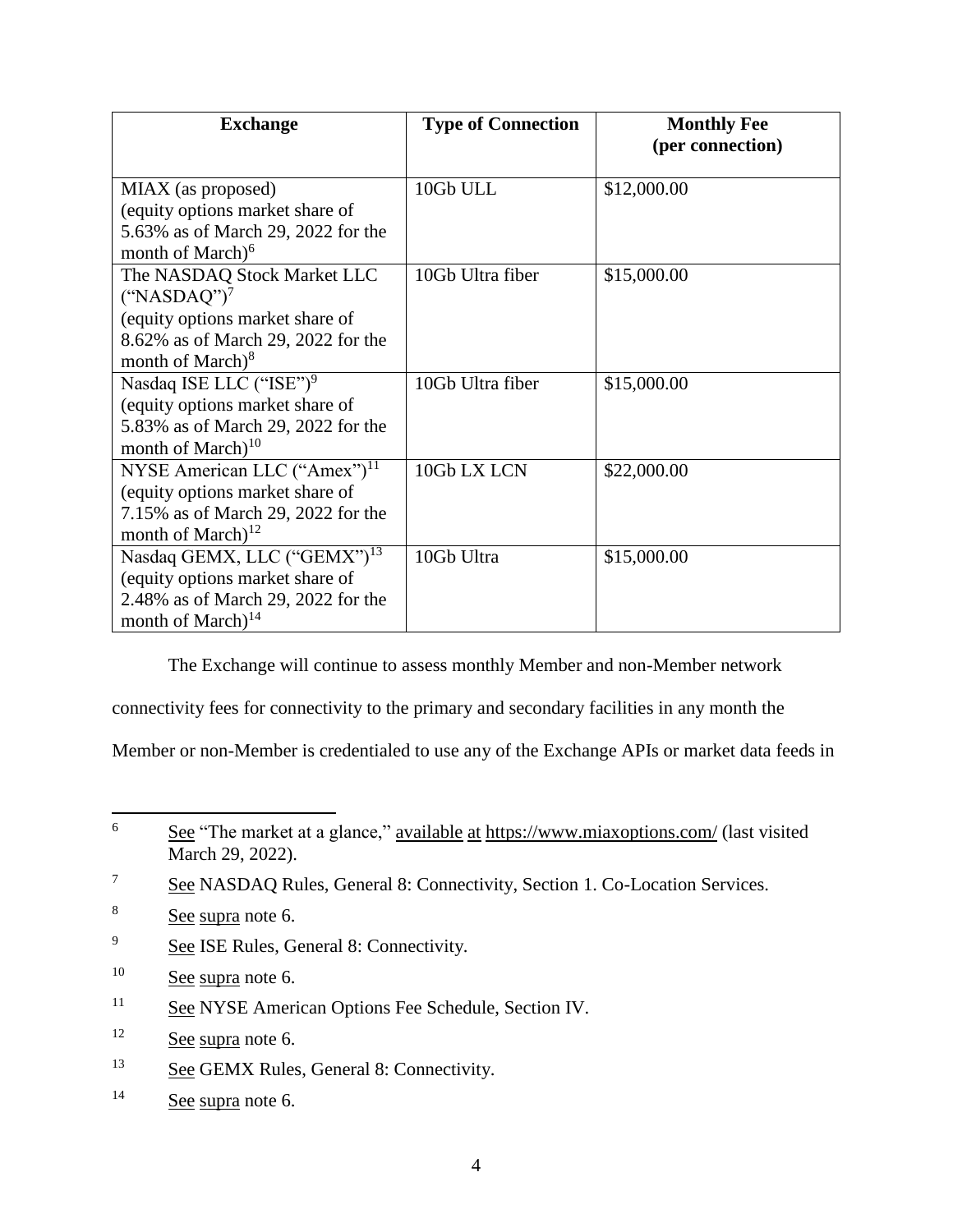the production environment. The Exchange proposes to pro-rate the fees when a Member or non-Member makes a change to the connectivity (by adding or deleting connections) with such pro-rated fees based on the number of trading days that the Member or non-Member has been credentialed to utilize any of the Exchange APIs or market data feeds in the production environment through such connection, divided by the total number of trading days in such month multiplied by the applicable monthly rate. The Exchange will continue to assess monthly Member and non-Member network connectivity fees for connectivity to the disaster recovery facility in each month during which the Member or non-Member has established connectivity with the disaster recovery facility.

The Exchange's MIAX Express Network Interconnect ("MENI") can be configured to provide Members and non-Members of the Exchange network connectivity to the trading platforms, market data systems, test systems, and disaster recovery facilities of both the Exchange and its affiliate, MIAX PEARL, LLC ("MIAX Pearl Options"), via a single, shared connection. Members and non-Members utilizing the MENI to connect to the trading platforms, market data systems, test systems, and disaster recovery facilities of the Exchange and MIAX Pearl Options via a single, shared connection will continue to only be assessed one monthly connectivity fee per connection, regardless of the trading platforms, market data systems, test systems, and disaster recovery facilities accessed via such connection.

## 2. Statutory Basis

The Exchange believes that the proposed increase to the 10Gb ULL Fee is consistent with Section 6(b) of the Act<sup>15</sup> in general, and furthers the objectives of Section 6(b)(4) of the Act<sup>16</sup> in

<sup>15</sup> <sup>15</sup> 15 U.S.C. 78f(b).

 $16$  15 U.S.C. 78f(b)(4).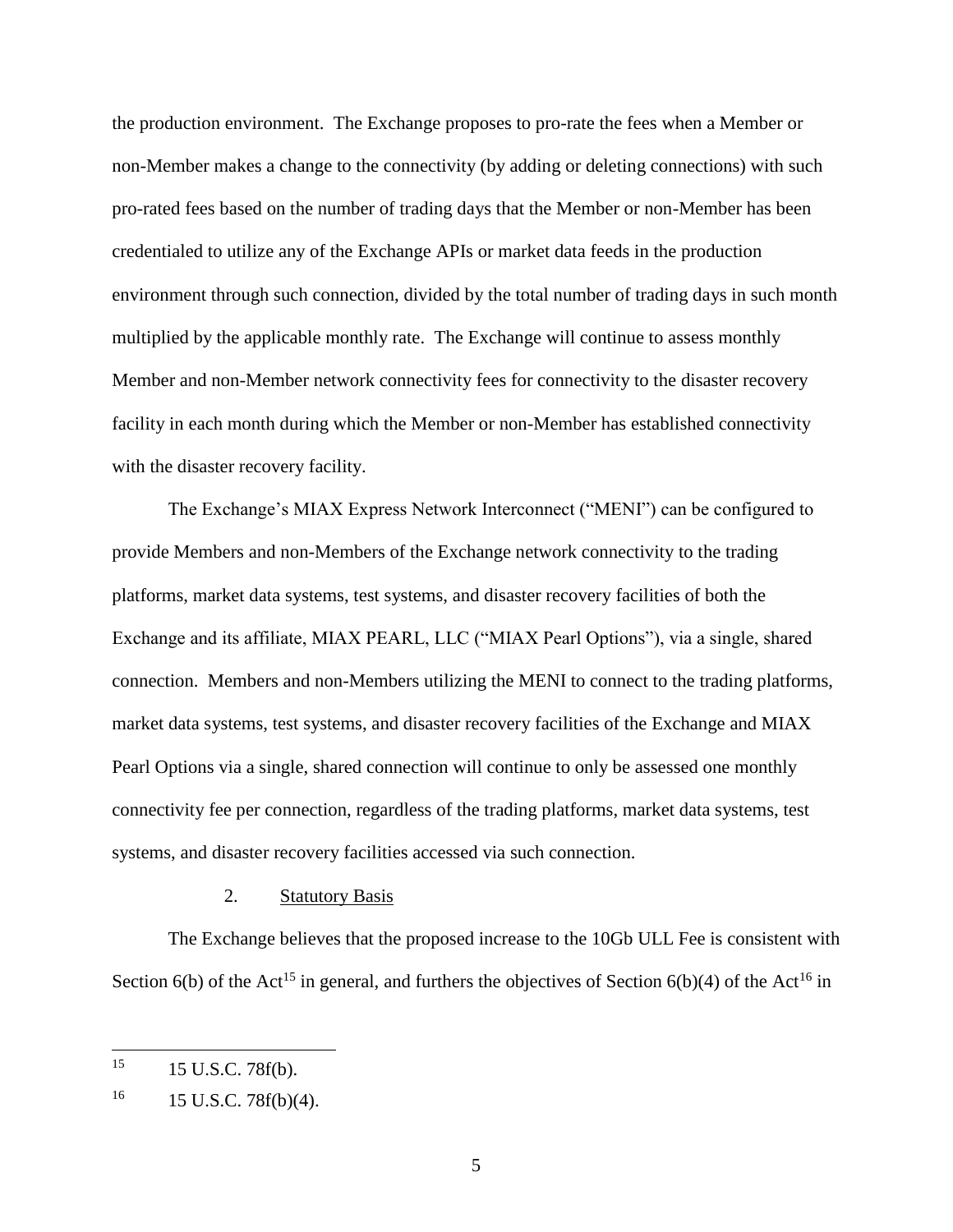particular, in that it provides for the equitable allocation of reasonable dues, fees and other charges among Members and other persons using any facility or system that the Exchange operates or controls. The Exchange also believes the proposed increase to the 10Gb ULL Fee furthers the objectives of Section  $6(b)(5)$  of the Act<sup>17</sup> in that it is designed to promote just and equitable principles of trade, remove impediments to and perfect the mechanism of a free and open market and a national market system, and, in general, protect investors and the public interest and are not designed to permit unfair discrimination between customers, issuers, brokers and dealers.

The Exchange believes that the information provided to justify the proposed increase to the 10Gb ULL Fee meets or exceeds the amount of detail required in respect of proposed fee changes as set forth in the recent Commission and Commission Staff guidance. On March 29, 2019, the Commission issued an Order disapproving a proposed fee change by the BOX Market LLC Options Facility to establish connectivity fees for its BOX Network (the "BOX Order").<sup>18</sup> On May 21, 2019, the Commission Staff issued guidance "to assist the national securities exchanges and FINRA … in preparing Fee Filings that meet their burden to demonstrate that proposed fees are consistent with the requirements of the Securities Exchange Act."<sup>19</sup> Based on both the BOX Order and the Guidance, the Exchange believes that the proposed increase to the 10Gb ULL Fee is consistent with the Act because it (i) is reasonable, equitably allocated, not

<sup>17</sup> <sup>17</sup> 15 U.S.C. 78f(b)(5).

<sup>&</sup>lt;sup>18</sup> See Securities Exchange Act Release No. 85459 (March 29, 2019), 84 FR 13363 (April 4, 2019) (SR-BOX-2018-24, SR-BOX-2018-37, and SR-BOX-2019-04) (Order Disapproving Proposed Rule Changes to Amend the Fee Schedule on the BOX Market LLC Options Facility to Establish BOX Connectivity Fees for Participants and Non-Participants Who Connect to the BOX Network).

<sup>&</sup>lt;sup>19</sup> See Staff Guidance on SRO Rule Filings Relating to Fees (May 21, 2019), at <https://www.sec.gov/tm/staff-guidance-sro-rule-filings-fees> (the "Guidance").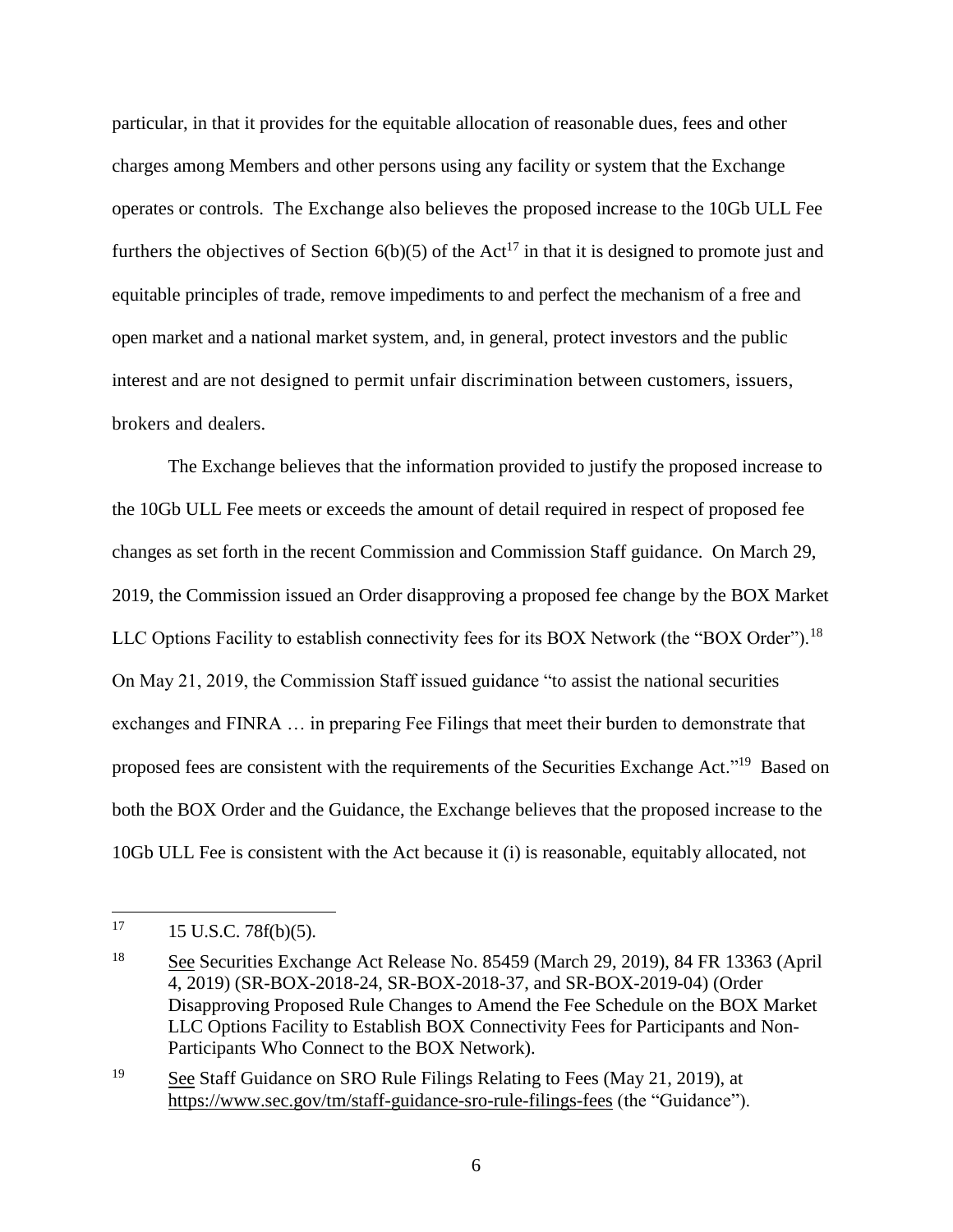unfairly discriminatory, and not an undue burden on competition; (ii) complies with the BOX Order and the Guidance; and (iii) is supported by evidence (including comprehensive revenue and cost data and analysis) that the proposed increase to the 10Gb ULL Fee is fair and reasonable and will not result in excessive pricing or supra-competitive profit.

## **The Proposed Increase to the 10Gb ULL Fee will not Result in a Supra-**

### **Competitive Profit**

The Exchange believes that exchanges, in setting fees of all types, should meet very high standards of transparency to demonstrate why each new fee or fee amendment meets the requirements of the Act that fees be reasonable, equitably allocated, not unfairly discriminatory, and not create an undue burden on competition among market participants. The Exchange believes this high standard is especially important when an exchange imposes various fees for market participants to access an exchange's marketplace.

In the Guidance, the Commission Staff states that, "[a]s an initial step in assessing the reasonableness of a fee, staff considers whether the fee is constrained by significant competitive forces."<sup>20</sup> The Guidance further states that, "... even where an SRO cannot demonstrate, or does not assert, that significant competitive forces constrain the fee at issue, a cost-based discussion may be an alternative basis upon which to show consistency with the Exchange Act."<sup>21</sup> In the Guidance, the Commission Staff further states that, "[i]f an SRO seeks to support its claims that a proposed fee is fair and reasonable because it will permit recovery of the SRO's costs, or will not result in excessive pricing or supra-competitive profit, specific information, including

<sup>20</sup>  $\underline{\mathbf{Id}}$ .

<sup>21</sup> Id.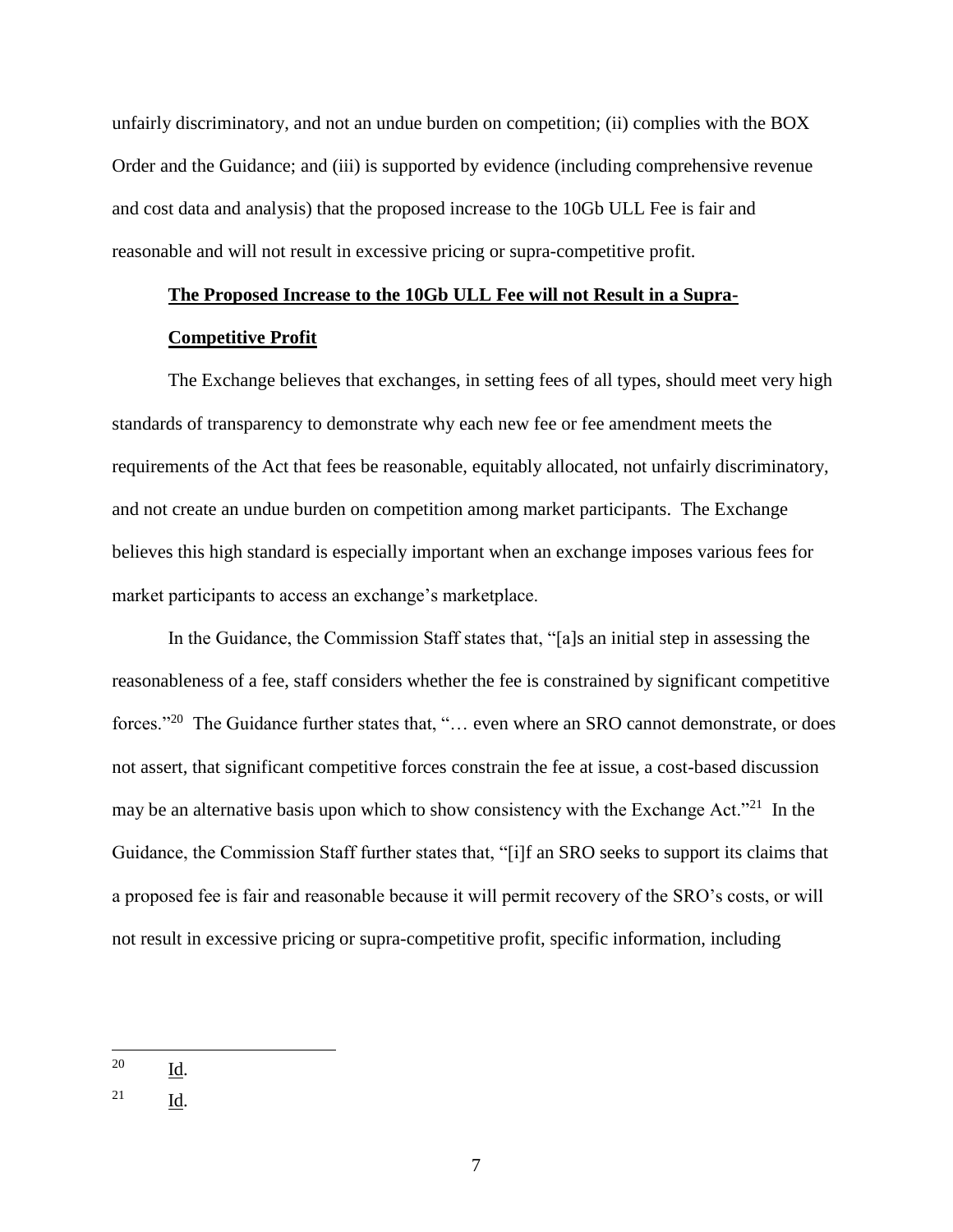quantitative information, should be provided to support that argument."<sup>22</sup> The Exchange does not assert that the 10Gb ULL Fee is constrained by competitive forces. Rather, the Exchange asserts that the proposed increase to the 10Gb ULL Fee is reasonable because it will permit recovery of the Exchange's costs in providing access services to supply 10Gb ULL connectivity and will not result in the Exchange generating a supra-competitive profit.

The Guidance defines "supra-competitive profit" as "profits that exceed the profits that can be obtained in a competitive market."<sup>23</sup> The Commission Staff further states in the Guidance that "the SRO should provide an analysis of the SRO's baseline revenues, costs, and profitability (before the proposed fee change) and the SRO's expected revenues, costs, and profitability (following the proposed fee change) for the product or service in question."<sup>24</sup> The Exchange provides this analysis below.

The proposed 10Gb ULL Fee is based on a cost-plus model. A 10Gb ULL connection provides access to each of the three Exchange networks, extranet, internal network, and external network, all of which are necessary for Exchange operations. The Exchange's extranet provides the means by which the Exchange communicates with market participants and includes access to the Member portal and the ability to send and receive daily communications and reports. The internal network connects the extranet to the rest of the Exchange's systems and includes trading systems, market data systems, and network monitoring. The external network includes connectivity between the Exchange and other national securities exchanges, market data providers, and between the Exchange's locations in Princeton, New Jersey,

<sup>24</sup> Id.

<sup>22</sup> Id.

 $\frac{23}{\underline{Id}}$ .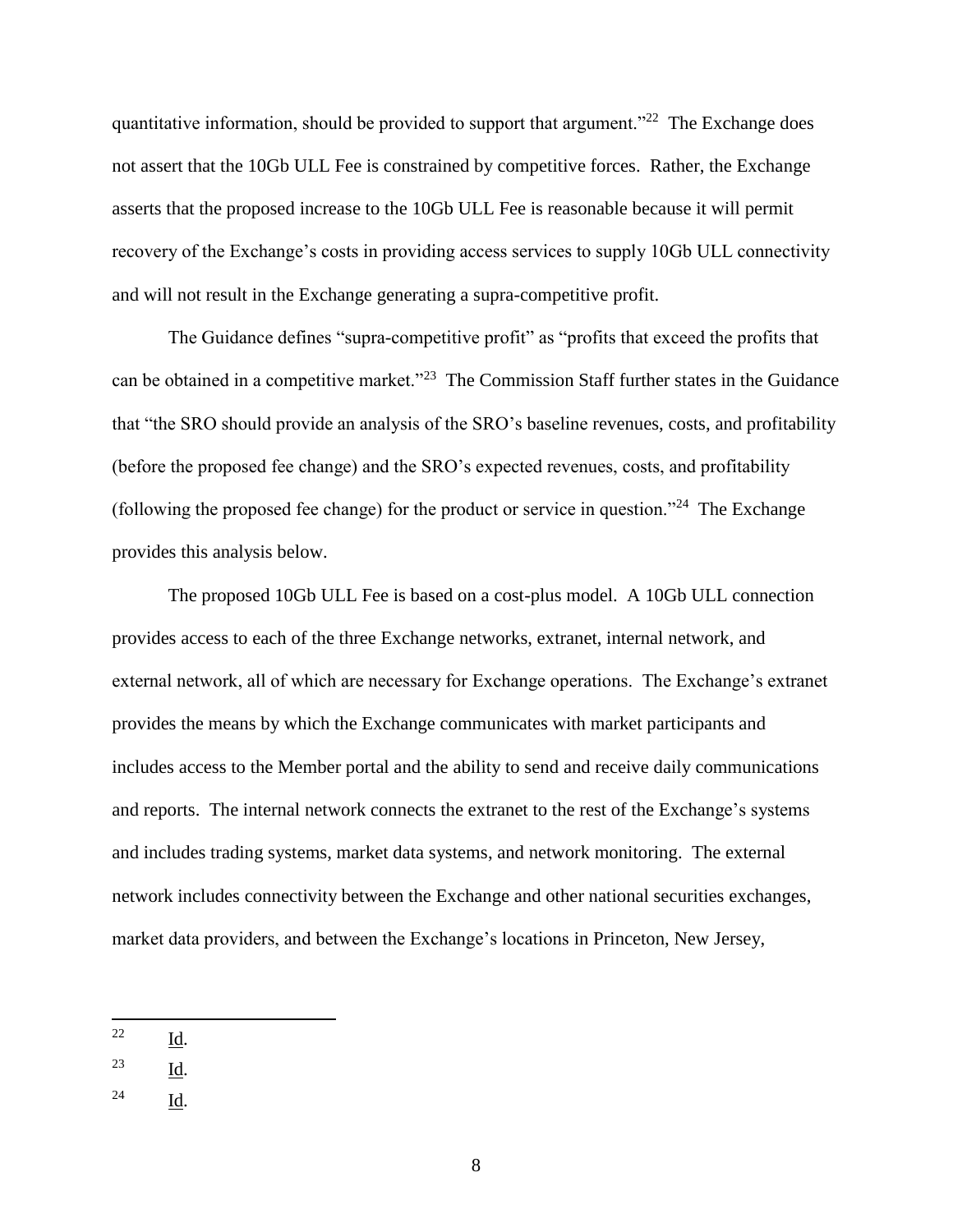Secaucus, New Jersey (NY4), Miami, Florida, and Chicago, Illinois (CH4). In determining the appropriate fees to charge Members and non-Members to access the Exchange's System Networks via a 10Gb ULL fiber connection, the Exchange considered its costs to provide and maintain its System Networks and connectivity to those System Networks, using costs that are related to providing and maintaining access the Exchange's System Networks via a 10Gb ULL fiber connection to estimate such costs, and set fees that are designed to cover its costs with a limited return in excess of such costs. The Exchange believes that it is important to demonstrate that the 10Gb ULL Fee is based on its costs and reasonable business needs and believes the proposed increase to the 10Gb ULL Fee will allow the Exchange to continue to offset expenses. However, as discussed more fully below, such fees may also result in the Exchange recouping less than all of its costs of providing and maintaining access to the Exchange's System Networks via a 10Gb ULL fiber connection because of the uncertainty of forecasting subscriber decision making with respect to firms' connectivity needs. The Exchange believes that the proposed increase to the 10Gb ULL Fee will not result in excessive pricing or supra-competitive profit based on the total expenses the Exchange estimates to incur versus the total revenue the Exchange estimates to collect, and therefore meets the standards in the Act as interpreted by the Commission and the Commission Staff in the BOX Order and the Guidance.

The Exchange conducted an extensive cost review in which the Exchange analyzed nearly every expense item in the Exchange's general expense ledger to determine whether each such expense relates to the 10Gb ULL Fee, and, if such expense did so relate, what portion (or percentage) of such expense actually supports access to the Exchange's System Networks via a 10Gb ULL fiber connection associated with the 10Gb ULL Fee. In determining what portion (or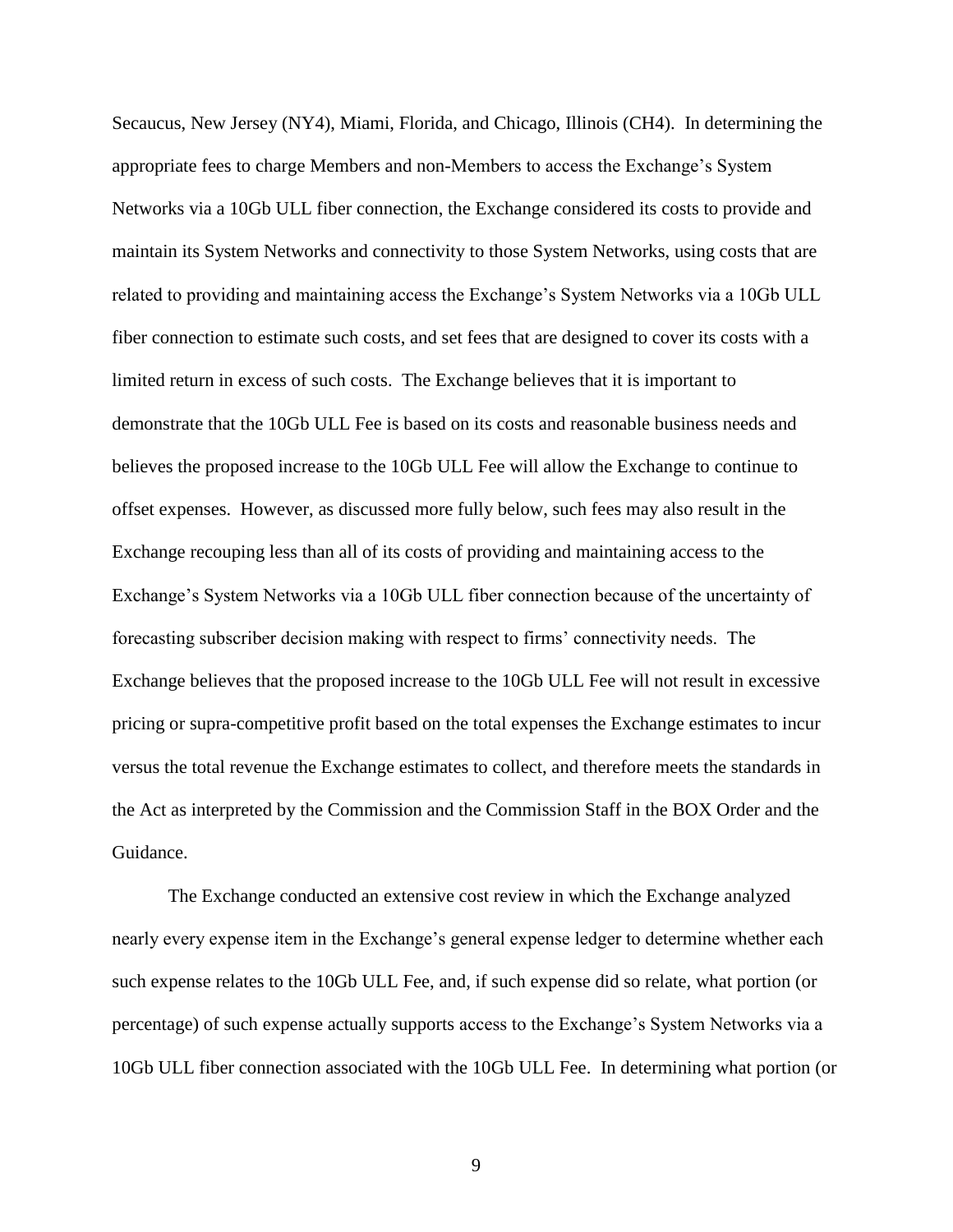percentage) to allocate to access services, each Exchange department head, in coordination with other Exchange personnel, determined the expenses that support access services and System Networks associated with the 10Gb ULL Fee. This included numerous meetings between the Exchange's Chief Information Officer, Chief Financial Officer, Head of Strategic Planning and Operations, Chief Technology Officer, various members of the Legal Department, and other group leaders. The analysis also included each department head meeting with the divisions of teams within each department to determine the amount of time and resources allocated by employees within each division towards the access services and System Networks associated with the 10Gb ULL Fee. The Exchange reviewed each individual expense to determine if such expense was related to the 10Gb ULL Fee. Once the expenses were identified, the Exchange department heads, with the assistance of our internal finance department, reviewed such expenses holistically on an Exchange-wide level to determine what portion of that expense supports providing access services and the System Networks. The sum of all such portions of expenses represents the total cost to the Exchange to provide access services associated with the 10Gb ULL Fee. For the avoidance of doubt, no expense amount is allocated twice.

The analysis conducted by the Exchange is a proprietary process that is designed to make a fair and reasonable assessment of costs and resources allocated to support the provision of access services associated with the 10Gb ULL Fee. The Exchange acknowledges that this assessment can only capture a moment in time and that costs and resource allocations may change. That is why the Exchange historically, and on an ongoing annual basis, reviews its costs and resource allocations to ensure it appropriately allocates resources to properly provide services to the Exchange's constituents.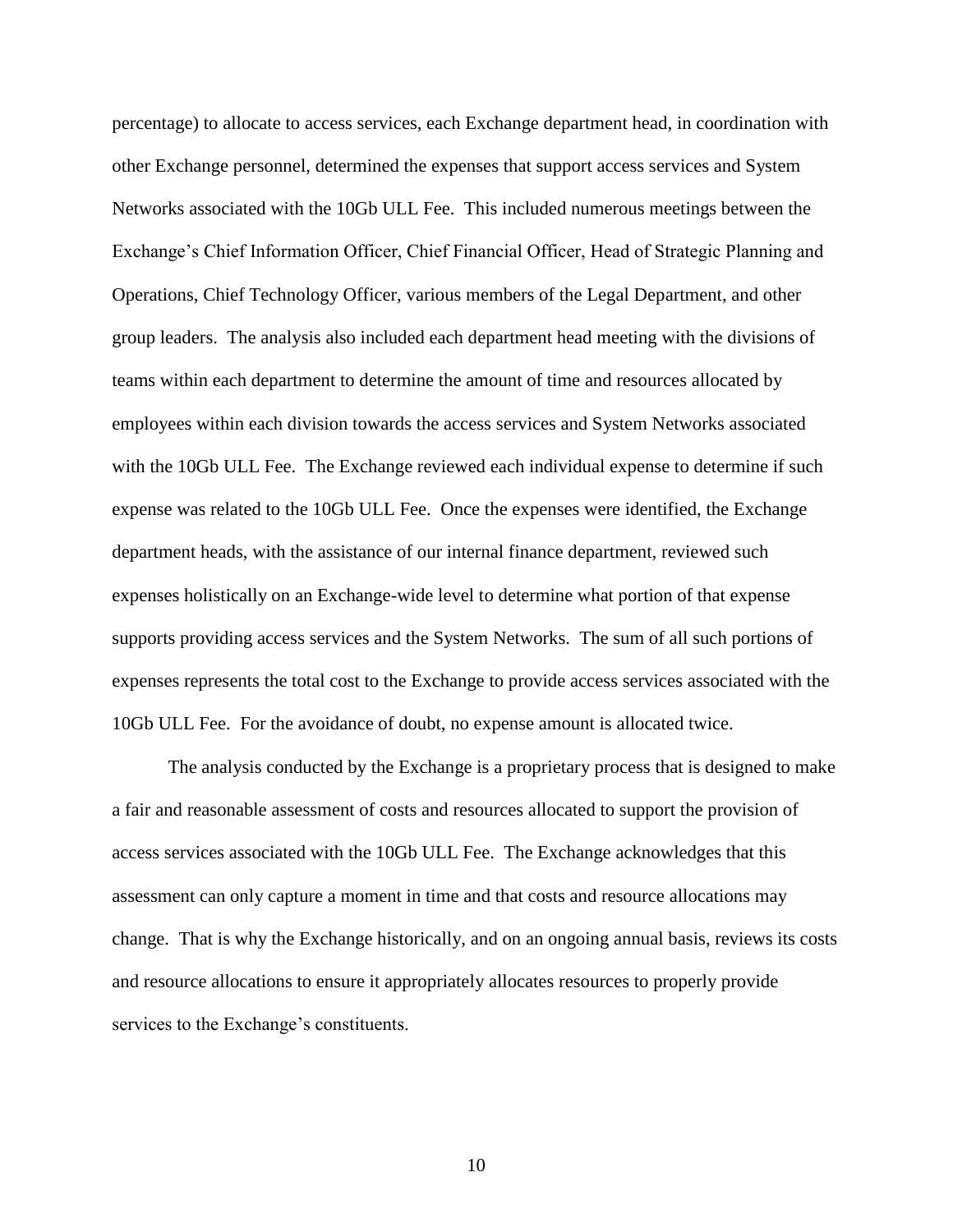The Exchange believes exchanges, like all businesses, should be provided flexibility when developing and applying a methodology to allocate costs and resources they deem necessary to operate their business, including providing market data and access services. The Exchange notes that costs and resource allocations may vary from business to business and, likewise, costs and resource allocations may differ from exchange to exchange when it comes to providing market data and access services. It is a business decision that must be evaluated by each exchange as to how to allocate internal resources and what costs to incur internally or via third parties that it may deem necessary to support its business and its provision of market data and access services to market participants.

The Exchange notes that there are material costs associated with providing the infrastructure and headcount to fully support access to the Exchange and its System Networks via a 10Gb ULL fiber connection. The Exchange incurs technology expense related to establishing and maintaining Information Security services, enhanced network monitoring and customer reporting, as well as Regulation SCI-mandated processes associated with its network technology. Both fixed and variable expenses have significant impact on the Exchange's overall costs to provide and maintain access to the Exchange's System Networks via a 10Gb ULL fiber connection. For example, to accommodate new Members, the Exchange may need to purchase additional hardware to support those Members as well as provide enhanced monitoring and reporting of customer performance that the Exchange and its affiliates currently provide. Further, as the total number of Members increases, the Exchange and its affiliates may need to increase their data center footprint and consume more power, resulting in increased costs charged by their third-party data center provider. Accordingly, the cost to the Exchange and its affiliates to provide access to its Members is not fixed. The Exchange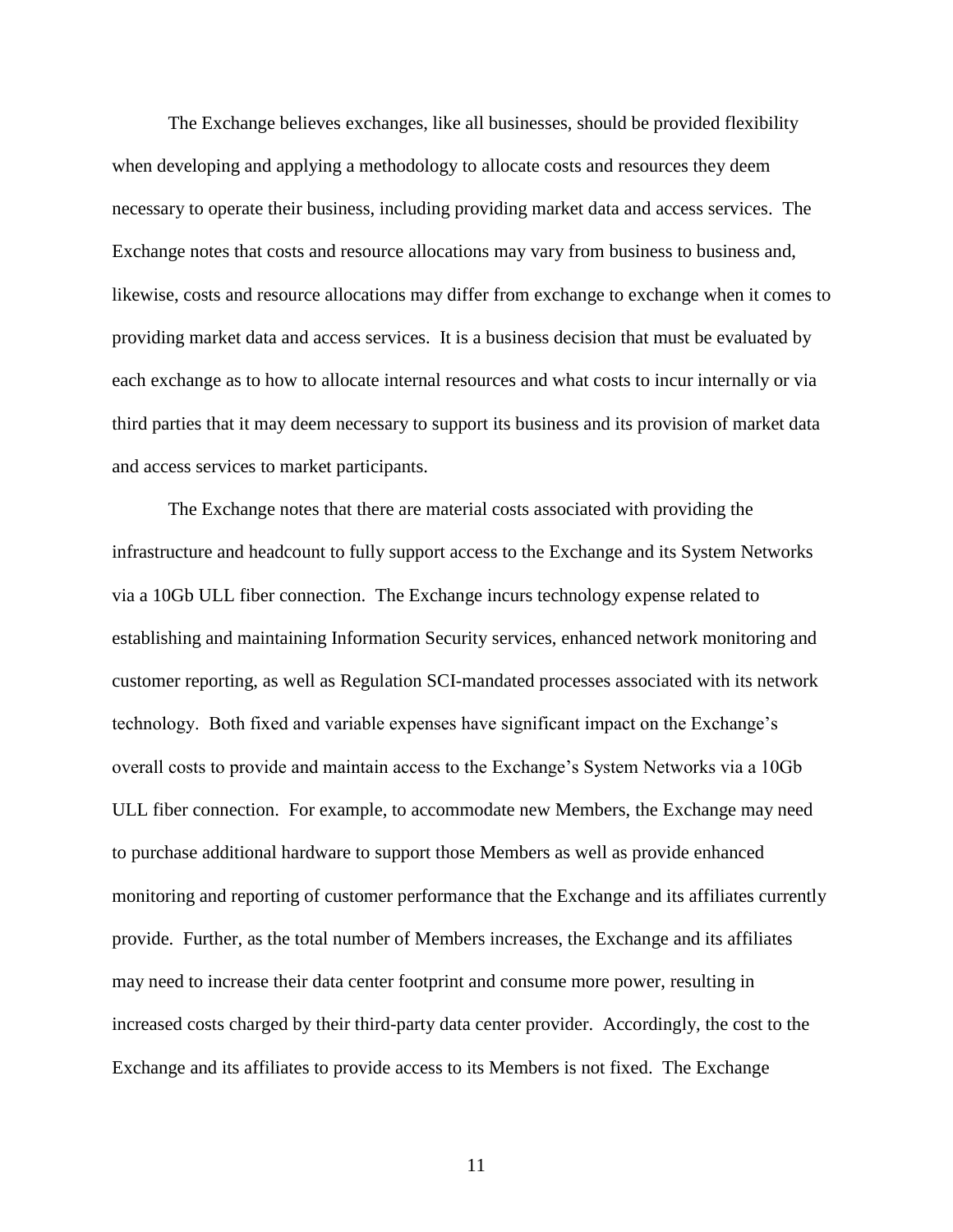believes the 10Gb ULL Fee is a reasonable attempt to offset a portion of those costs associated with providing access to and maintaining its System Networks' infrastructure and related 10Gb ULL fiber connection.

The Exchange estimated its total annual expense to provide and maintain access to the Exchange's System Networks via a 10Gb ULL fiber connection based on the following general expense categories: (1) external expenses, which include fees paid to third parties for certain products and services; (2) internal expenses relating to the internal costs to provide the services associated with the 10Gb ULL Fee; and  $(3)$  general shared expenses.<sup>25</sup> The Guidance does not include any information regarding the methodology that an exchange should use to determine its cost associated with a proposed fee change. The Exchange utilized a methodology in this proposed fee change that it believes is reasonable because the Exchange analyzed its entire cost structure, allocated a percentage of each cost attributable to maintaining its System Networks, then divided those costs according to the cost methodology outlined below.

For 2022 for MIAX and MIAX Pearl Options, the total combined annual expense for providing the access services associated with the 10Gb ULL Fee is estimated to be \$19,666,270, or \$1,638,855 per month. The Exchange believes it is more appropriate to analyze the 10Gb ULL Fee utilizing its 2022 revenue and costs, which utilize the same presentation methodology as set forth in the Exchange's previously-issued Audited Unconsolidated Financial Statements.<sup>26</sup> The \$19,666,270 estimated total annual combined

<sup>25</sup> The percentage allocations used in this proposed rule change may differ from past filings from the Exchange or its affiliates due to, among other things, changes in expenses charged by third parties, adjustments to internal resource allocations, and different system architecture of the Exchange as compared to its affiliates.

<sup>&</sup>lt;sup>26</sup> For example, the Exchange previously noted that all third-party expense described in its prior fee filing was contained in the information technology and communication costs line item under the section titled "Operating Expenses Incurred Directly or Allocated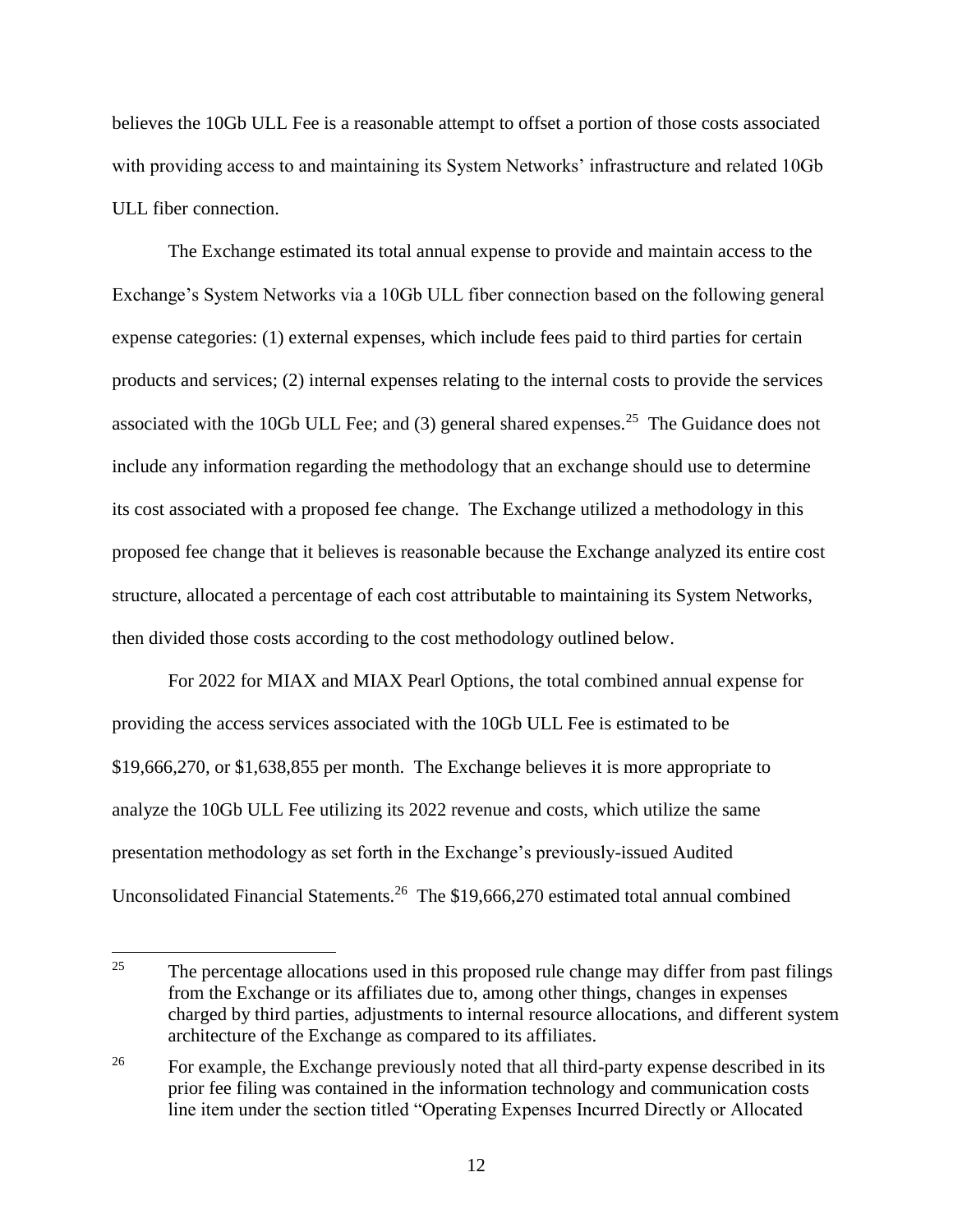expense is directly related to the access to the Exchange's System Networks via a 10Gb ULL fiber connection, and not any other product or service offered by the Exchange. For example, it does not include general costs of operating matching engines and other trading technology. No expense amount was allocated twice. Each of the categories of expenses are set forth in the following table and details of the individual line-item costs considered by the Exchange for each category are described further below.

 $\overline{\phantom{a}}$ 

From Parent," in the Exchange's 2019 Form 1 Amendment containing its financial statements for 2018. See Securities Exchange Act Release No. 87875 (December 31, 2019), 85 FR 770 (January 7, 2020) (SR-MIAX-2019-51). Accordingly, the third-party expense described in this filing is attributed to the same line item for the Exchange's 2022 Form 1 Amendment, which will be filed in 2023.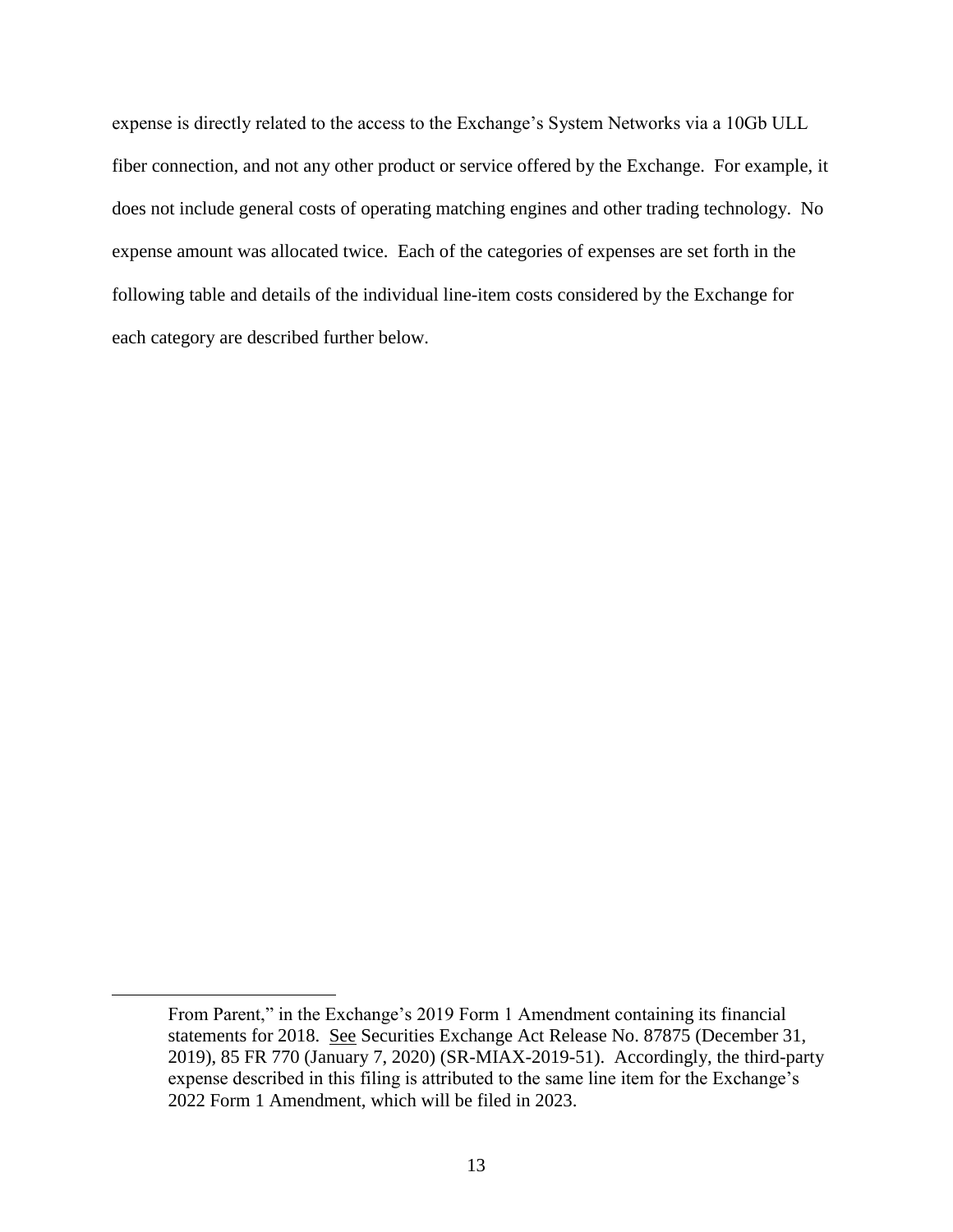| <b>External Expenses</b>                                                                                                             |                                                               |  |  |  |
|--------------------------------------------------------------------------------------------------------------------------------------|---------------------------------------------------------------|--|--|--|
| Category                                                                                                                             | <b>Percentage of Total Expense Amount</b><br><b>Allocated</b> |  |  |  |
| Data Center Provider                                                                                                                 | 62%                                                           |  |  |  |
| <b>Fiber Connectivity Provider</b>                                                                                                   | 62%                                                           |  |  |  |
| <b>Security Financial Transaction</b><br>Infrastructure ("SFTI"), and Other<br><b>Connectivity and Content Services</b><br>Providers | 75%                                                           |  |  |  |
| Hardware and Software Providers                                                                                                      | 51%                                                           |  |  |  |
| <b>Total of External Expenses</b>                                                                                                    | $$4,382,307^{27}$                                             |  |  |  |
| <b>Internal Expenses</b>                                                                                                             |                                                               |  |  |  |
| Category                                                                                                                             | <b>Expense Amount Allocated</b>                               |  |  |  |
| <b>Employee Compensation</b>                                                                                                         | \$7,063,801                                                   |  |  |  |
| Depreciation and Amortization                                                                                                        | \$4,184,851                                                   |  |  |  |
| Occupancy                                                                                                                            | \$701,437                                                     |  |  |  |
| <b>Total of Internal Expenses</b>                                                                                                    | \$11,950,089                                                  |  |  |  |
| <b>Allocated Shared Expenses</b>                                                                                                     | \$3,333,874                                                   |  |  |  |

The Exchange notes that it only has two primary sources of revenue, connectivity and port fees, to recover those costs associated with providing and maintaining access to the Exchange's System Networks. The Exchange notes that, without the specific third-party and internal expense items, the Exchange would not be able to provide and maintain the System Networks and access to the System Networks via a 10Gb ULL fiber connection to Members

<sup>27</sup> The Exchange does not believe it is appropriate to disclose the actual amount it pays to each individual third-party provider as those fee arrangements are competitive or the Exchange is contractually prohibited from disclosing that number.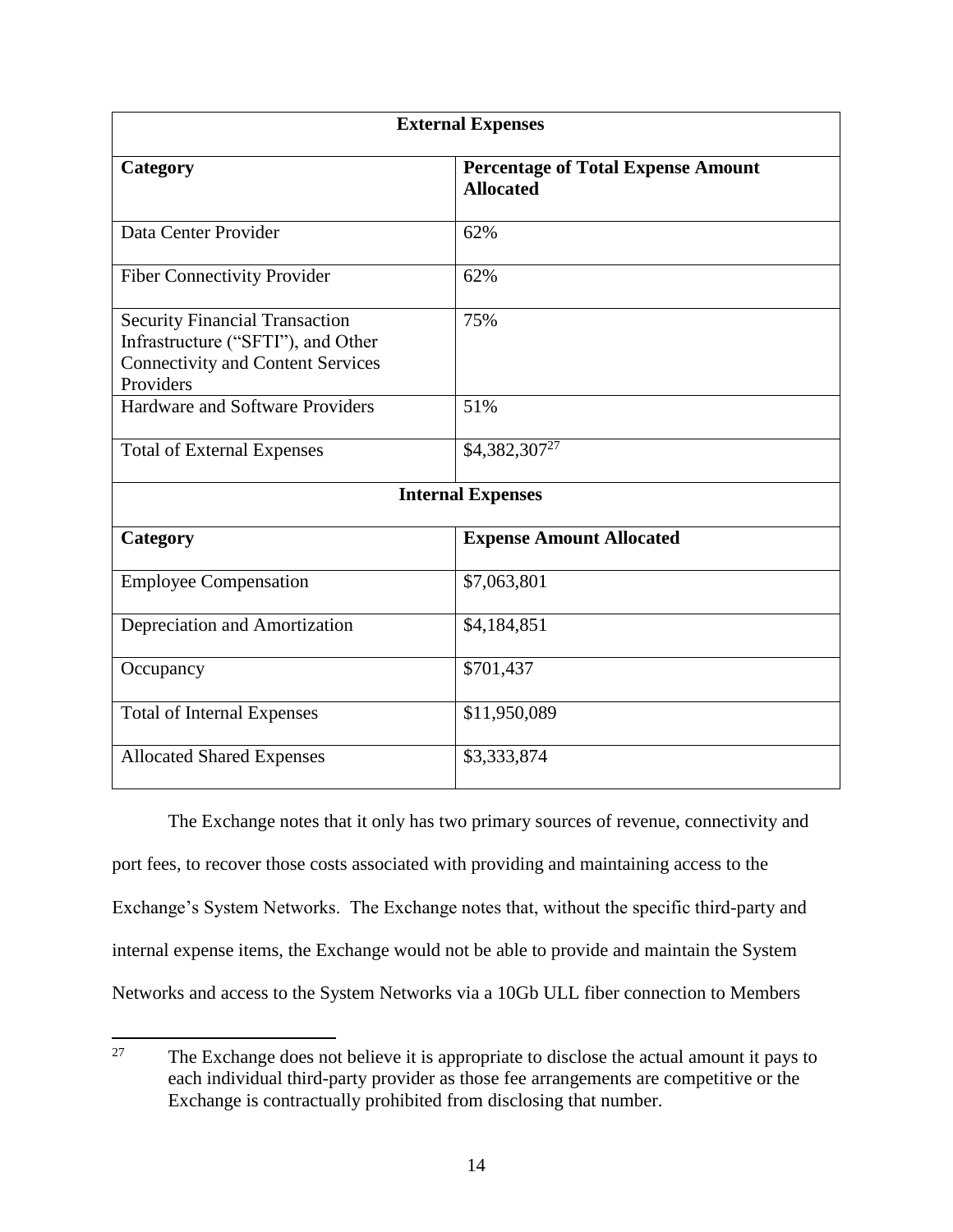and non-Members. Each of these expense items, including physical hardware, software, employee compensation and benefits, occupancy costs, and the depreciation and amortization of equipment, has been identified through a line-by-line item analysis to be integral to providing and maintaining the System Networks and access to System Networks via a 10Gb ULL fiber connection.

For clarity, the Exchange took a conservative approach in determining the expense and the percentage of that expense to be allocated to providing and maintaining the System Networks and access to System Networks in connection with 10Gb ULL fiber connectivity. The Exchange describes the analysis conducted for each expense and the resources or determinations that were considered when determining the amount necessary to allocate to each expense. Only a portion of all fees paid to such third-parties is included in the third-party expenses described herein, and no expense amount is allocated twice. Accordingly, the Exchange does not allocate its entire information technology and communication costs to providing and maintaining the System Networks and access to Exchange's System Networks via a 10Gb ULL fiber connection. This may result in the Exchange under allocating an expense to provide and maintain its System Networks and access to the System Networks via a 10Gb ULL fiber connection, and such expenses may actually be higher than what the Exchange allocated as part of this proposal. The Exchange notes that expenses associated with its affiliates, MIAX Emerald and MIAX Pearl Equities, are accounted for separately and are not included within the scope of this filing.

Further, as part its ongoing assessment of costs and expenses, the Exchange recently conducted a periodic, thorough review of its expenses and resource allocations which resulted in revised percentage allocations in this filing. The revised percentages are, among other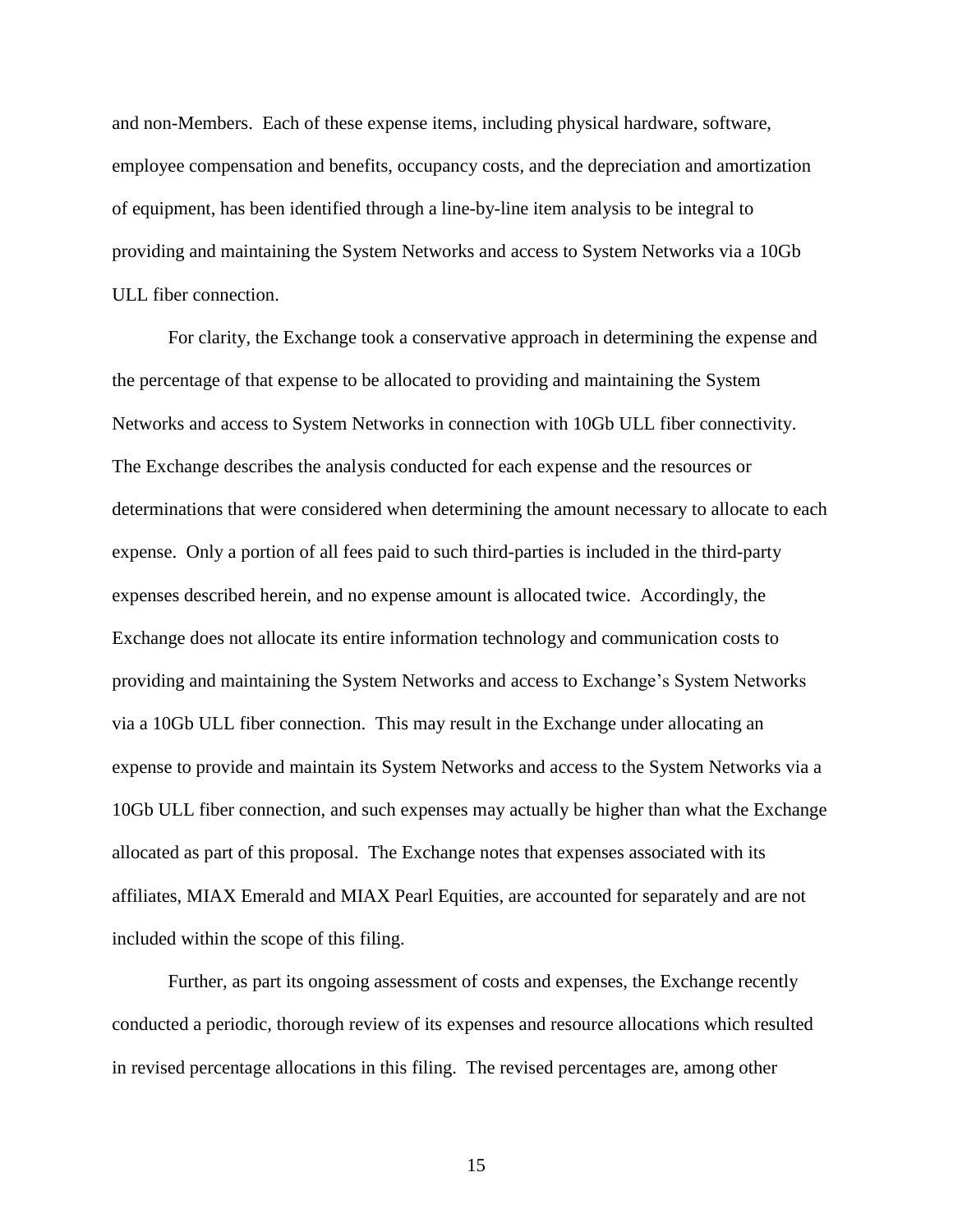things, the result of the shuffling of internal resources in response to business objectives and changes to fees charged and services provided by third parties. Therefore, the percentage allocations used in this proposed rule change may differ from past filings from the Exchange or its affiliates due to, among other things, changes in expenses charged by third-parties, adjustments to internal resource allocations, and different system architecture of the Exchange as compared to its affiliates.

## *External Expense Allocations*

For 2022, expenses relating to fees paid by the Exchange and MIAX Pearl to third parties for products and services necessary to provide and maintain the System Networks and access to the System Networks via a 10Gb ULL fiber connection are estimated to be \$4,382,307. This includes, but is not limited to, a portion of the fees paid to: (1) a third party data center provider, including for the primary, secondary, and disaster recovery locations of the Exchange's trading system infrastructure; (2) a fiber connectivity provider for network services (fiber and bandwidth products and services) linking the Exchange's and its affiliates' office locations in Princeton, New Jersey and Miami, Florida, to all data center locations; (3) SFTI, which supports connectivity feeds for the entire U.S. options industry; (4) various other content and connectivity service providers, which provide content, connectivity services, and infrastructure services for critical components of options connectivity and network services; and (5) various other hardware and software providers that support the production environment in which Members and non-Members connect to the network to trade and receive market data.

#### *Data Center Space and Operations Provider*

The Exchange does not own the primary data center or the secondary data center, but instead leases space in data centers operated by third parties where the Exchange houses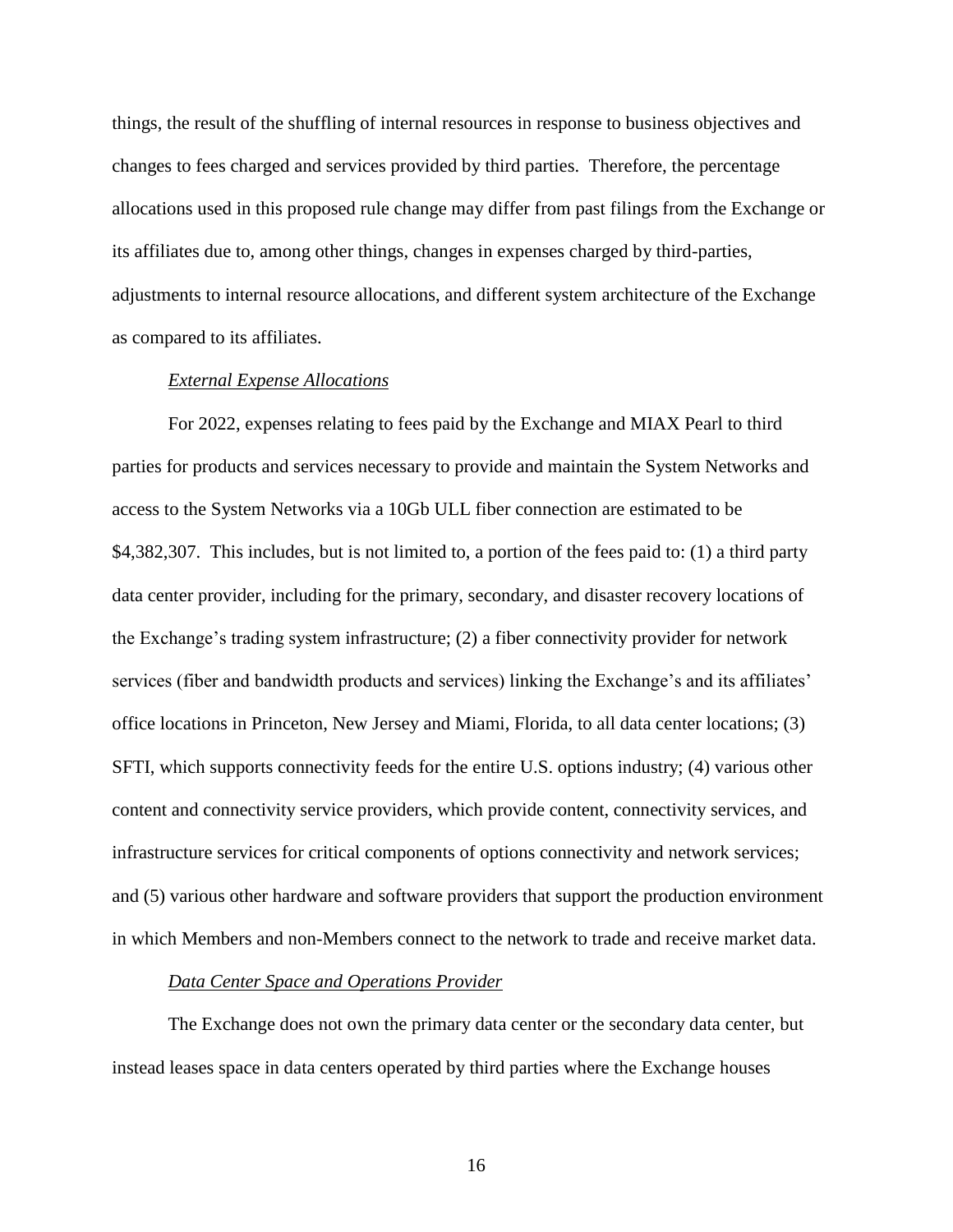servers, switches and related equipment. Data center costs include an allocation of the costs the Exchange incurs to provide physical connectivity in the third-party data centers where it maintains its equipment as well as related costs. The data center provider operates the data centers (primary, secondary, and disaster recovery) that host the Exchange's network infrastructure. Without the retention of a third-party data center, the Exchange would not be able to operate its systems and provide a trading platform for market participants. The Exchange does not employ a separate fee to cover its data center expense and recoups that expense, in part, by charging for 10Gb ULL connectivity.

The Exchange reviewed its data center footprint, including its total rack space, cage usage, number of servers, switches, cabling within the data center, heating and cooling of physical space, storage space, and monitoring and divided its data center expenses among providing transaction services, market data, and connectivity. Based on this review, the Exchange determined that 62% of the total applicable data center provider expense is applicable to providing and maintaining access services and System Networks associated with the 10Gb ULL Fee. The Exchange believes this allocation is reasonable because 10Gb ULL connectivity is a core means of access to the Exchange's network, providing one method for market participants to send and receive order and trade messages, as well as receive market data. A large portion of the Exchange's data center expense is due to providing and maintaining connectivity to the Exchange's System Networks, including providing cabling within the data center between market participants and the Exchange. The Exchange excluded from this allocation servers that are dedicated to market data. The Exchange also did not allocate the remainder of the data center expense because it pertains to other areas of the Exchange's operations, such as ports, market data, and transaction services.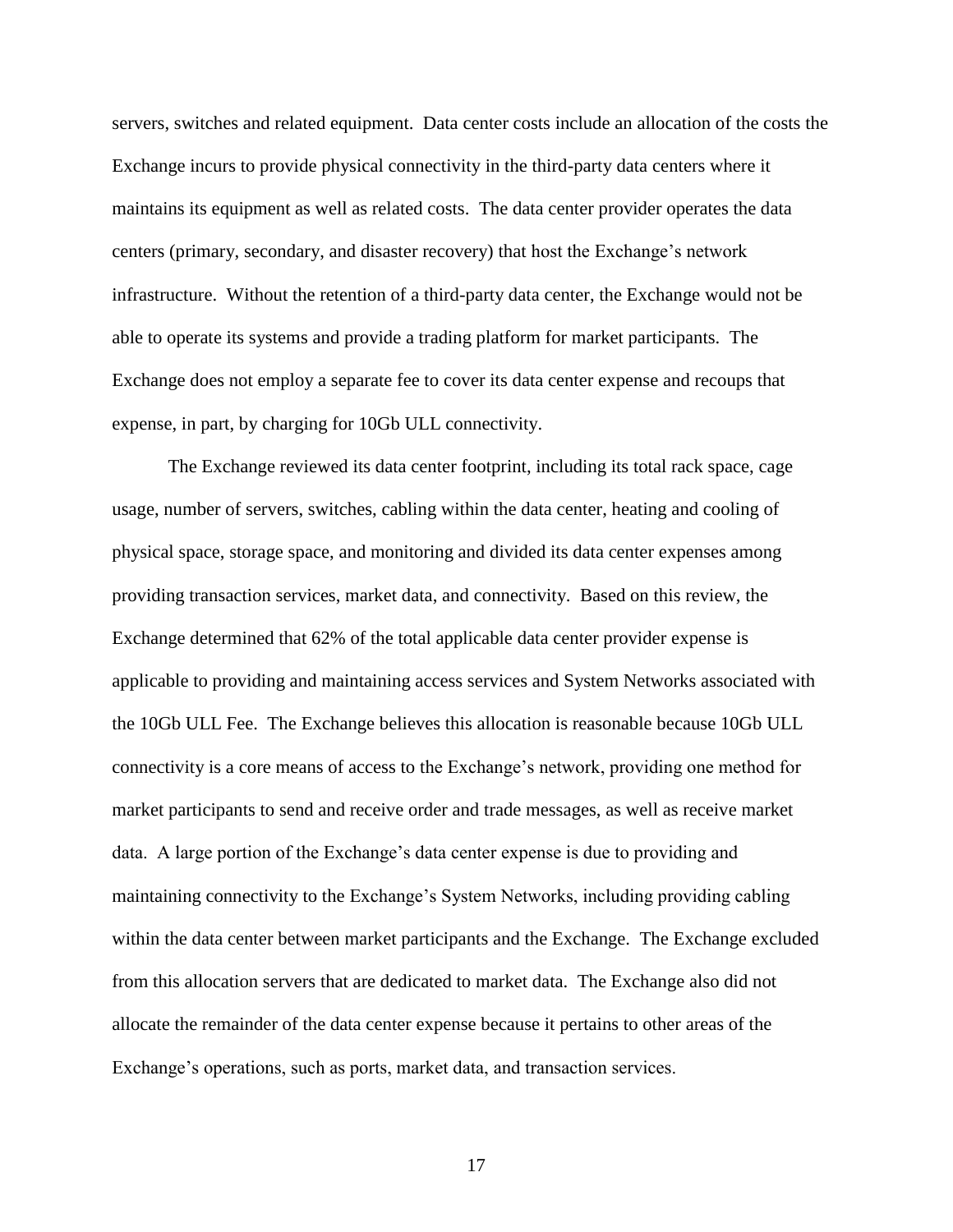### *Fiber Connectivity Provider*

The Exchange engages a third-party service provider that provides the internet, fiber and bandwidth connections between the Exchange's networks, primary and secondary data center, and office locations in Princeton and Miami. Fiber connectivity is necessary for the Exchange to switch to its secondary data center in the case of an outage in its primary data center. Fiber connectivity also allows the Exchange's National Operations & Control Center ("NOCC") and Security Operations Center ("SOC") in Princeton to communicate with the Exchange's primary and secondary data centers. As such, all trade data, including the billions of messages each day, flow through this third-party provider's infrastructure over the Exchange's network. Without these services, the Exchange would not be able to operate and support the network and provide and maintain access services and System Networks associated with the 10Gb ULL Fee to its Members and their customers. Without the retention of a thirdparty fiber connectivity provider, the Exchange would not be able to communicate between its data centers and office locations. The Exchange does not employ a separate fee to cover its fiber connectivity expense and recoups that expense, in part, by charging for 10Gb ULL connectivity.

The Exchange reviewed it costs to retain fiber connectivity from a third party, including the ongoing costs to support fiber connectivity, ensuring adequate bandwidth and infrastructure maintenance to support exchange operations, and ongoing network monitoring and maintenance and determined that 62% of the total fiber connectivity expense was applicable to providing and maintaining access services and System Networks associated with the 10Gb ULL Fee. The Exchange believes this allocation is reasonable because 10Gb ULL connectivity is a core means of access to the Exchange's network, providing one method for market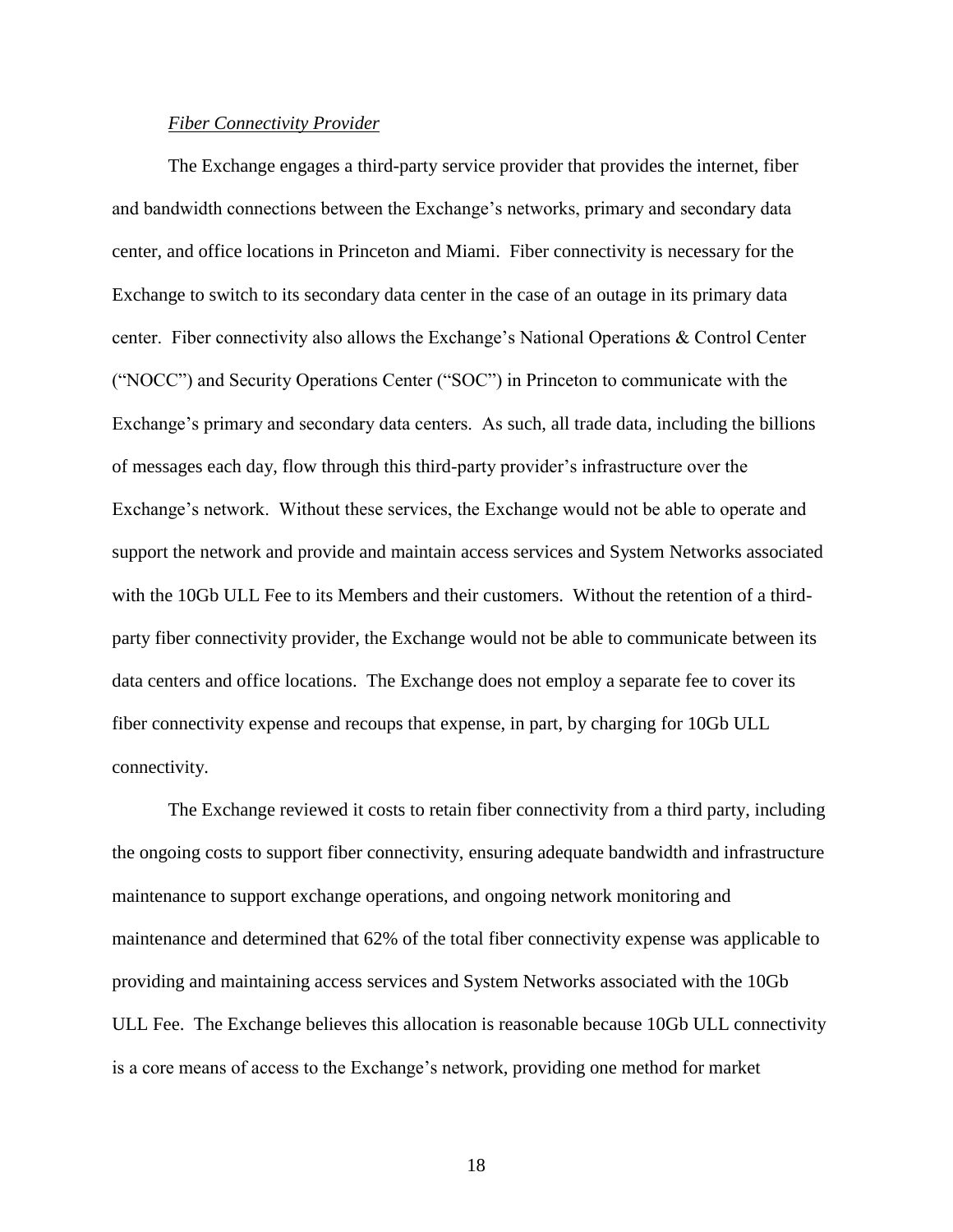participants to send and receive order and trade messages, as well as receive market data. A large portion of the Exchange's fiber connectivity expense is due to providing and maintaining connectivity between the Exchange's System Networks, data centers, and office locations and is core to the daily operation of the Exchange. Fiber connectivity is a necessary integral means to disseminate information from the Exchange's primary data center to other Exchange locations. The Exchange excluded from this allocation fiber connectivity usage related to market data or other business lines. The Exchange also did not allocate the remainder of this expense because it pertains to other areas of the Exchange's operations and does not directly relate to providing and maintaining access services and System Networks associated with the 10Gb ULL Fee. The Exchange believes this allocation is reasonable because it represents the Exchange's actual cost to retain fiber connectivity and maintain and provide access to its System Networks via a 10Gb ULL fiber connectivity.

### *Connectivity and Content Services Provided by SFTI and Other Providers*

The Exchange relies on SFTI and various other connectivity and content service providers for connectivity and data feeds for the entire U.S. options industry, as well as content, connectivity, and infrastructure services for critical components of the network that are necessary to provide and maintain its System Networks and access to its System Networks via a 10Gb ULL fiber connection. Specifically, the Exchange utilizes SFTI and other content service provider to connect to other national securities exchanges, the Options Price Reporting Authority ("OPRA"), and to receive market data from other exchanges and market data providers. SFTI is operated by the Intercontinental Exchange, the parent company of five registered exchanges, and has become integral to the U.S. markets. The Exchange understands SFTI provides services to most, if not all, of the other U.S. exchanges and other market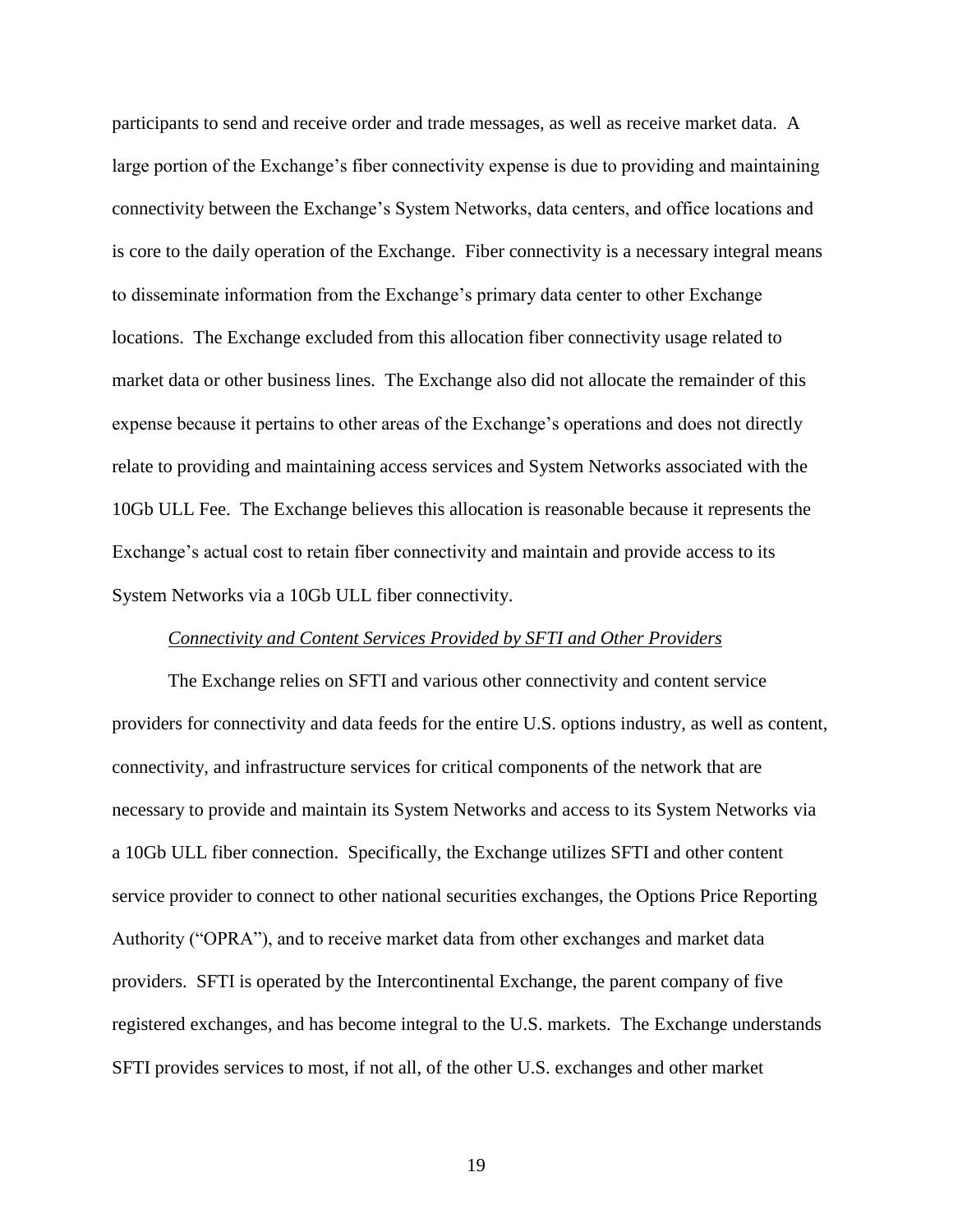participants. Without services from SFTI and various other service providers, the Exchange would not be able to connect to other national securities exchanges, market data providers, or OPRA and, therefore, would not be able to operate and support its System Networks. The Exchange does not employ a separate fee to cover its SFTI and content service provider expense and recoups that expense, in part, by charging for 10Gb ULL connectivity.

The Exchange reviewed it costs to retain SFTI and other content service providers, including network monitoring and maintenance, remediation of connectivity related issues, and ongoing administrative activities related to connectivity management and determined that 75% of the total applicable SFTI and other service provider expense is allocated to providing the access services associated with the 10Gb ULL Fee. SFTI and other content service providers are key vendors and necessary components in providing connectivity to the Exchange. The primary service SFTI provides for the Exchange is connectivity to other national securities exchanges and their disaster recovery facilities and, therefore, a vast portion of this expense is allocated to providing access to the System Networks via a 10Gb ULL connection. Connectivity via SFTI is necessary for purposes of order routing and accessing disaster recovery facilities in the case of a system outage. Engaging SFTI and other like vendors provides purchasers of 10Gb ULL connectivity to other national securities exchanges for purposes of order routing and disaster recovery. The Exchange did not allocate a portion of this expense that relates to the receipt of market data from other national securities exchange and OPRA. The Exchange also did not allocate the remainder of this expense because it pertains to other areas of the Exchange's operations and does not directly relate to providing and maintaining the System Networks or access to its System Networks via 10Gb ULL fiber connection. The Exchange believes this allocation is reasonable because it represents the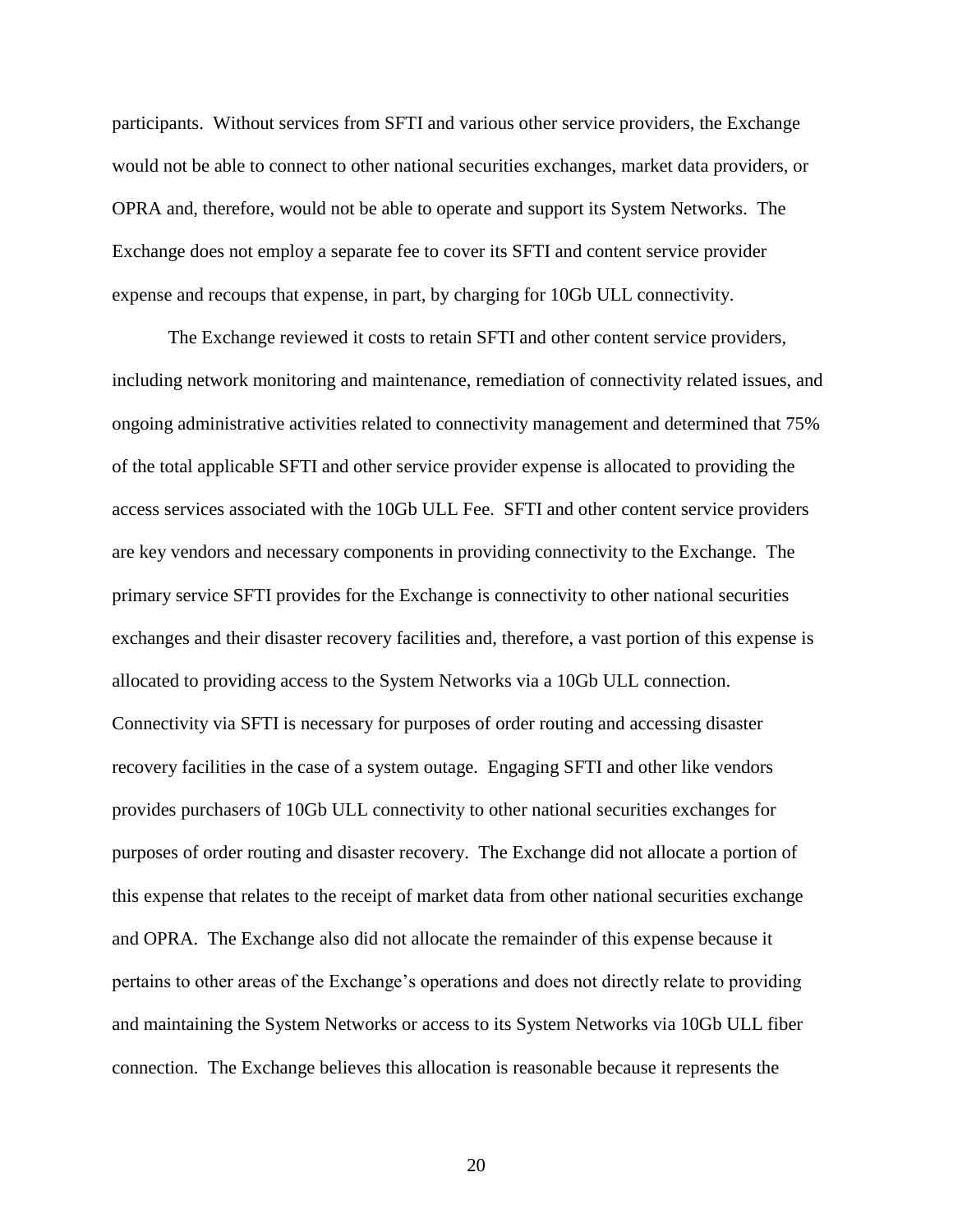Exchange's actual cost to provide and maintain its System Networks and access to its System Networks via a 10Gb ULL fiber connection, and not any other service, as supported by its cost review.

#### *Hardware and Software Providers*

The Exchange relies on dozens of third-party hardware and software providers for equipment necessary to operate its System Networks. This includes either the purchase or licensing of physical equipment, such as servers, switches, cabling, and monitoring devices. It also includes the purchase or license of software necessary for security monitoring, data analysis and Exchange operations. Hardware and software providers are necessary to maintain its System Networks and provide access to its System Networks via a 10Gb ULL fiber connection. Hardware and software equipment and licenses for that equipment are also necessary to operate and monitor physical assets necessary to offer physical connectivity to the Exchange. Hardware and software equipment and licenses are key to the operation of the Exchange and, without them, the Exchange would not be able to operate and support its System Networks and provide access to its Members and their customers. The Exchange does not employ a separate fee to cover its hardware and software expense and recoups that expense, in part, by charging for 10Gb ULL connectivity.

The Exchange reviewed it hardware and software related costs, including software patch management, vulnerability management, administrative activities related to equipment and software management, professional services for selection, installation and configuration of equipment and software supporting exchange operations and determined that 51% of the total applicable hardware and software expense is allocated to providing and maintaining access services and System Networks associated with the 10Gb ULL Fee. Hardware and software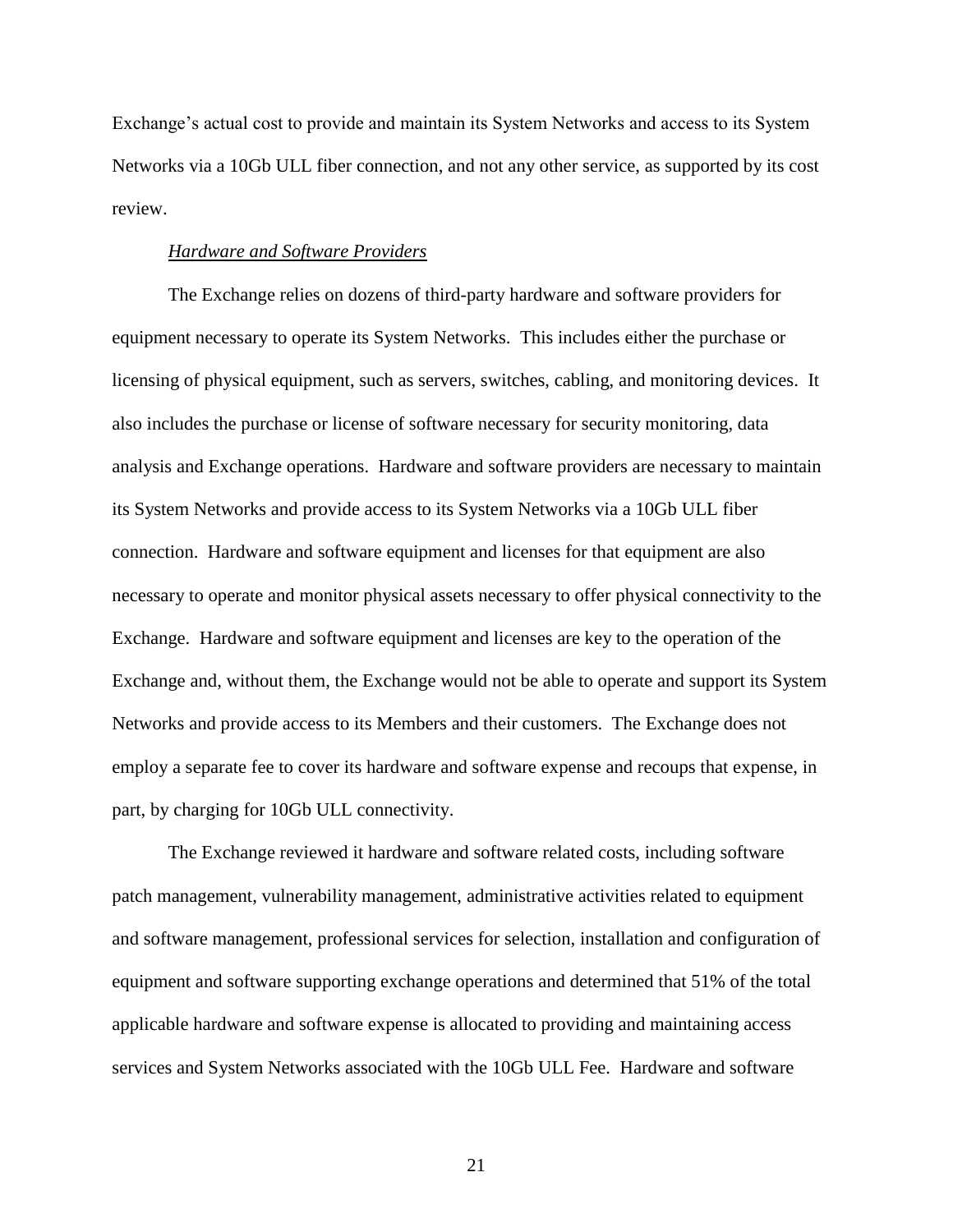equipment and licenses are key to the operation of the Exchange and its System Networks. Without them, market participants would not be able to access the System Networks via a 10Gb ULL connection. The Exchange only allocated the portion of this expense to the hardware and software that is related to a market participant's use of a 10Gb ULL connection, such as operating its matching engines. The Exchange, therefore, did not allocate portions of its hardware and software expense that related to other areas of the Exchange's business, such as hardware and software used for market data or unrelated administrative services. The Exchange also did not allocate the remainder of this expense because it pertains to other areas of the Exchange's operations, such as ports or transaction services, and does not directly relate to providing and maintaining its System Networks and access to its System Networks via a 10Gb ULL fiber connection. The Exchange believes this allocation is reasonable because it represents the Exchange's cost to provide and maintain its System Networks and access to its System Networks via a 10Gb ULL fiber connection, and not any other service, as supported by its cost review.

#### *Internal Expense Allocations*

For 2022, total combined internal expenses relating to the Exchange and MIAX Pearl providing and maintaining the System Networks and access to the System Networks via a 10Gb ULL fiber connection are estimated to be \$11,950,089. This includes, but is not limited to, costs associated with: (1) employee compensation and benefits for full-time employees that support the System Networks and access to System Networks via a 10Gb ULL fiber connection, including staff in network operations, trading operations, development, system operations, business, as well as staff in general corporate departments (such as legal, regulatory, and finance) that support those employees and functions as well as important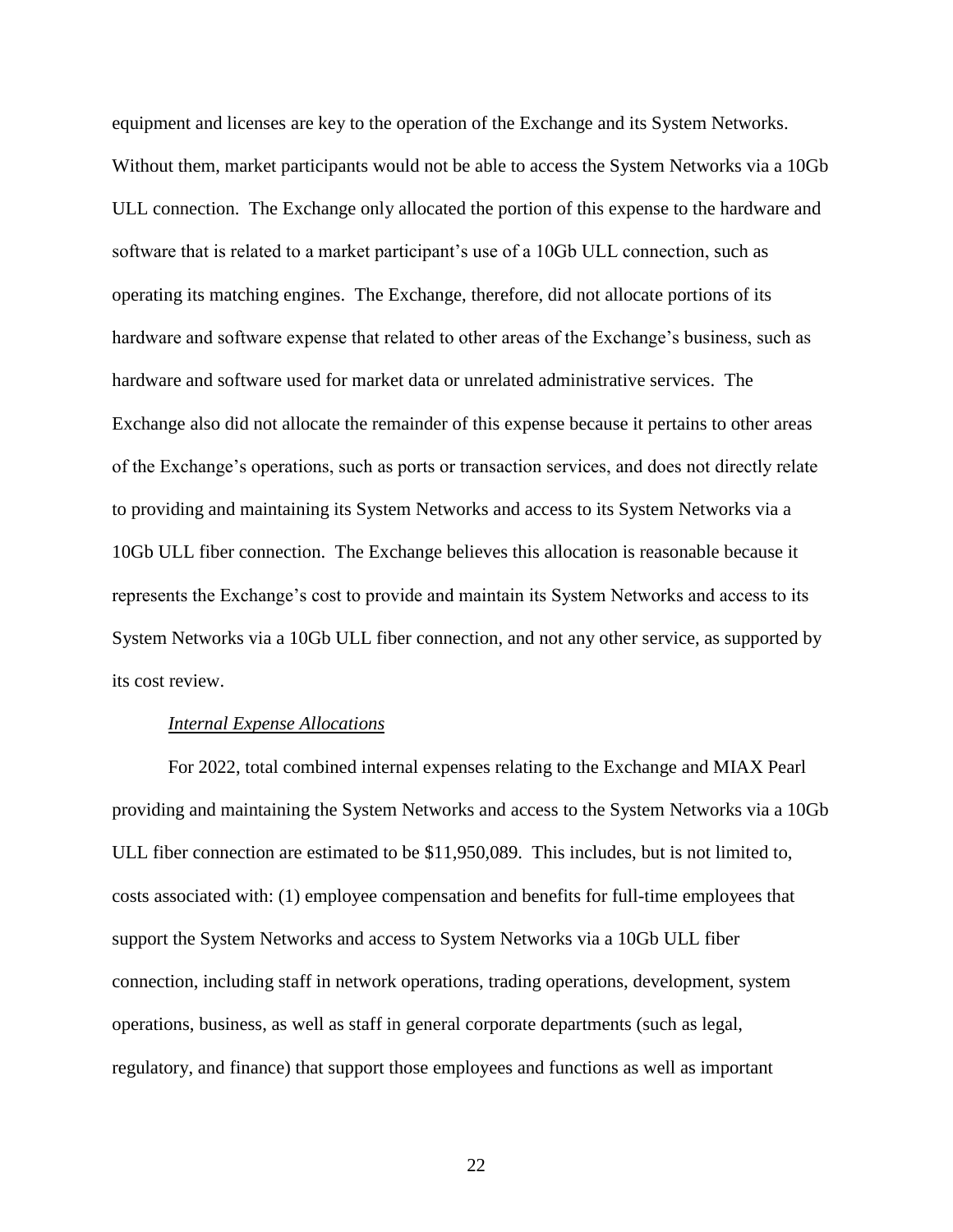system upgrades; (2) depreciation and amortization of hardware and software used to provide and maintain access services and System Networks associated with the 10Gb ULL Fee, including equipment, servers, cabling, purchased software and internally developed software used in the production environment to support the network for trading; and (3) occupancy costs for leased office space for staff that provide and maintain the System Networks and access to System Networks via 10G ULL fiber connections. The breakdown of these costs is more fully described below.

## *Employee Compensation and Benefits*

Human personnel are key to exchange operations and supporting the Exchange's ongoing provision and maintenance of the System Networks and access to System Networks via 10Gb ULL fiber connections. The Exchange reviewed its employee compensation and benefits expense and the portion of that expense allocated to providing and maintaining the System Networks and access to System Networks via 10Gb ULL fiber connections. As part of this review, the Exchange considered employees whose functions include providing and maintaining the System Networks and 10Gb ULL connectivity and used a blended rate of compensation reflecting salary, stock and bonus compensation, bonuses, benefits, payroll taxes, and 401K matching contributions.<sup>28</sup>

<sup>28</sup> <sup>28</sup> For purposes of this allocation, the Exchange did not consider expenses related to supporting employees who support 10Gb ULL connectivity, such as office space and supplies. The Exchange determined cost allocation for employees who perform work in support of offering access services and System Networks to arrive at a full time equivalent ("FTE") of 12.0 FTEs across all the identified personnel. The Exchange then multiplied the FTE times a blended compensation rate for all relevant Exchange personnel to determine the personnel costs associated with providing the access services and System Networks associated with the 10Gb ULL Fee.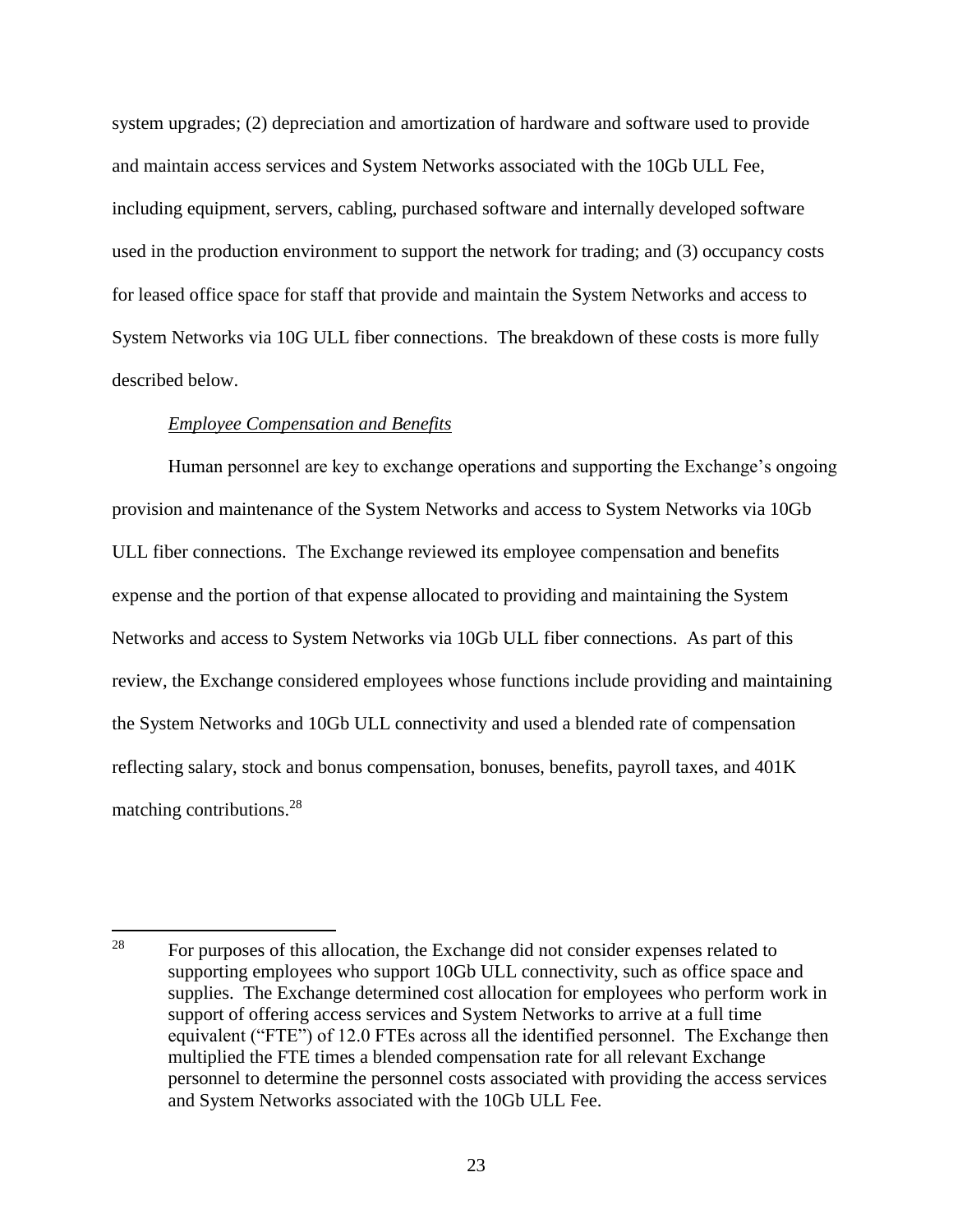Based on this review, the Exchange and MIAX Pearl determined to allocate a total combined amount of \$7,063,801 in employee compensation and benefits expense to providing access to the System Networks. To determine the appropriate allocation the Exchange reviewed the time employees allocated to supporting its System Networks and access to its System Networks via 10Gb ULL fiber connections. Senior staff also reviewed these time allocations with department heads and team leaders to determine whether those allocations were appropriate. These employees are critical to the Exchange to provide and maintain access to its System Networks via 10Gb ULL fiber connections for its Members, non-Members and their customers. The Exchange determined the above allocation based on the personnel whose work focused on functions necessary to provide and maintain the System Networks and access to System Networks via 10Gb ULL fiber connections. The Exchange does not charge a separate fee regarding employees who support 10Gb ULL connectivity and the Exchange seeks to recoup that expense, in part, by charging for 10Gb ULL connections.

#### *Depreciation and Amortization*

A key expense incurred by the Exchange relates to the depreciation and amortization of equipment that the Exchange procured to provide and maintain the System Networks and access to System Networks via 10Gb ULL fiber connections. The Exchange reviewed all of its physical assets and software, owned and leased, and determined whether each asset is related to providing and maintaining its System Networks and access to its System Networks via 10Gb ULL fiber connections, and added up the depreciation of those assets. All physical assets and software, which includes assets used for testing and monitoring of Exchange infrastructure, were valued at cost, depreciated or leased over periods ranging from three to five years. In determining the amount of depreciation and amortization to apply to providing 10Gb ULL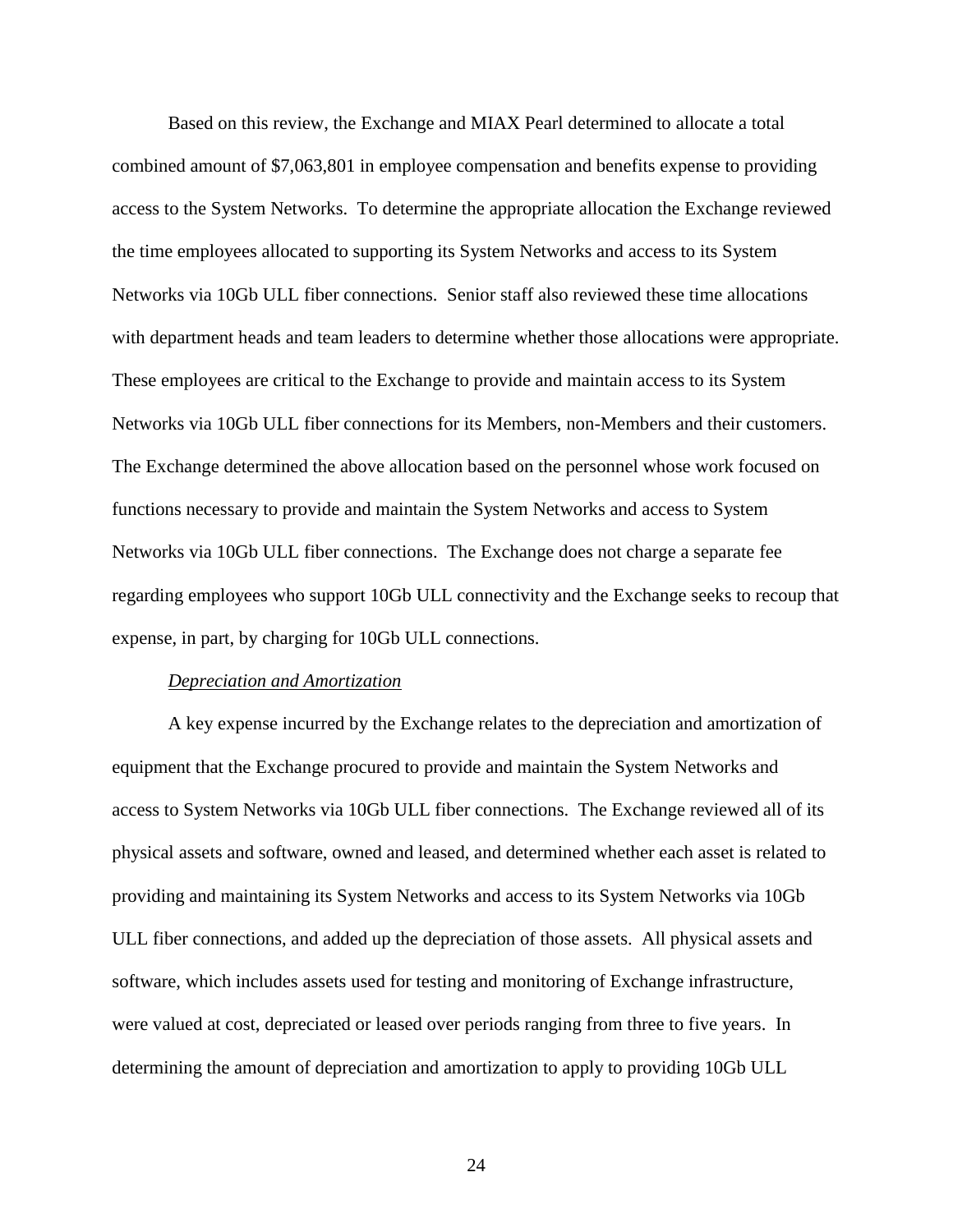connectivity and the System Networks, the Exchange considered the depreciation of hardware and software that are key to the operation of the Exchange and its System Networks. This includes servers, computers, laptops, monitors, information security appliances and storage, and network switching infrastructure equipment, including switches and taps, that were previously purchased to maintain and provide access to its System Networks via 10Gb ULL fiber connections. Without them, market participants would not be able to access the System Networks. The Exchange seeks to recoup a portion of its depreciation expense by charging for 10Gb ULL connectivity.

Based on this review, the Exchange and MIAX Pearl determined to allocate a combined total amount of \$4,184,851 in depreciation and amortization expense to providing access to the System Networks via a 10Gb ULL connection. The Exchange only allocated the portion of this depreciation expense to the hardware and software related to a market participant's use of a 10GB ULL connection. The Exchange, therefore, did not allocate portions of depreciation expense that relates to other areas of the Exchange's business, such as the depreciation of hardware and software used for market data or unrelated administrative services.<sup>29</sup>

#### *Occupancy*

 $\overline{\phantom{a}}$ 

The Exchange rents and maintains multiple physical locations to house staff and equipment necessary to support access services, System Networks, and exchange operations. The Exchange's occupancy expense is not limited to the housing of personnel and includes

<sup>&</sup>lt;sup>29</sup> All of the expenses outlined in this proposed fee change refer to the operating expenses of the Exchange. The Exchange did not included any future capital expenditures within these costs. Depreciation and amortization represent the expense of previously purchased hardware and internally developed software spread over the useful life of the assets. Due to the fact that the Exchange has only included operating expense and historical purchases, there is no double counting of expenses in the Exchange's cost estimates.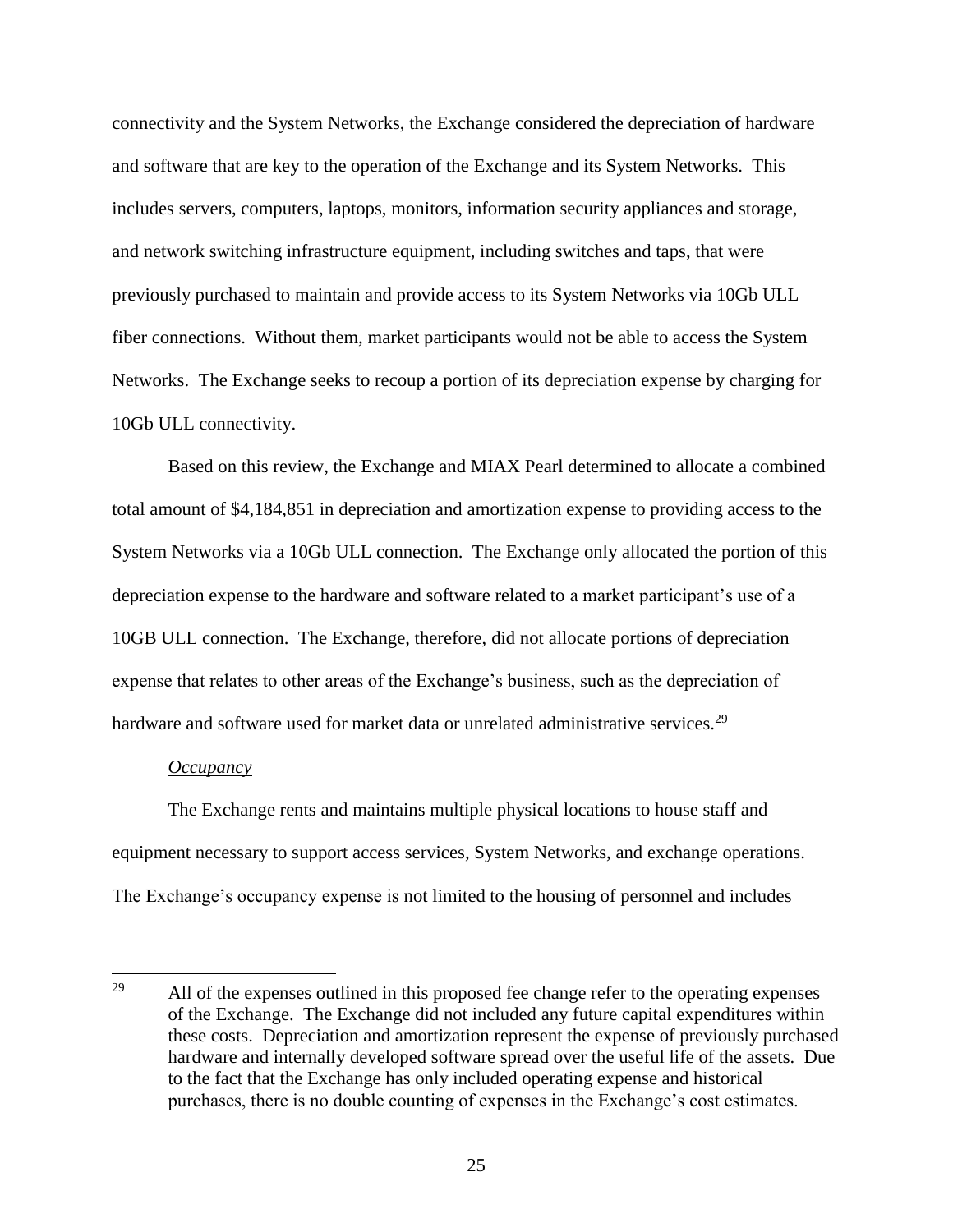locations used to store equipment necessary for Exchange operations. In determining the amount of its occupancy related expense, the Exchange considered actual physical space used to house employees whose functions include providing and maintaining the System Networks and 10Gb ULL connectivity. Similarly, the Exchange also considered the actual physical space used to house hardware and other equipment necessary to provide and maintain the System Networks and 10Gb ULL connectivity. This equipment includes computers, servers, and accessories necessary to support the System Networks and 10Gb ULL connectivity. Based on this review, the Exchange and MIAX Pearl determined to allocate a combined total amount of \$701,437 of the occupancy expense to provide and maintain the System Networks and 10Gb ULL connectivity. The Exchange believes this allocation is reasonable because it represents the Exchange's cost to rent and maintain a physical location for the Exchange's staff who operate and support the System Networks, including providing and maintaining access to its System Networks via 10Gb ULL fiber connections. The Exchange considered the rent paid for the Exchange's Princeton and Miami offices, as well as various related costs, such as physical security, property management fees, property taxes, and utilities at each of those locations. The Exchange did not include occupancy expenses related to housing employees and equipment related to other Exchange operations, such as market data and administrative services.

\* \* \* \* \*

The Exchange notes that a material portion of its total overall expense is allocated to the provision and maintenance of access services (including connectivity and ports). The Exchange believes this is reasonable as the Exchange operates a technology-based business that differentiates itself from its competitors based on its more deterministic and resilient trading systems that rely on access to a high performance network, resulting in significant technology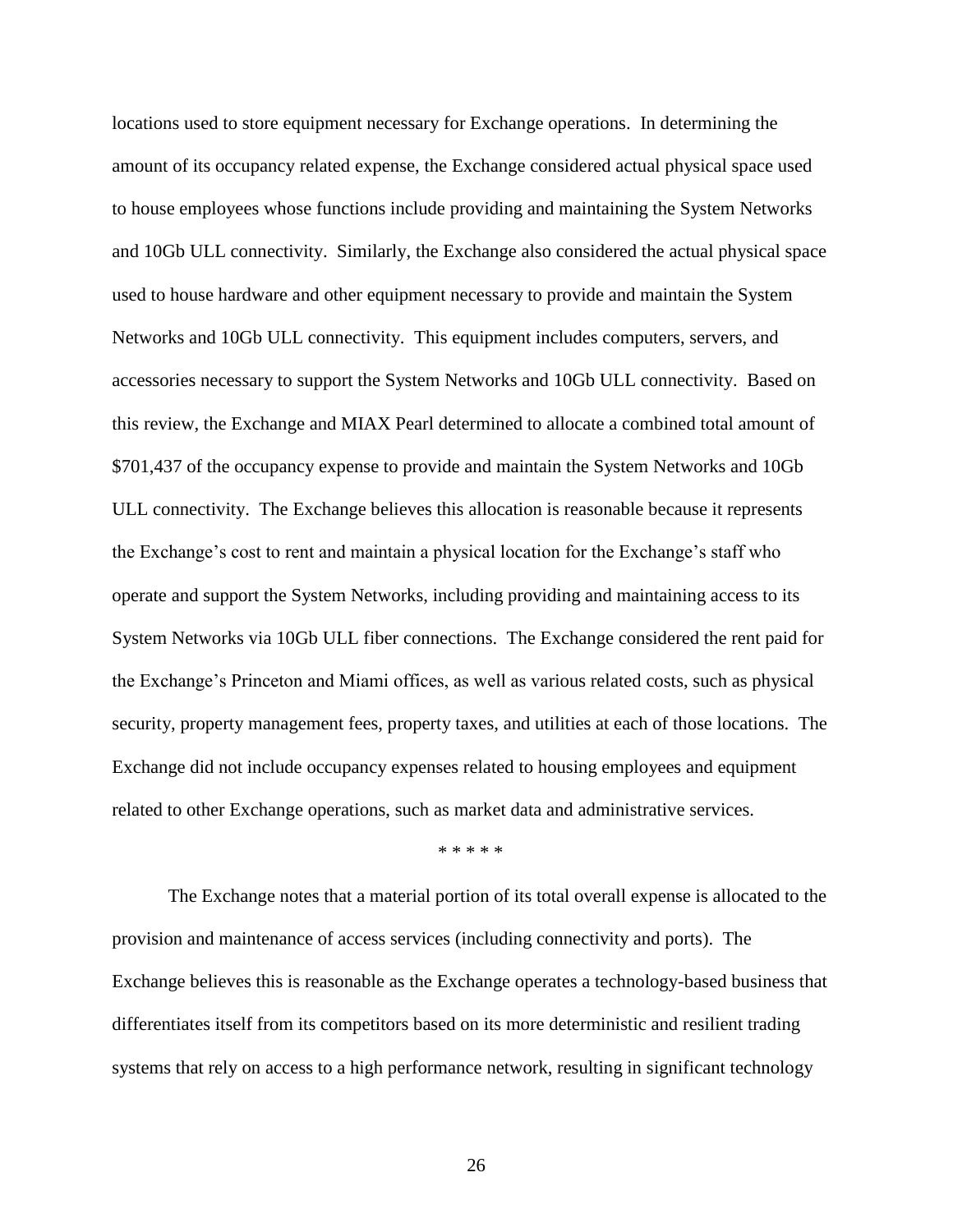expense. Over two-thirds of Exchange staff are technology-related employees. The majority of the Exchange's expense is technology-based. Thus, the Exchange believes it is reasonable to allocate a material portion of its total overall expense towards providing and maintaining its System Networks and access to its System Networks via 10Gb ULL fiber connections.

## *Allocated Shared Expense*

Finally, a limited portion of general shared expenses was allocated to overall 10Gb ULL connectivity costs as without these general shared costs, the Exchange would not be able to operate in the manner that it does and provide 10Gb ULL connectivity. The costs included in general shared expenses include recruiting and training, marketing and advertising costs, professional fees for legal, tax and accounting services, and telecommunications costs. For 2022, the Exchange's and MIAX Pearl's general shared expense allocated to 10Gb ULL connectivity and the System Networks that support those connections is estimated to be \$3,333,874. The Exchange used the weighted average of the above allocations to determine the amount of general shared expenses to allocate to the Exchange. Next, based on additional management and expense analysis, these fees are allocated to the proposal.

#### *Revenue and Estimated Profit Margin*

The Exchange only has four primary sources of revenue and cost recovery mechanisms to fund all of its operations: transaction fees, access fees (which includes the 10Gb ULL Fee), regulatory fees, and market data fees. Accordingly, the Exchange must cover all of its expenses from these four primary sources of revenue and cost recovery mechanisms.

To determine the Exchange's estimated revenue associated with the 10Gb ULL Fee, the Exchange analyzed the number of Members and non-Members currently utilizing the 10Gb ULL fiber connection and used a recent monthly billing cycle representative of current monthly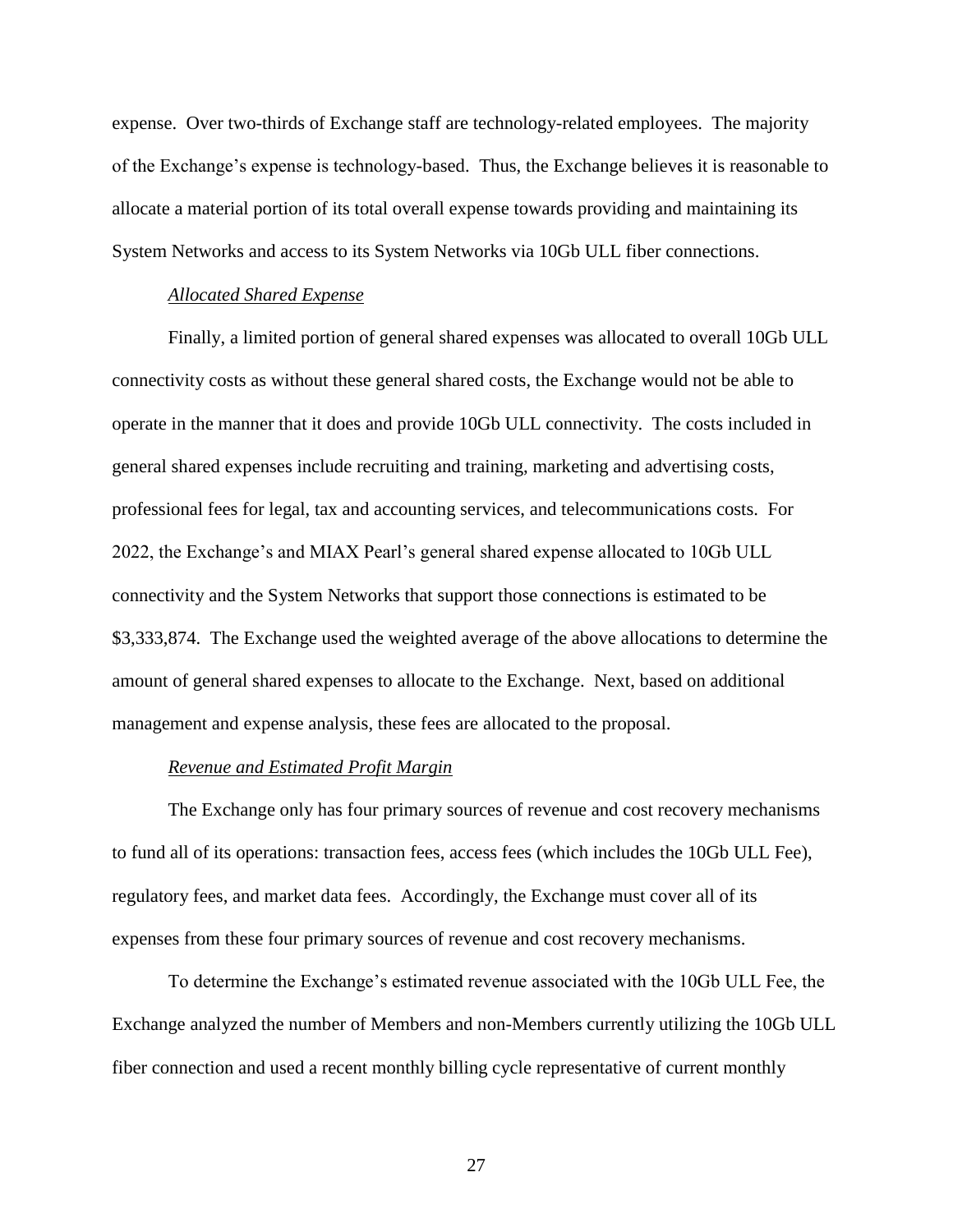revenue. The Exchange also provided its baseline by analyzing March 2022, the monthly billing cycle prior to the proposed 10Gb ULL Fee and compared this to its expenses for that month. As discussed below, the Exchange does not believe it is appropriate to factor into its analysis future revenue growth or decline into its estimates for purposes of these calculations, given the uncertainty of such estimates due to the continually changing access needs of market participants and potential changes in internal and third-party expenses.

For March 2022, prior to the proposed 10Gb ULL Fee, Members and non-Members purchased a total of 172 10Gb ULL connections for which MIAX and MIAX Pearl anticipate charging collectively \$1,720,000 (depending on whether Members and non-Members drop or add connections mid-month, resulting in pro-rated charges). This will result in a loss of \$81,145 for that month (a margin of -4.70%). For April 2022, the Exchange and MIAX Pearl anticipate Members and non-Members purchasing a total of 172 10Gb ULL connections. Assuming the Exchange and MIAX Pearl charge the proposed monthly rate of \$12,000 per connection, the proposed fees would generate revenue of \$2,064,000 for that month (not including potential pro-rated connection charges for mid-month connections). This would result in a profit of \$425,145 (\$2,064,000 minus \$1,638,855) for that month (a modest 24% profit margin increase from March 2022 to April 2022 from -4.70% to 20%).

The Exchange believes that conducting the above analysis on a per month basis is reasonable as the revenue generated from access services subject to the proposed fee generally remains static from month to month. The Exchange also conducted the above analysis on a per month basis to comply with the Commission Staff's Guidance, which requires a baseline analysis to assist in determining whether the proposal generates a supra-competitive profit. The Exchange cautions that this profit margin may also fluctuate from month to month based on the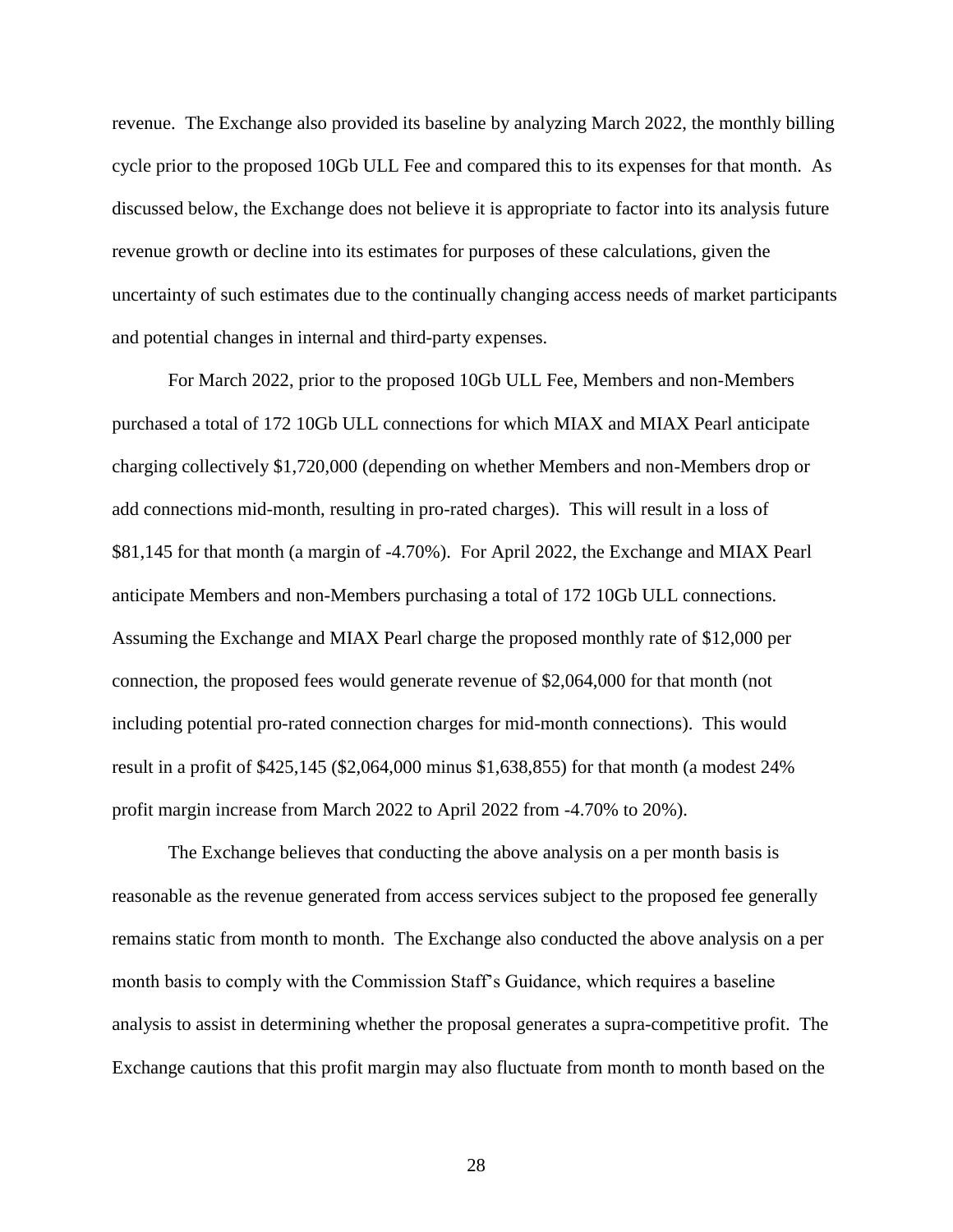uncertainty of predicting how many connections may be purchased from month to month as Members and non-Members are free to add and drop connections at any time based on their own business decisions.

The Exchange believes the proposed profit margin is reasonable and will not result in a "supra-competitive" profit. The Guidance defines "supra-competitive profit" as "profits that exceed the profits that can be obtained in a competitive market."<sup>30</sup> Until recently, the Exchange operated at a net annual loss since it launched operations in 2008.<sup>31</sup> The Exchange has operated at a net loss due to a number of factors, one of which is choosing to forgo revenue by offering certain products, such as connectivity, at lower rates than other options exchanges to attract order flow and encourage market participants to experience the high determinism, low latency, and resiliency of the Exchange's trading systems. The Exchange should not now be penalized for now seeking to raise it fees to near market rates after offering such products as discounted prices.

The Exchange notes that its revenue estimate is based on projections and will only be realized to the extent such revenue actually produces the revenue estimated. As a generally new entrant to the hyper-competitive exchange environment, and an exchange focused on driving competition, the Exchange does not yet know whether such expectations will be realized. For instance, in order to generate the revenue expected from 10 GB ULL connectivity, the Exchange will have to be successful in retaining existing clients that wish to maintain physical connectivity

<sup>30</sup> See supra note 19.

<sup>&</sup>lt;sup>31</sup> The Exchange has incurred a cumulative loss of \$175 million since its inception in 2008 to 2020, the last year for which the Exchange's Form 1 data is available. See Exchange's Form 1/A, Application for Registration or Exemption from Registration as a National Securities Exchange, filed July 28, 2021, available at [https://www.sec.gov/Archives/edgar/vprr/2100/21000460.pdf.](https://www.sec.gov/Archives/edgar/vprr/2100/21000460.pdf)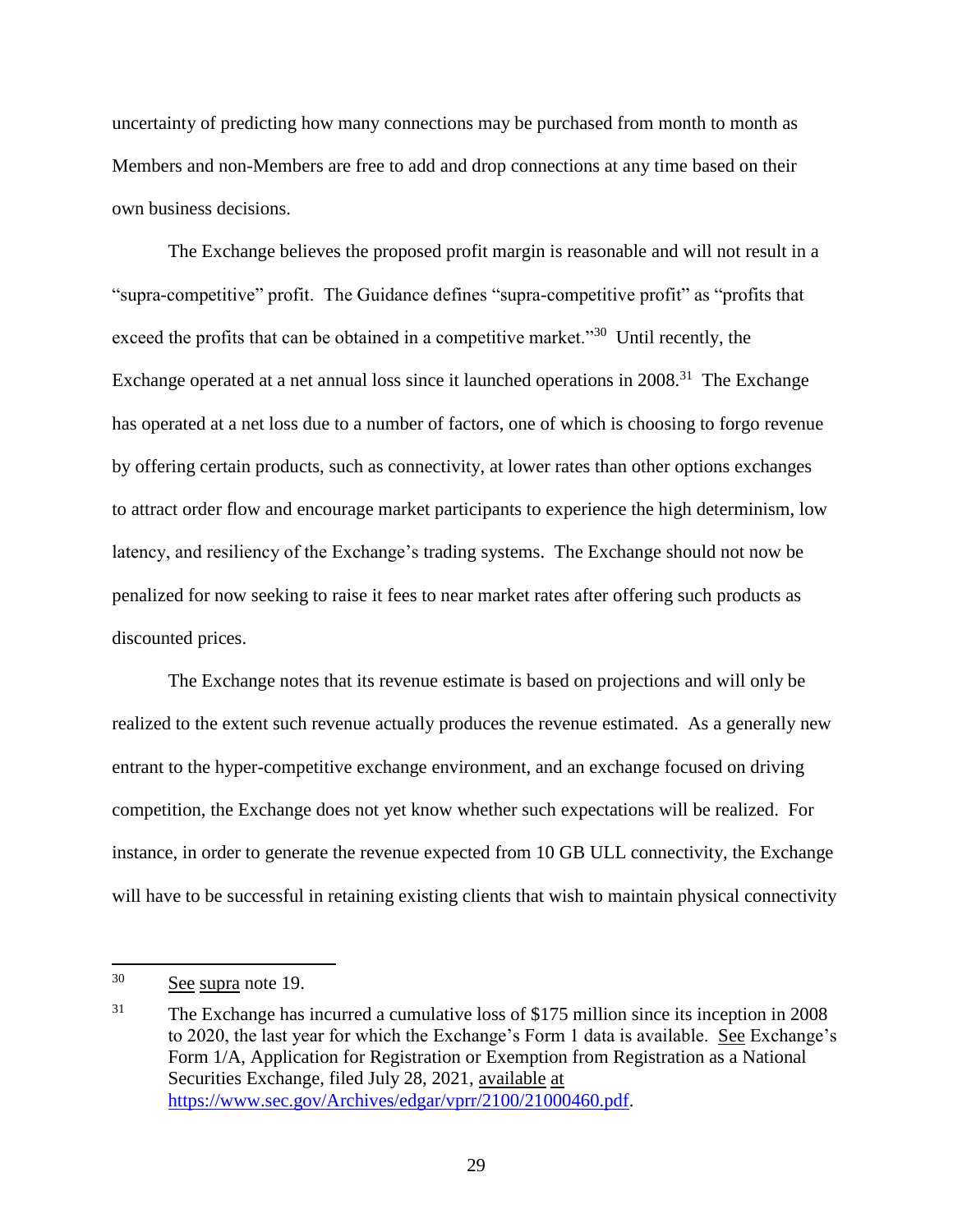or obtaining new clients that will purchase such services. To the extent the Exchange is successful in encouraging new clients to connect directly to the Exchange, the Exchange does not believe it should be penalized for such success. The Exchange, like other exchanges, is, after all, a for-profit business. While the Exchange believes in transparency around costs and potential margins, the Exchange does not believe that these estimates should form the sole basis of whether or not a proposed fee is reasonable or can be adopted. Instead, the Exchange believes that the information should be used solely to confirm that an Exchange is not earning supracompetitive profits, and the Exchange believes its cost analysis and related estimates demonstrate this fact.

Further, the proposed profit margin reflects the Exchange's efforts to control its costs. A profit margin should not be judged alone based on its size, but whether the ultimate fee reflects the value of the services provided and is in line with other exchanges. A profit margin on one exchange should not be deemed excessive where that exchange has been successful in controlling costs, but not excessive where an exchange is charging the same fee but has a lower profit margin due to higher costs.

The expected profit margin is reasonable because the Exchange offers a premium System Network, System Networks connectivity, and a highly deterministic trading environment. The Exchange is recognized as a leader in network monitoring, determinism, risk protections, and network stability. For example, the Exchange experiences approximately a 95% determinism rate, system throughput of approximately 36 million quotes per second and average round trip latency rate of approximately 19 microseconds for a single quote. The Exchange provides extreme performance and radical scalability designed to match the unique needs of trading differing asset class/market model combinations. Exchange systems offer two customer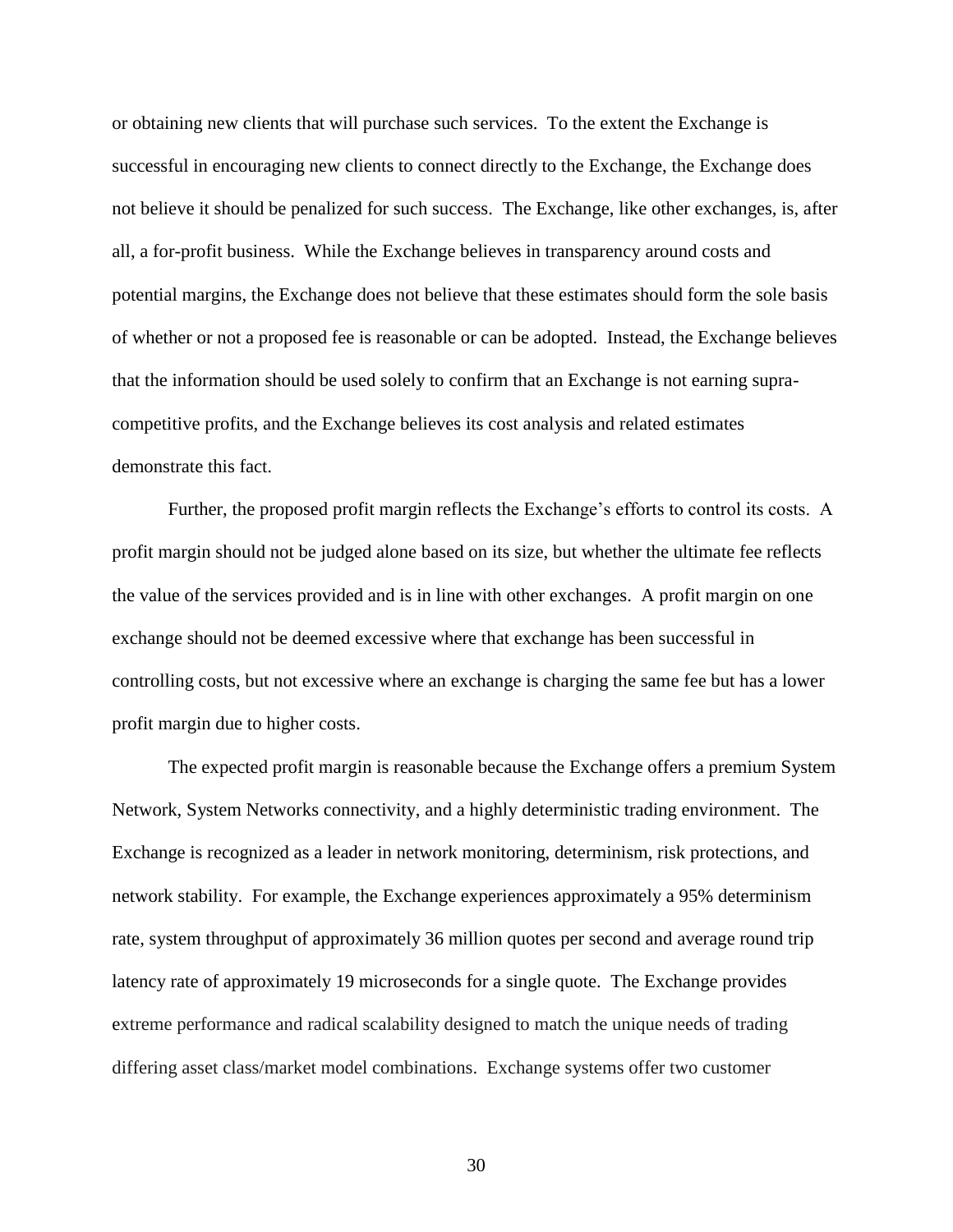interfaces, FIX gateway for orders, and ULL interfaces and data feeds with best-in-class wire order determinism. The Exchange also offers automated continuous testing to ensure high reliability, advanced monitoring and systems security, and employs a software architecture that results in minimizing the demands on power, space, and cooling while allowing for rapid scalability, resiliency and fault isolation. The Exchange also provides latency equalized crossconnects in the primary data center ensures fair and cost efficient access to the MIAX systems. The Exchange, therefore, believes the anticipated profit margin is reasonable because it reflects the Exchange's cost controls and the quality of the Exchanges systems.

The Exchange also believes its proposed profit margin does not exceed what can be obtained in a competitive market. The Exchange is one of sixteen registered U.S. options exchanges and maintains an average market share of approximately  $5.63\%$ <sup>32</sup> The anticipated rate of return is reasonable because it is based on a rate that likely remains lower than what other exchanges with comparable market share charge for similar connectivity. For example the below table is provided for comparison purposes only to show how the Exchange's proposed fees compare to fees currently charged by other options exchanges for similar connectivity. As shown by the below table, the Exchange's proposed fee remains less than fees charged for similar connectivity provided by other options exchanges with similar market share, notwithstanding that the competing exchanges may have different system architectures that may result in different cost structures for the provision of connectivity.

<sup>32</sup> See supra note 6.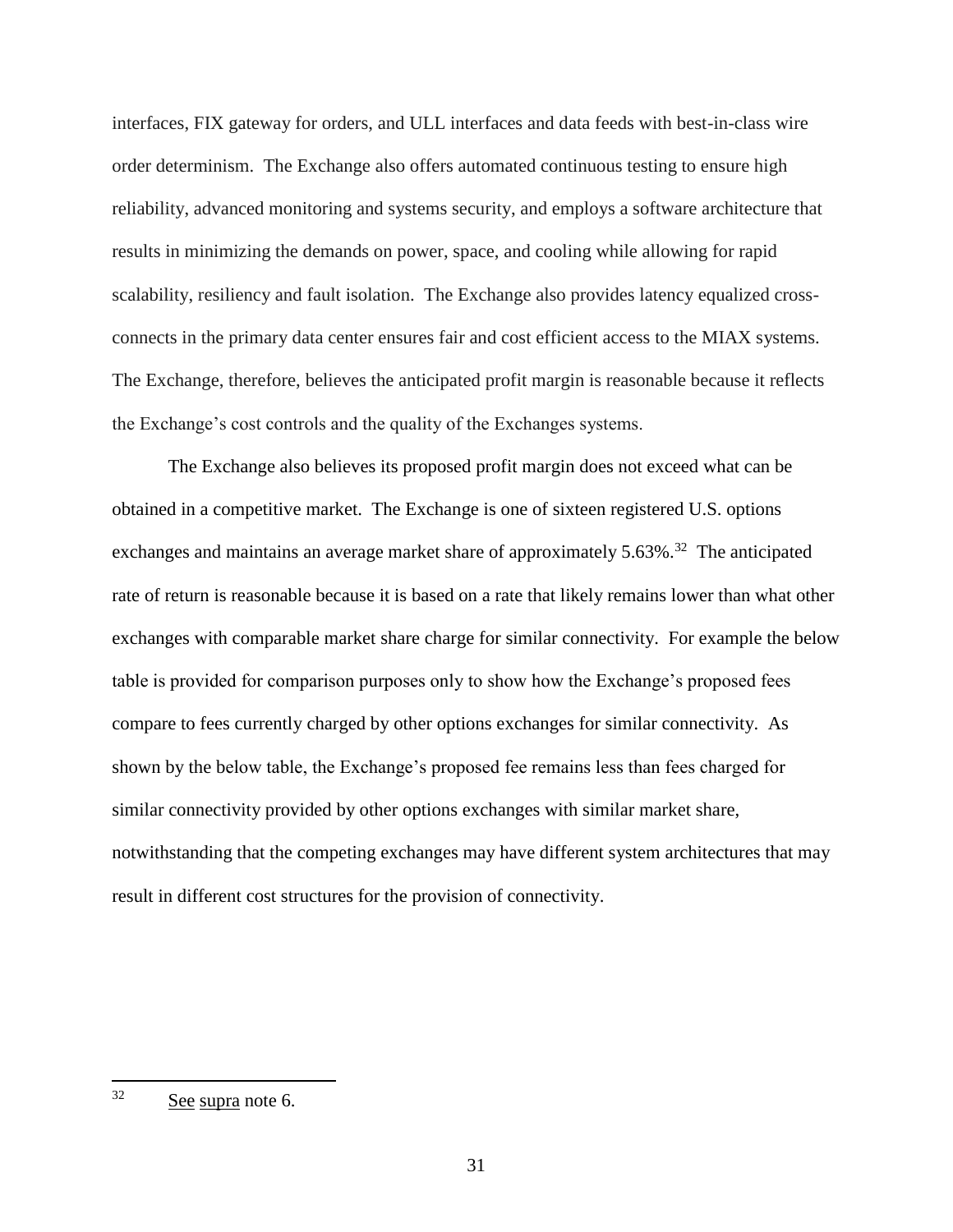| <b>Exchange</b>                                                                                                           | <b>Type of Connection</b> | <b>Monthly Fee</b><br>(per connection) |
|---------------------------------------------------------------------------------------------------------------------------|---------------------------|----------------------------------------|
| MIAX (as proposed)<br>(equity options market share<br>of 5.63% as of March 29,<br>2022 for the month of<br>March $)^{33}$ | 10Gb ULL                  | \$12,000.00                            |
| $NASDAQ^{34}$<br>(equity options market share)<br>of 8.62% as of March 29,<br>2022 for the month of<br>March $)^{35}$     | 10Gb Ultra fiber          | \$15,000.00                            |
| $ISE^{36}$<br>(equity options market share)<br>of 5.83% as of March 29,<br>2022 for the month of<br>$March$ <sup>37</sup> | 10Gb Ultra fiber          | \$15,000.00                            |
| Amex <sup>38</sup><br>(equity options market share<br>of 7.15% as of March 29,<br>2022 for the month of<br>$March)^{39}$  | 10Gb LX LCN               | \$22,000.00                            |
| $GEMX^{40}$<br>(equity options market share<br>of 2.48% as of March 29,<br>2022 for the month of<br>$March)^{41}$         | 10Gb Ultra                | \$15,000.00                            |

- $33$ See supra note 6.
- $34$  See supra note 7.
- $35$  See supra note 6.
- <sup>36</sup> See supra note 9.
- <sup>37</sup> See supra note 6.
- $38$  See supra note 11.
- <sup>39</sup> See supra note 6.
- $40$  See supra note 13.
- $41$  See supra note 6.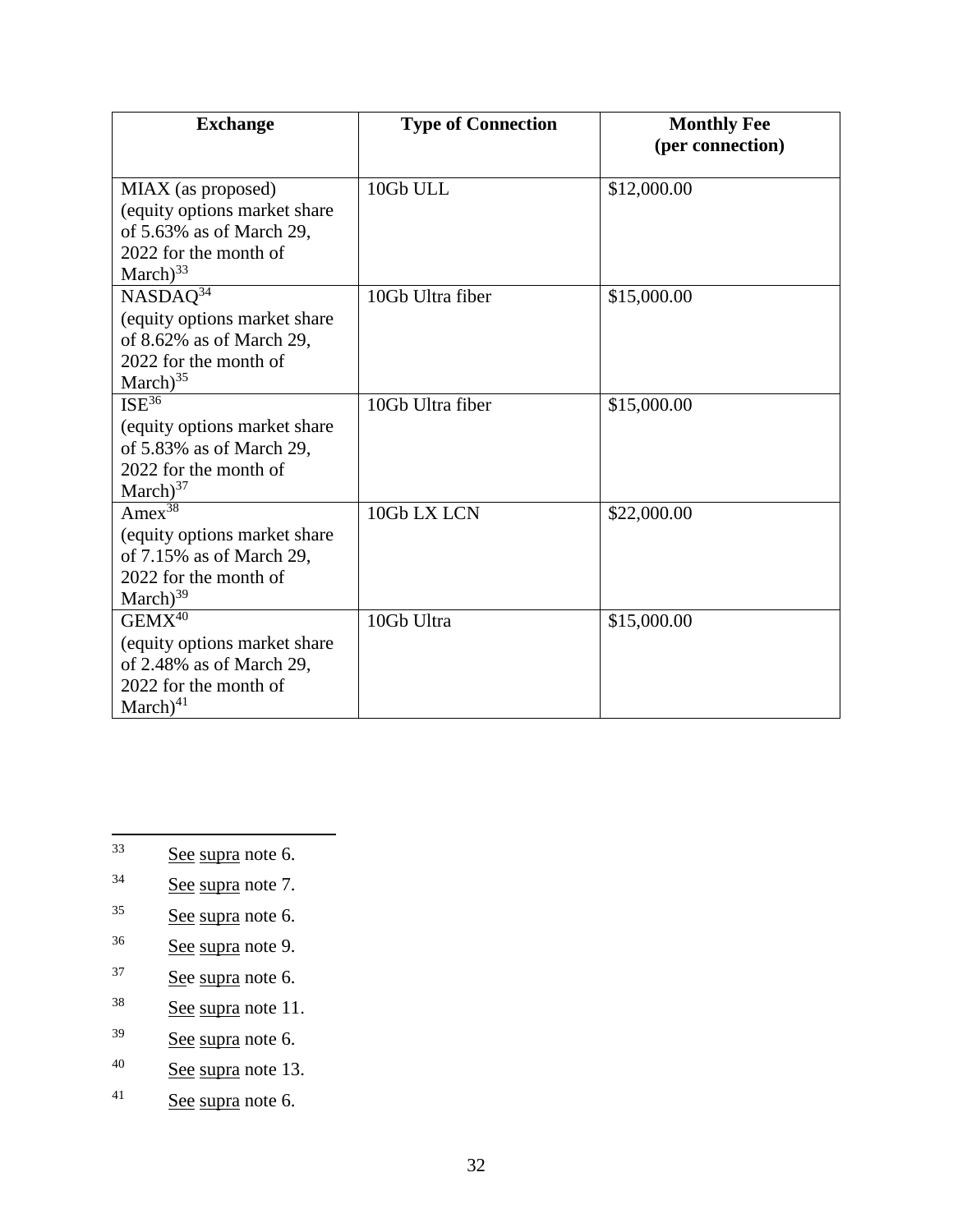Lastly, the Exchange notes that this is a singular potential profit margin from a single revenue source and is not reflective of the Exchange's overall profit margin. This profit margin may be offset by lower or negative profit margins generated by other areas of the Exchange's operations that are not subject to this proposed fee change. The Exchange only has four primary sources of revenue and cost recovery mechanisms to fund all of its operations: transaction fees, access fees (which includes the 10Gb ULL Fee), regulatory fees, and market data fees. A potential profit margin in one area may be used to offset a potential loss in another area, and, therefore, a potential profit margin from a single product is not representative of the Exchange's overall profitability and whether that singular profit exceeds the profits that can be obtained in a competitive market.

# **The Proposed Fees are Reasonable when Compared to The Fees of other Options Exchanges with Similar Market Share**

The Exchange does not have visibility into other equities exchanges' costs to provide connectivity or their fee markup over those costs, and therefore cannot use other exchange's connectivity fees as a benchmark to determine a reasonable markup over the costs of providing connectivity. Nevertheless, the Exchange believes the other exchanges' connectivity fees are a useful example of alternative approaches to providing and charging for connectivity notwithstanding that the competing exchanges may have different system architectures that may result in different cost structures for the provision of connectivity. To that end, the Exchange believes the proposed 10Gb ULL Fee is reasonable because the proposed fee is still less than fees charged for similar connectivity provided by other options exchanges with comparable market shares.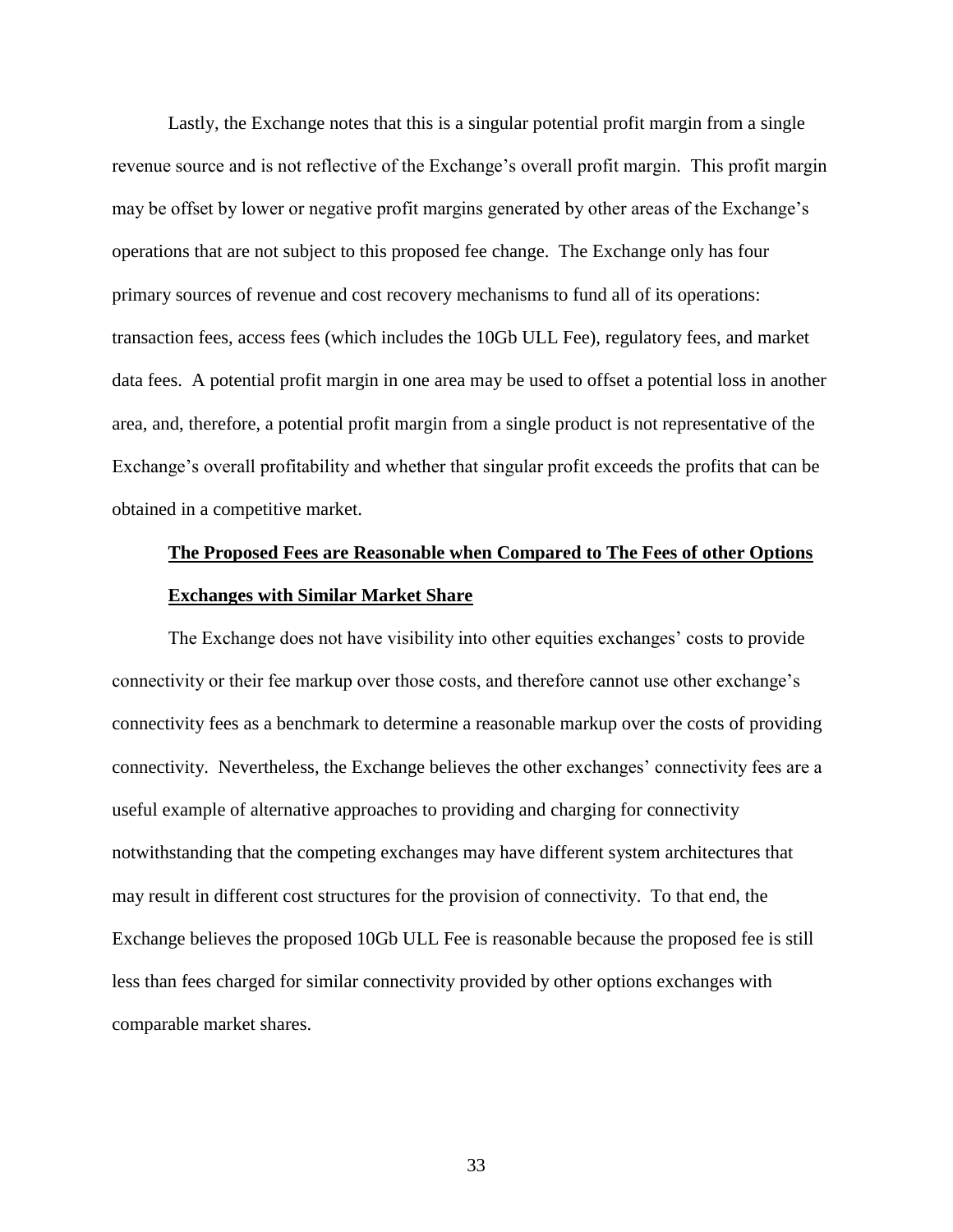As described in the above table, the Exchange's proposed fee remains less than fees charged for similar connectivity provided by other options exchanges with similar market share. In each of the above cases, the Exchange's proposed fee is still significantly lower than that of competing options exchanges with similar market share. Despite proposing lower or similar fees to that of competing options exchanges with similar market share, the Exchange believes that it provides a premium network experience to its Members and non-Members via a highly deterministic System, enhanced network monitoring and customer reporting, and a superior network infrastructure than markets with higher market shares and more expensive connectivity alternatives. Each of the connectivity rates in place at competing options exchanges were filed with the Commission for immediate effectiveness and remain in place today.

#### **The Proposed Fees are Equitably Allocated**

The Exchange believes that the proposed 10Gb ULL fees are equitably allocated among users of the network connectivity alternatives, as the users of the 10Gb ULL connections consume the most bandwidth and resources of the network. Specifically, the Exchange notes that these users account for approximately greater than 99% of message traffic over the network, while the users of the 1Gb connections account for approximately less than 1% of message traffic over the network. In the Exchange's experience, users of the 1Gb connections do not have a business need for the high performance network solutions required by 10Gb ULL users. The Exchange's high performance network solutions and supporting infrastructure (including employee support), provides unparalleled system throughput with the network ability to support access to several distinct options markets and the capacity to handle approximately 38 million quote messages per second. On an average day, the Exchange and MIAX Pearl handle over approximately 8,304,500,000 billion total messages. Of that total, users of the 10Gb ULL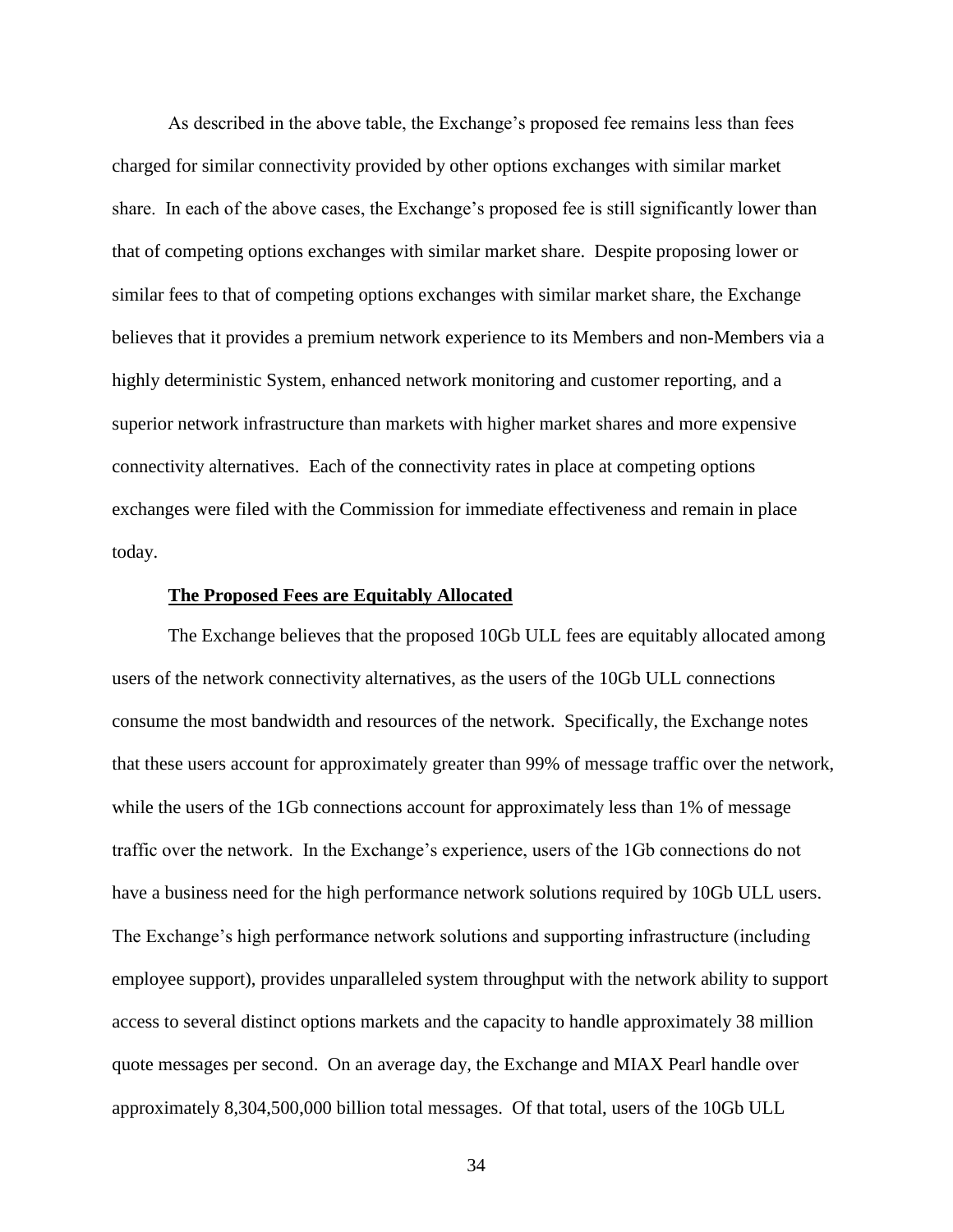connections generate approximately 8.3 billion messages, and users of the 1Gb connections generate approximately 4.5 million messages. However, in order to achieve a consistent, premium network performance, the Exchange must build out and maintain a network that has the capacity to handle the message rate requirements of its most heavy network consumers. These billions of messages per day consume the Exchange's resources and significantly contribute to the overall network connectivity expense for storage and network transport capabilities. Given this difference in network utilization rate, the Exchange believes that it is reasonable, equitable, and not unfairly discriminatory that the 10Gb ULL users pay for the vast majority of the shared network resources from which all Member and non-Member users benefit, but is designed and maintained from a capacity standpoint to specifically handle the message rate and performance requirements of 10Gb ULL users.

The Exchange also believes that the connectivity fees are equitably allocated amongst users of the network connectivity alternatives, when these fees are viewed in the context of the overall trading volume on the Exchange. To illustrate, the purchasers of the 10Gb ULL connectivity account for approximately 94% of the volume on the Exchange. This overall volume percentage (94% of total Exchange volume) is in line with the amount of network connectivity revenue collected from 10Gb ULL purchasers (87% of total Exchange connectivity revenue). For example, utilizing a recent billing cycle, Exchange Members and non-Members that purchased 10Gb ULL connections accounted for approximately 87% of the total network connectivity revenue collected by the Exchange from all connectivity alternatives; and Members and non-Members that purchased 1Gb and 10Gb connections accounted for approximately 13% of the revenue collected by the Exchange from all connectivity alternatives.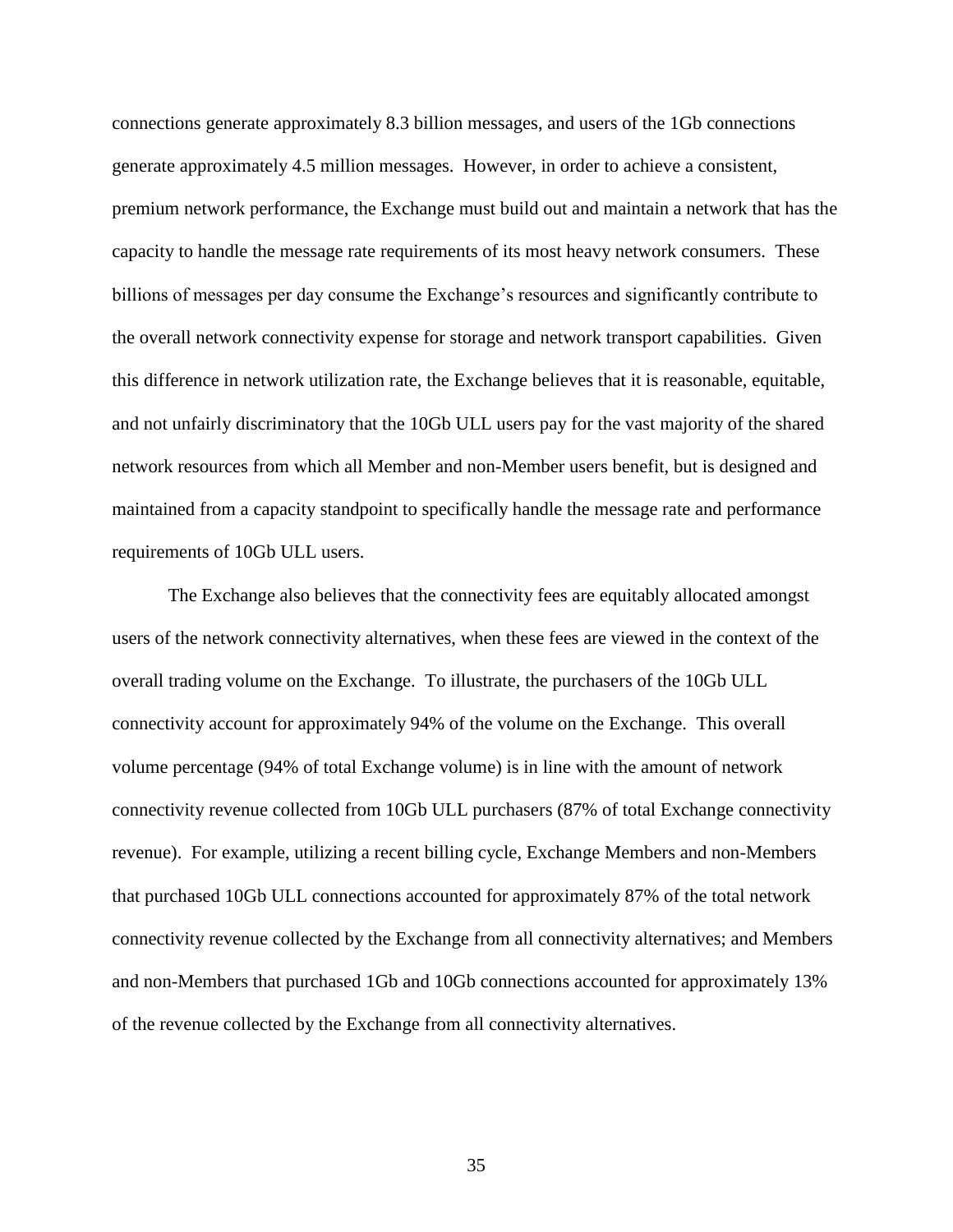Lastly, the Exchange further believes that the 10Gb ULL Fee are reasonable, equitably allocated and not unfairly discriminatory because, for one 10Gb ULL connection, the Exchange provides each Member or non-Member access to all twenty-four (24) matching engines on MIAX and a vast majority choose to connect to all twenty-four (24) matching engines. The Exchange believes that other exchanges require firms to connect to multiple matching engines.<sup>42</sup>

## B. Self-Regulatory Organization's Statement on Burden on Competition

The Exchange does not believe that the proposed rule change will impose any burden on competition that is not necessary or appropriate in furtherance of the purposes of the Act.

With respect to intra-market competition, the Exchange does not believe that the proposed rule change would place certain market participants at the Exchange at a relative disadvantage compared to other market participants or affect the ability of such market participants to compete. As is the case with the current proposed flat fee, the proposed fee would apply uniformly to all market participants regardless of the number of connections they choose to purchase. The proposed fee does not favor certain categories of market participants in a manner that would impose an undue burden on competition.

The Exchange also does not believe that the proposed rule change will result in any burden on inter-market competition that is not necessary or appropriate in furtherance of the

 $42$ See Specialized Quote Interface Specification, Nasdaq PHLX, Nasdaq Options Market, Nasdaq BX Options, Version 6.5a, Section 2, Architecture (revised August 16, 2019), available at [http://www.nasdaqtrader.com/content/technicalsupport/specifications/TradingProducts/S](http://www.nasdaqtrader.com/content/technicalsupport/specifications/TradingProducts/SQF6.5a-2019-Aug.pdf) [QF6.5a-2019-Aug.pdf.](http://www.nasdaqtrader.com/content/technicalsupport/specifications/TradingProducts/SQF6.5a-2019-Aug.pdf) The Exchange notes that it is unclear whether the NASDAQ exchanges include connectivity to each matching engine for the single fee or charge per connection, per matching engine. See also NYSE Technology FAQ and Best Practices: Options, Section 5.1 (How many matching engines are used by each exchange?) (September 2020). The Exchange notes that NYSE provides a link to an Excel file detailing the number of matching engines per options exchange, with Arca and Amex having 19 and 17 matching engines, respectively.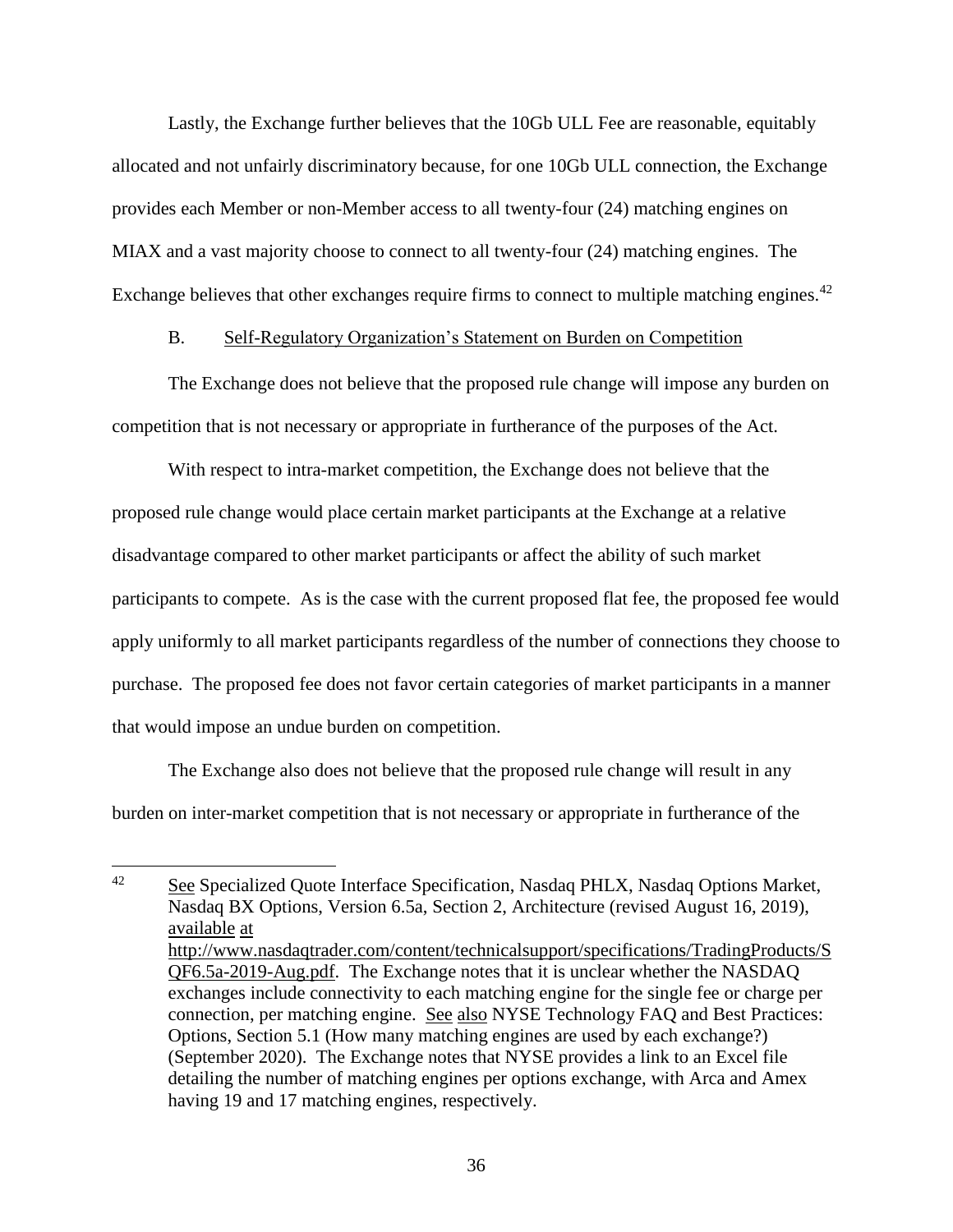purposes of the Act. As discussed above, options market participants are not forced to connect to all options exchanges. There is no reason to believe that our proposed price increase will harm another exchange's ability to compete. There are other options markets of which market participants may connect to trade options. There is also a possible range of alternative strategies, including routing to the exchange through another participant or market center or accessing the Exchange indirectly. Market participants are free to choose which exchange or reseller to use to satisfy their business needs. Accordingly, the Exchange does not believe its proposed fee changes impose any burden on competition that is not necessary or appropriate in furtherance of the purposes of the Act.

# C. Self-Regulatory Organization's Statement on Comments on the Proposed Rule Change Received from Members, Participants, or Others

Written comments were neither solicited nor received.

## III. Suspension of the Proposed Rule Change

Pursuant to Section 19(b)(3)(C) of the Act,<sup>43</sup> at any time within 60 days of the date of filing of a proposed rule change pursuant to Section 19(b)(1) of the Act,<sup>44</sup> the Commission summarily may temporarily suspend the change in the rules of a self-regulatory organization ("SRO") if it appears to the Commission that such action is necessary or appropriate in the public interest, for the protection of investors, or otherwise in furtherance of the purposes of the Act. As discussed below, the Commission believes a temporary suspension of the proposed rule change is necessary and appropriate to allow for additional analysis of the proposed rule change's consistency with the Act and the rules thereunder.

<sup>43</sup> <sup>43</sup> 15 U.S.C. 78s(b)(3)(C).

<sup>44 15</sup> U.S.C.  $78s(b)(1)$ .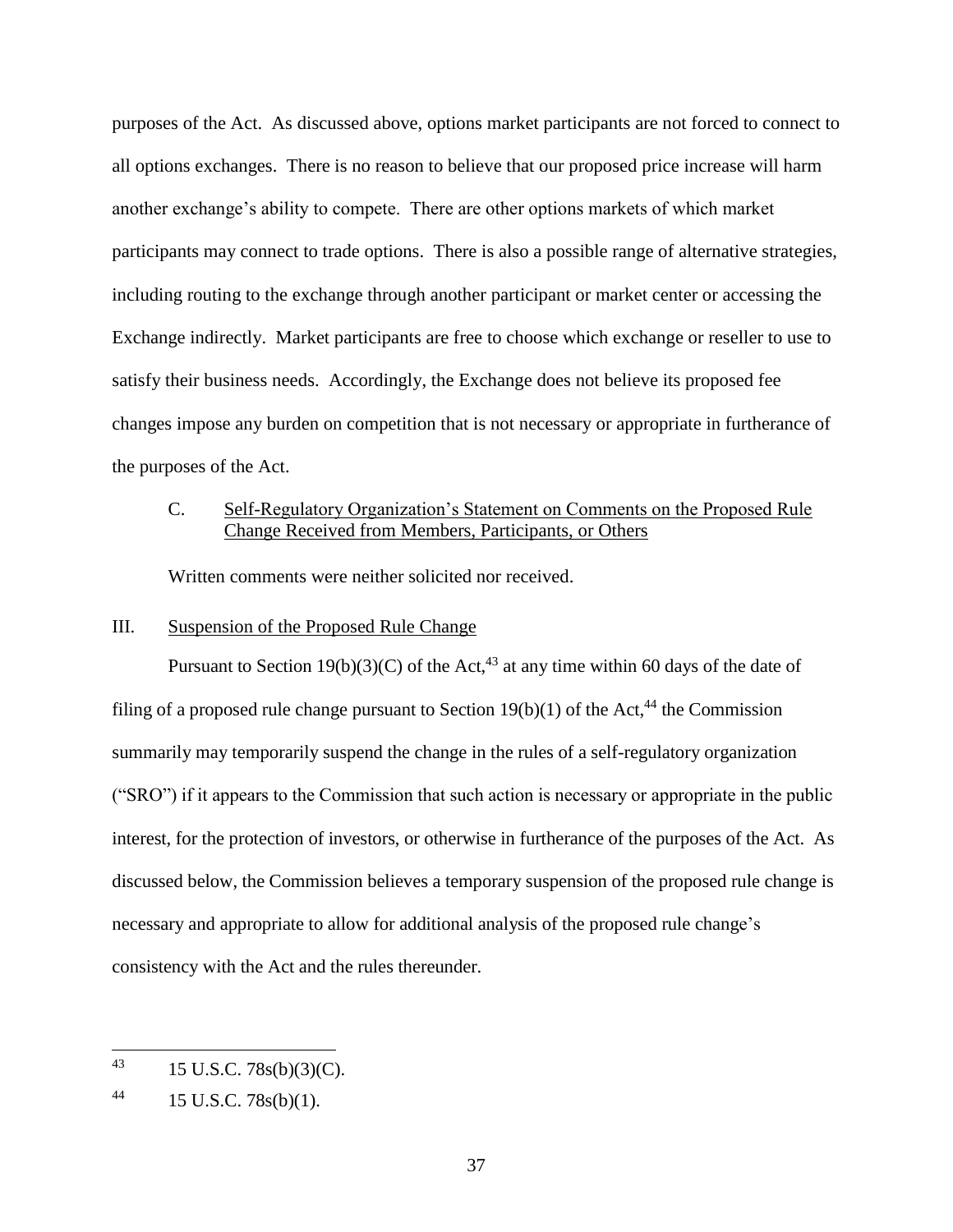When exchanges file their proposed rule changes with the Commission, including fee filings like the Exchange's present proposal, they are required to provide a statement supporting the proposal's basis under the Act and the rules and regulations thereunder applicable to the exchange.<sup>45</sup> The instructions to Form 19b-4, on which exchanges file their proposed rule changes, specify that such statement "should be sufficiently detailed and specific to support a finding that the proposed rule change is consistent with [those] requirements."<sup>46</sup>

Among other things, exchange proposed rule changes are subject to Section 6 of the Act, including Sections 6(b)(4), (5), and (8), which requires the rules of an exchange to: (1) provide for the equitable allocation of reasonable fees among members, issuers, and other persons using the exchange's facilities;<sup>47</sup> (2) perfect the mechanism of a free and open market and a national market system, protect investors and the public interest, and not be designed to permit unfair discrimination between customers, issuers, brokers, or dealers;  $48$  and (3) not impose any burden on competition not necessary or appropriate in furtherance of the purposes of the Act.<sup>49</sup>

In temporarily suspending the Exchange's fee change, the Commission intends to further consider whether the proposal to modify fees for certain connectivity options is consistent with the statutory requirements applicable to a national securities exchange under the Act. In particular, the Commission will consider whether the proposed rule change satisfies the standards under the Act and the rules thereunder requiring, among other things, that an exchange's rules

<sup>45</sup> See 17 CFR 240.19b-4 (Item 3 entitled "Self-Regulatory Organization's Statement of the Purpose of, and Statutory Basis for, the Proposed Rule Change").

<sup>46</sup> Id.

 $^{47}$  15 U.S.C. 78f(b)(4).

 $^{48}$  15 U.S.C. 78f(b)(5).

 $^{49}$  15 U.S.C. 78f(b)(8).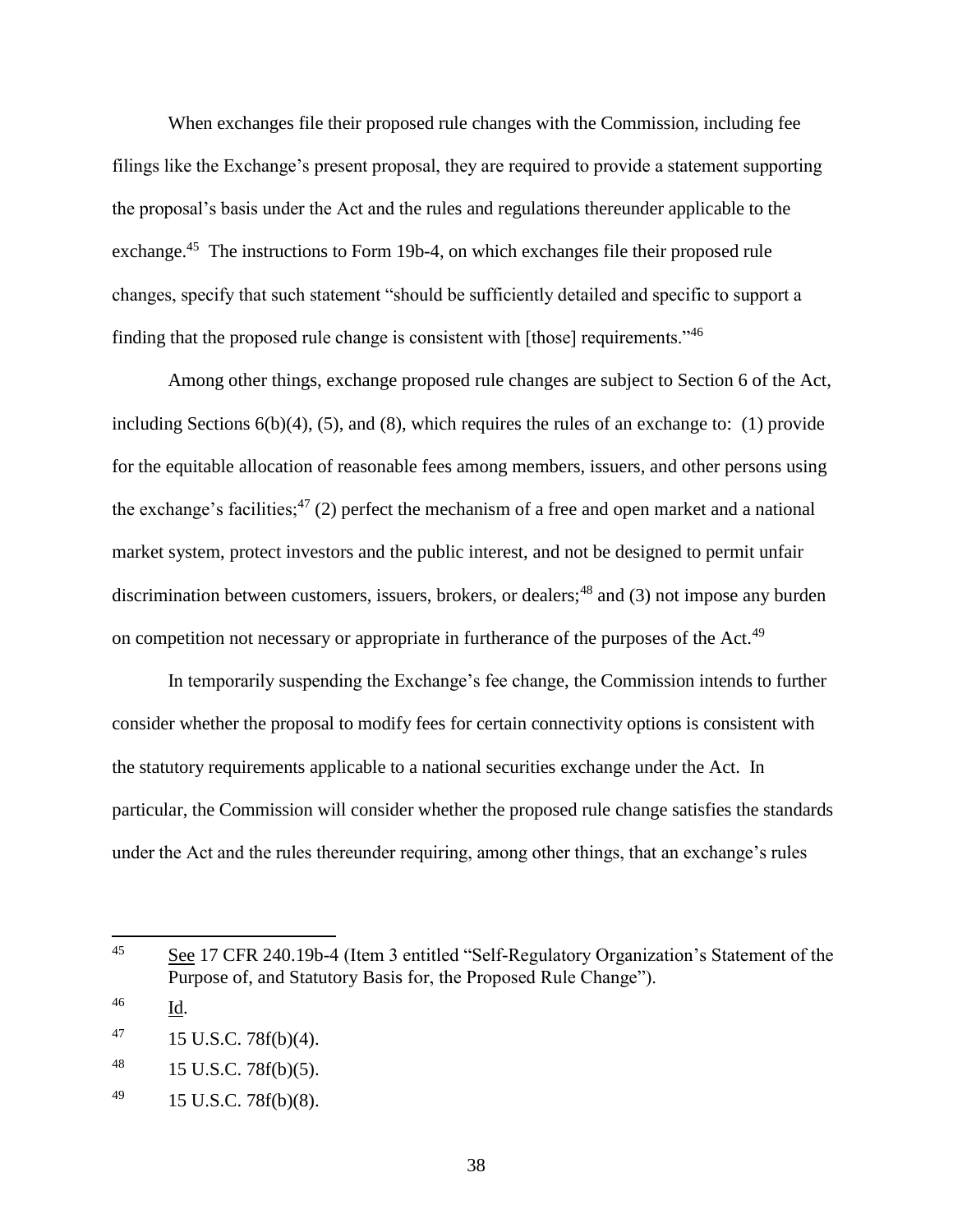provide for the equitable allocation of reasonable fees among members, issuers, and other persons using its facilities; not permit unfair discrimination between customers, issuers, brokers or dealers; and do not impose any burden on competition not necessary or appropriate in furtherance of the purposes of the  $Act.^{50}$ 

Therefore, the Commission finds that it is appropriate in the public interest, for the protection of investors, and otherwise in furtherance of the purposes of the Act, to temporarily suspend the proposed rule change. $51$ 

## IV. Proceedings to Determine Whether to Approve or Disapprove the Proposed Rule Change

The Commission is instituting proceedings pursuant to Sections  $19(b)(3)(C)^{52}$  and  $19(b)(2)(B)^{53}$  of the Act to determine whether the Exchange's proposed rule change should be approved or disapproved. Institution of such proceedings is appropriate at this time in view of the legal and policy issues raised by the proposed rule change. Institution of proceedings does not indicate that the Commission has reached any conclusions with respect to any of the issues involved. Rather, as described below, the Commission seeks and encourages interested persons

l

<sup>50</sup> See 15 U.S.C. 78 $f(b)(4)$ , (5), and (8), respectively.

<sup>&</sup>lt;sup>51</sup> For purposes of temporarily suspending the proposed rule change, the Commission has considered the proposed rule's impact on efficiency, competition, and capital formation. See 15 U.S.C. 78c(f).

 $52$  15 U.S.C. 78s(b)(3)(C). Once the Commission temporarily suspends a proposed rule change, Section  $19(b)(3)(C)$  of the Act requires that the Commission institute proceedings under Section 19(b)(2)(B) to determine whether a proposed rule change should be approved or disapproved.

 $15$  U.S.C. 78s(b)(2)(B).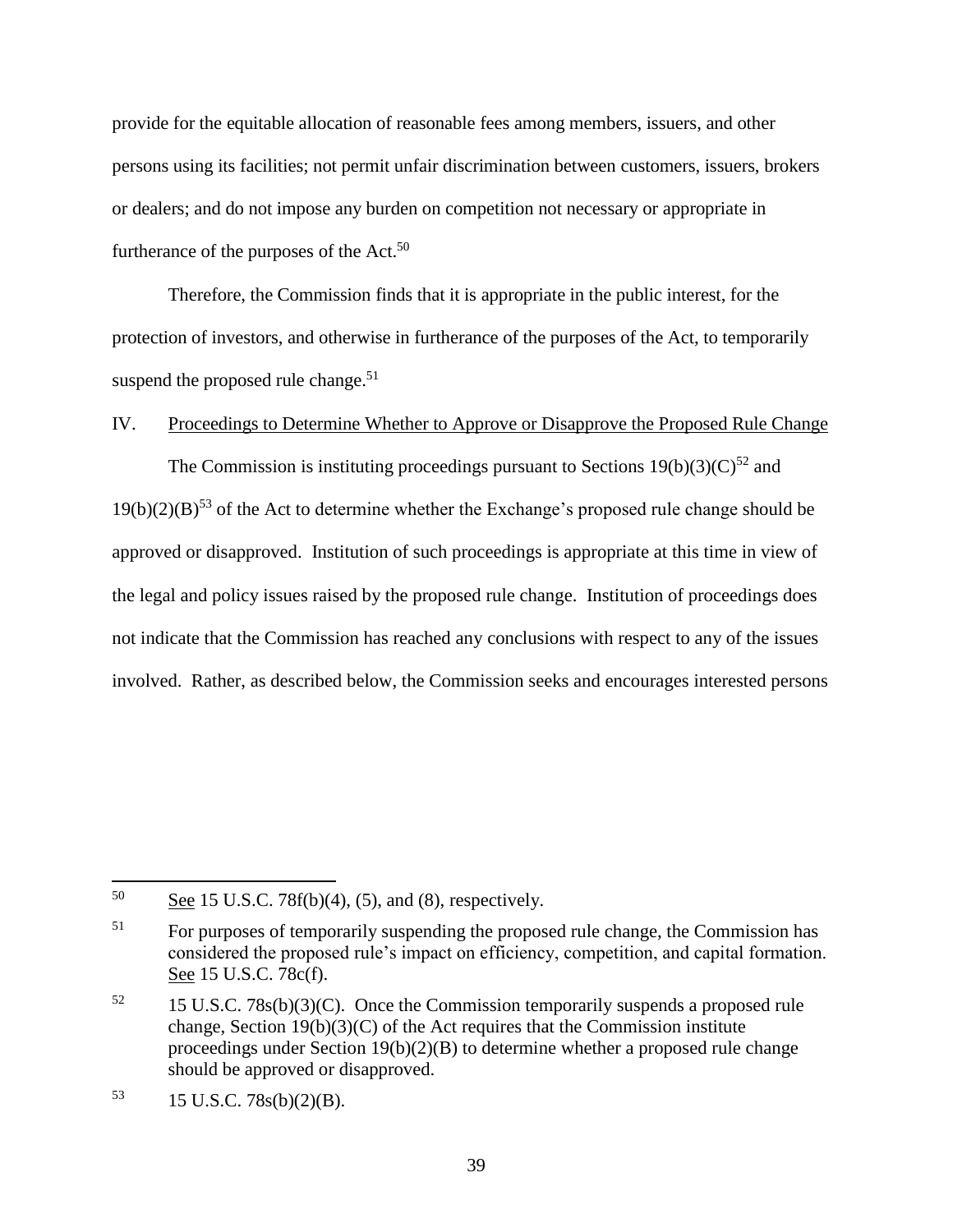to provide comments on the proposed rule change to inform the Commission's analysis of whether to approve or disapprove the proposed rule change.

Pursuant to Section 19(b)(2)(B) of the Act,<sup>54</sup> the Commission is providing notice of the grounds for possible disapproval under consideration. The Commission is instituting proceedings to allow for additional analysis of whether the Exchange has sufficiently demonstrated how the proposed rule change is consistent with Sections  $6(b)(4)$ ,<sup>55</sup>  $6(b)(5)$ ,<sup>56</sup> and  $6(b)(8)^{57}$  of the Act. Section  $6(b)(4)$  of the Act requires that the rules of a national securities exchange provide for the equitable allocation of reasonable dues, fees, and other charges among its members and issuers and other persons using its facilities. Section 6(b)(5) of the Act requires that the rules of a national securities exchange be designed, among other things, to promote just and equitable principles of trade, to remove impediments to and perfect the mechanism of a free and open market and a national market system and, in general, to protect investors and the public interest, and not be designed to permit unfair discrimination between customers, issuers, brokers, or dealers. Section 6(b)(8) of the Act requires that the rules of a national securities exchange not impose any burden on competition that is not necessary or appropriate in furtherance of the purposes of the Act.

l

 $57 \qquad 15 \text{ U.S.C. } 78f(b)(8).$ 

<sup>&</sup>lt;sup>54</sup> 15 U.S.C. 78s(b)(2)(B). Section 19(b)(2)(B) of the Act also provides that proceedings to determine whether to disapprove a proposed rule change must be concluded within 180 days of the date of publication of notice of the filing of the proposed rule change. See id. The time for conclusion of the proceedings may be extended for up to 60 days if the Commission finds good cause for such extension and publishes its reasons for so finding, or if the exchange consents to the longer period. See id.

<sup>55</sup> 15 U.S.C. 78f(b)(4).

<sup>56</sup> 15 U.S.C. 78f(b)(5).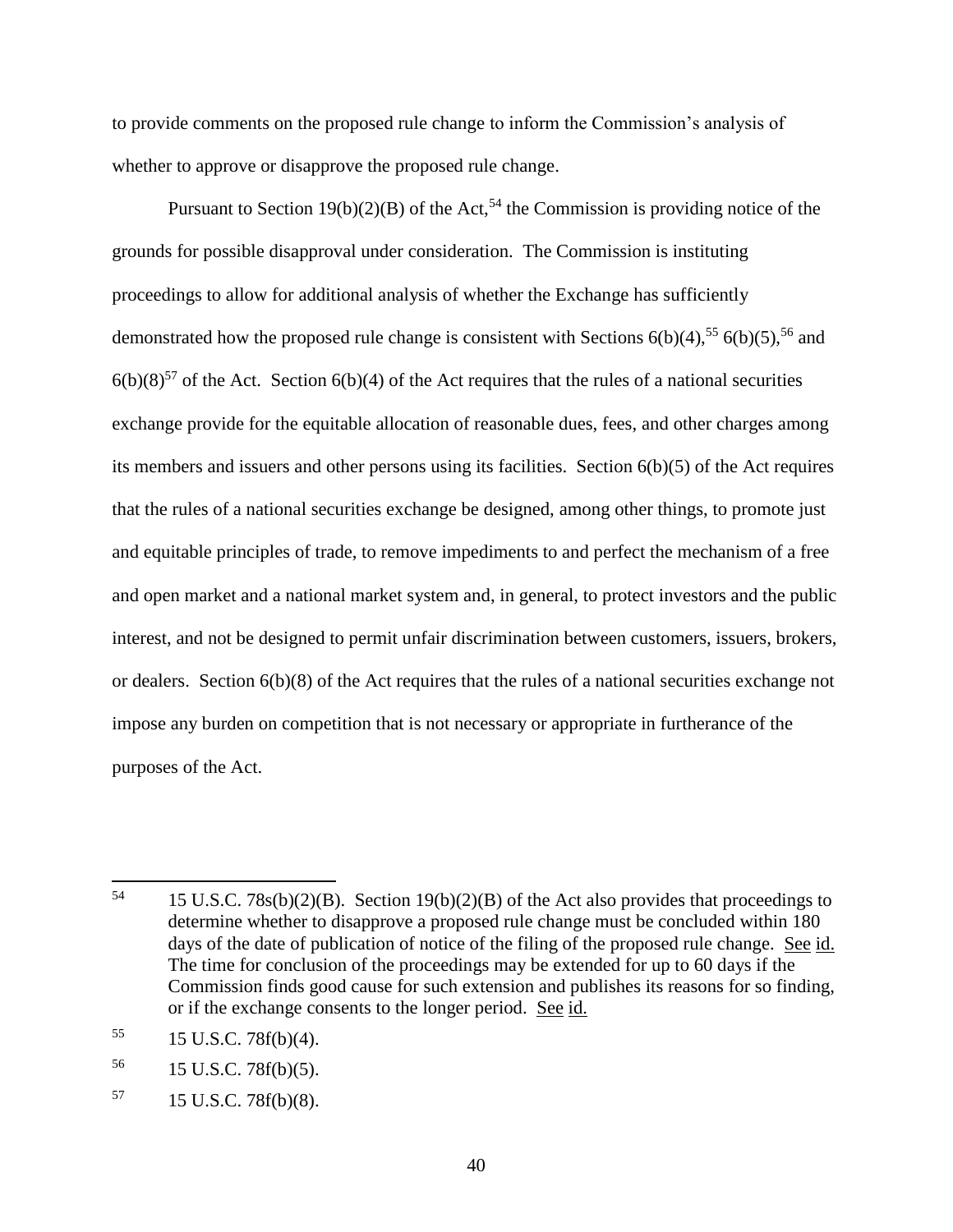The Commission asks that commenters address the sufficiency of the Exchange's statements in support of the proposal, in addition to any other comments they may wish to submit about the proposed rule change. In particular, the Commission seeks comment on the following aspects of the proposal and asks commenters to submit data where appropriate to support their views:

1. Cost Estimates and Allocation. The Exchange states that it is not asserting that the proposed 10Gb ULL Fee is constrained by competitive forces, but rather set forth a "cost-plus model," employing a "conservative approach" in determining the expense and the percentage of that expense to be allocated to providing and maintaining the System Networks and access to System Networks in connection with 10Gb ULL fiber connectivity. 58 Setting forth its costs in providing 10Gb ULL connectivity, and as summarized in greater detail above, the Exchange projects that the total combined annual expense for the Exchange and MIAX Pearl Options for providing the access services associated with the 10Gb ULL Fee in 2022 will be \$19,666,270, the sum of: (1) \$4,382,307 in third-party expenses paid in total to their Data Center Provider (62% of the total applicable expense) for data center services; Fiber Connectivity Provider, for network services (62% of the total applicable expense); SFTI and other connectivity and content service providers for connectivity support (75% of the total applicable expense); and various other hardware and software providers (51% of the total applicable expense), (2) \$11,950,089 in internal expenses, allocated to (a) employee compensation and benefit costs (\$7,063,801); (b) depreciation and amortization (\$4,184,851); and (c) occupancy costs (\$701,437) and (3) \$3,333,874 of

58 See supra Section II.A.2.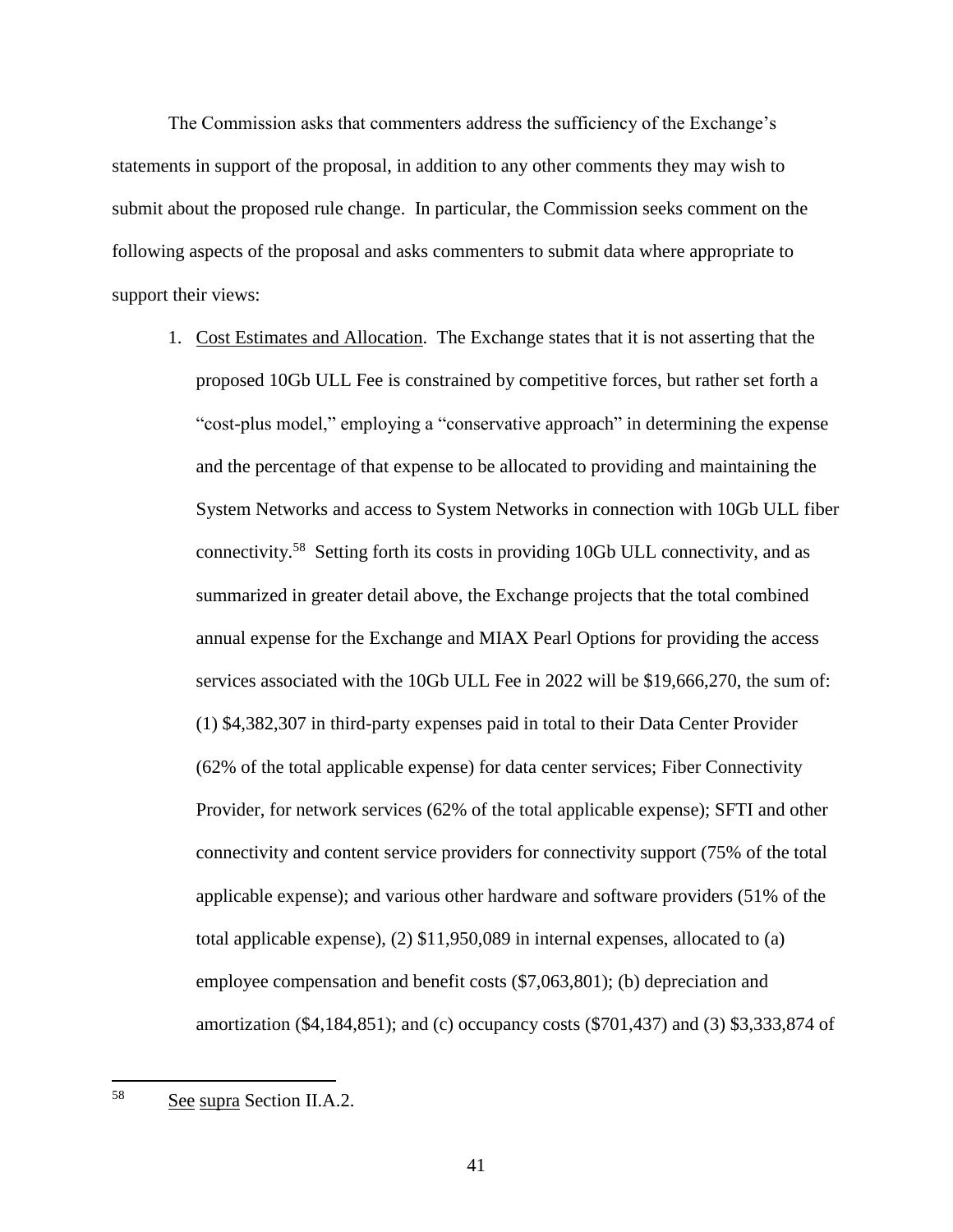allocated general shared expenses that include recruiting and training, marketing and advertising costs, professional fees for legal, tax and accounting services, and telecommunications costs. Do commenters believe that these allocations are reasonable? Should the Exchange be required to provide more specific information regarding the allocation of third-party expenses, such as the overall estimated cost for each category of external expenses or at minimum the total applicable third-party expenses? Should the Exchange have provided either a percentage allocation or statements regarding the Exchange's overall estimated costs for the internal expense categories and general shared expenses figure? Do commenters believe that the Exchange has provided sufficient detail about how it determined which costs are associated with providing and maintaining 10Gb ULL connectivity and why? Do commenters believe that the Exchange has provided sufficient detail about how it determined "general shared expenses" and how it determined what portion should be associated with providing and maintaining 10Gb ULL connectivity? Do commenters believe that the Exchange provided sufficient detail or explanation to support its claim that "no expense amount is allocated twice,"<sup>59</sup> whether among the subcategories of expenses in this filing, across the Exchange's fee filings for other products or services, or <u>over time</u>? The Exchange describes a "proprietary" process that was applied in making these determinations or arriving at particular allocations. Do commenters believe further explanation is necessary? What are commenters' views on whether the Exchange has provided sufficient detail on the identity and nature of services provided by third parties? Across all of the Exchange's projected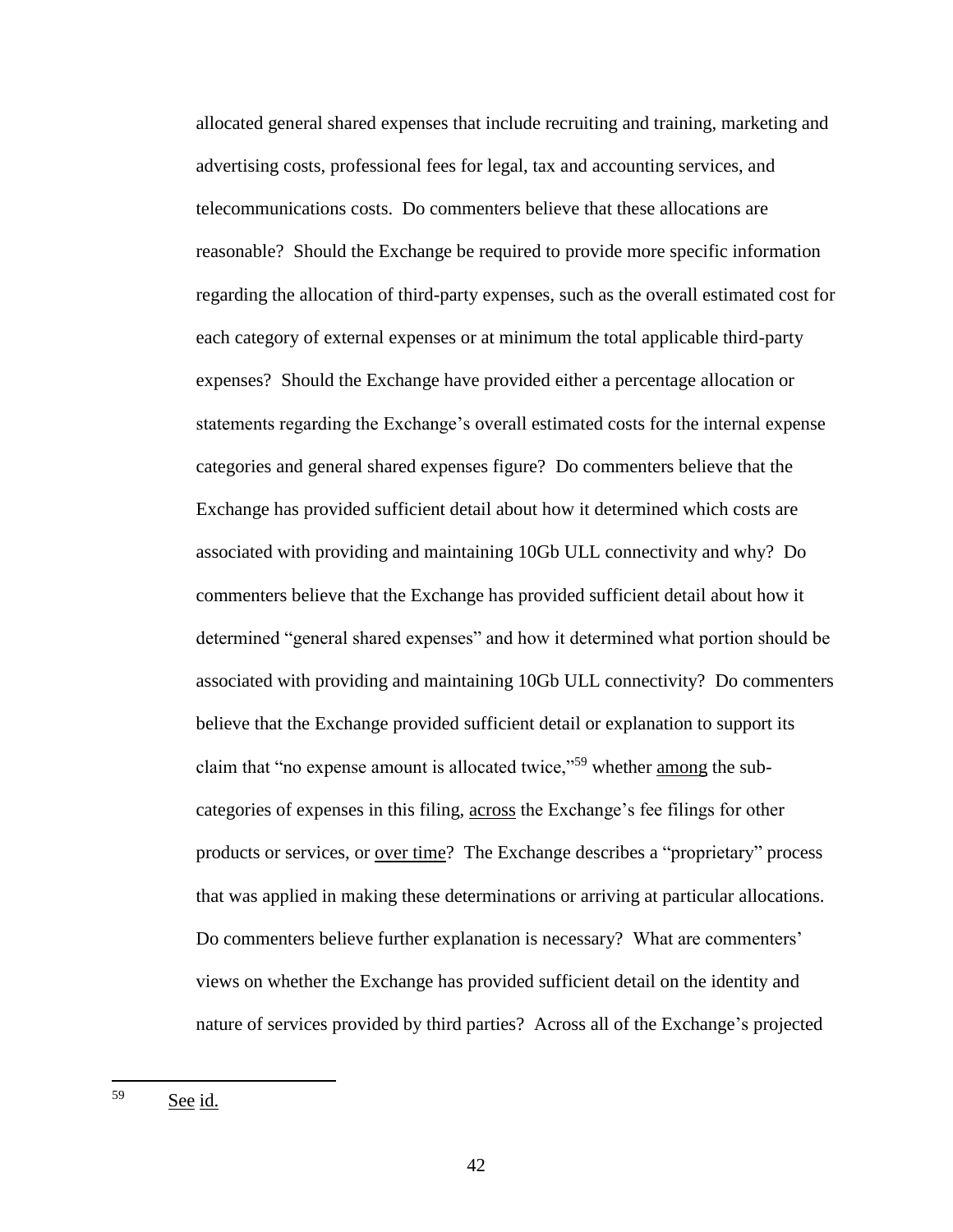costs, what are commenters' views on whether the Exchange has provided sufficient detail on the elements that go into connectivity costs, including how shared costs are allocated and attributed to connectivity expenses, to permit an independent review and assessment of the reasonableness of purported cost-based fees and the corresponding profit margin thereon?

2. Revenue Estimates and Profit Margin Range. The Exchange provides a single monthly revenue figure from March 2022 as the basis for calculating the profit margin of 20%. Do commenters believe this is reasonable? If not, why not? The Exchange states that their proposed fee structure is "designed to cover its costs with a limited return in excess of such costs," and believes that a 20% margin is a limited return over such costs.<sup>60</sup> The profit margin is also dependent on the accuracy of the cost projections which, if inflated (intentionally or unintentionally), may render the projected profit margin meaningless. The Exchange acknowledges that this margin may fluctuate from month to month due to changes in the number of connections purchased, and that costs may increase, but that the number of connections has not materially changed over the prior months and so the months that the Exchange has used as a baseline to perform its assessment are representative of reasonably anticipated costs and expenses.<sup>61</sup> The Exchange does not account for the possibility of cost decreases, however. What are commenters' views on the extent to which actual costs (or revenues) deviate from projected costs (or revenues)? Do commenters believe that the Exchange's methodology for estimating the profit

<sup>60</sup> See supra Section II.A.2.

<sup>61</sup> See id.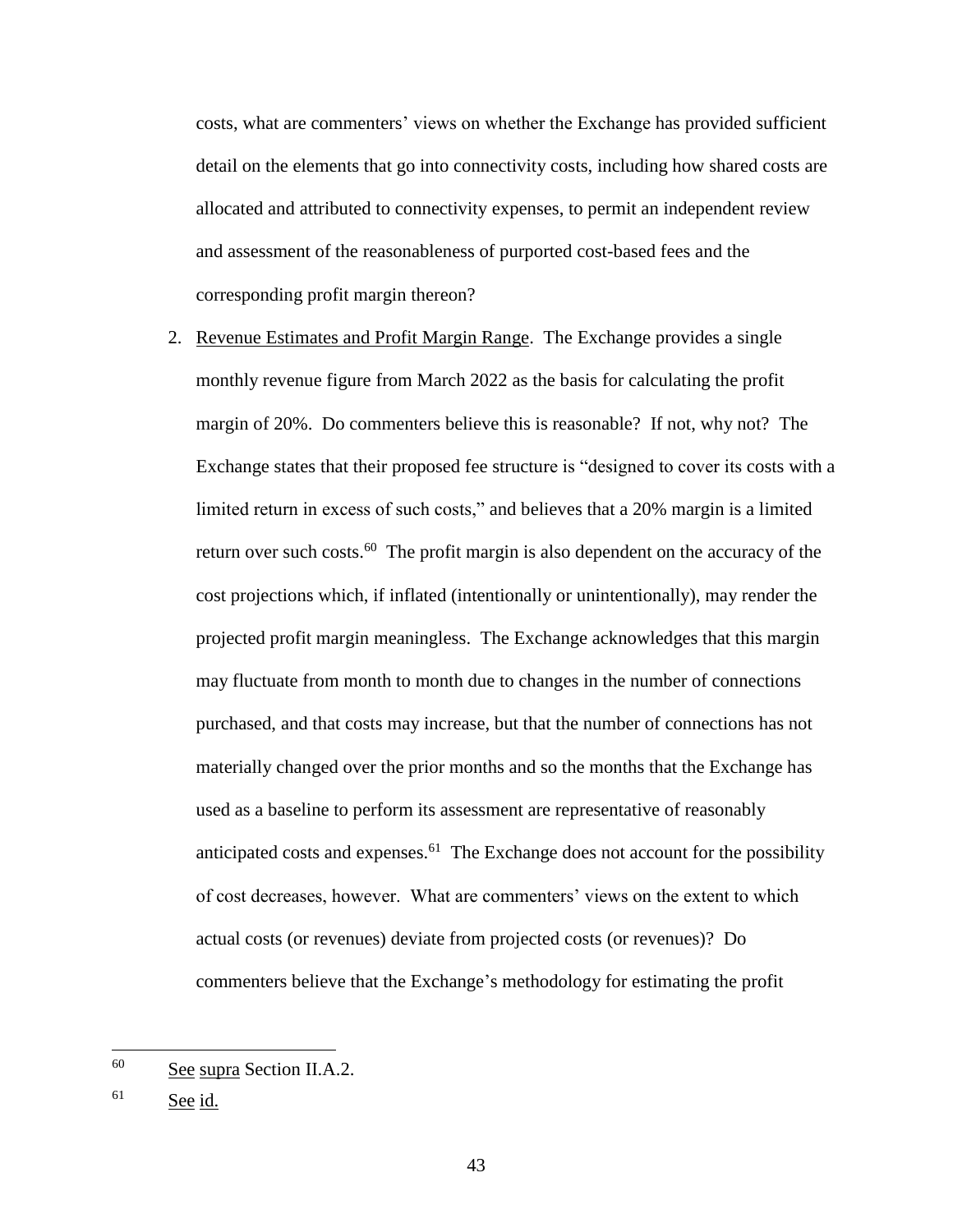margin is reasonable? Should the Exchange provide a range of profit margins that they believe are reasonably possible, and the reasons therefor?

- 3. Reasonable Rate of Return. Do commenters agree with the Exchange that its expected 20% profit margin would constitute a reasonable rate of return over cost for 10GB ULL connectivity, and is not a "supra-competitive" profit that exceeds the profits that can be obtained in a competitive market? If not, what would commenters consider to be a reasonable rate of return and/or what methodology would they consider to be appropriate for determining a reasonable rate of return? What are commenters' views regarding what factors should be considered in determining what constitutes a reasonable rate of return for 10Gb ULL connectivity fees? Do commenters believe it relevant to an assessment of reasonableness that the Exchange's proposed fees for 10Gb ULL connections are lower than those of other options exchanges to which the Exchange has compared the 10Gb ULL connectivity fees? Should an assessment of reasonable rate of return include consideration of factors other than costs; and if so, what factors should be considered, and why?
- 4. Periodic Reevaluation. The Exchange has not stated that it would re-evaluate the appropriate level of 10Gb ULL fees if there is a material deviation from the anticipated profit margin. In light of the impact that the number of subscribers has on connectivity profit margins, and the potential for costs to decrease (or increase) over time, what are commenters' views on the need for exchanges to commit to reevaluate, on an ongoing and periodic basis, their cost-based connectivity fees to ensure that they stay in line with their stated profitability target and do not become unreasonable over time, for example, by failing to adjust for efficiency gains, cost increases or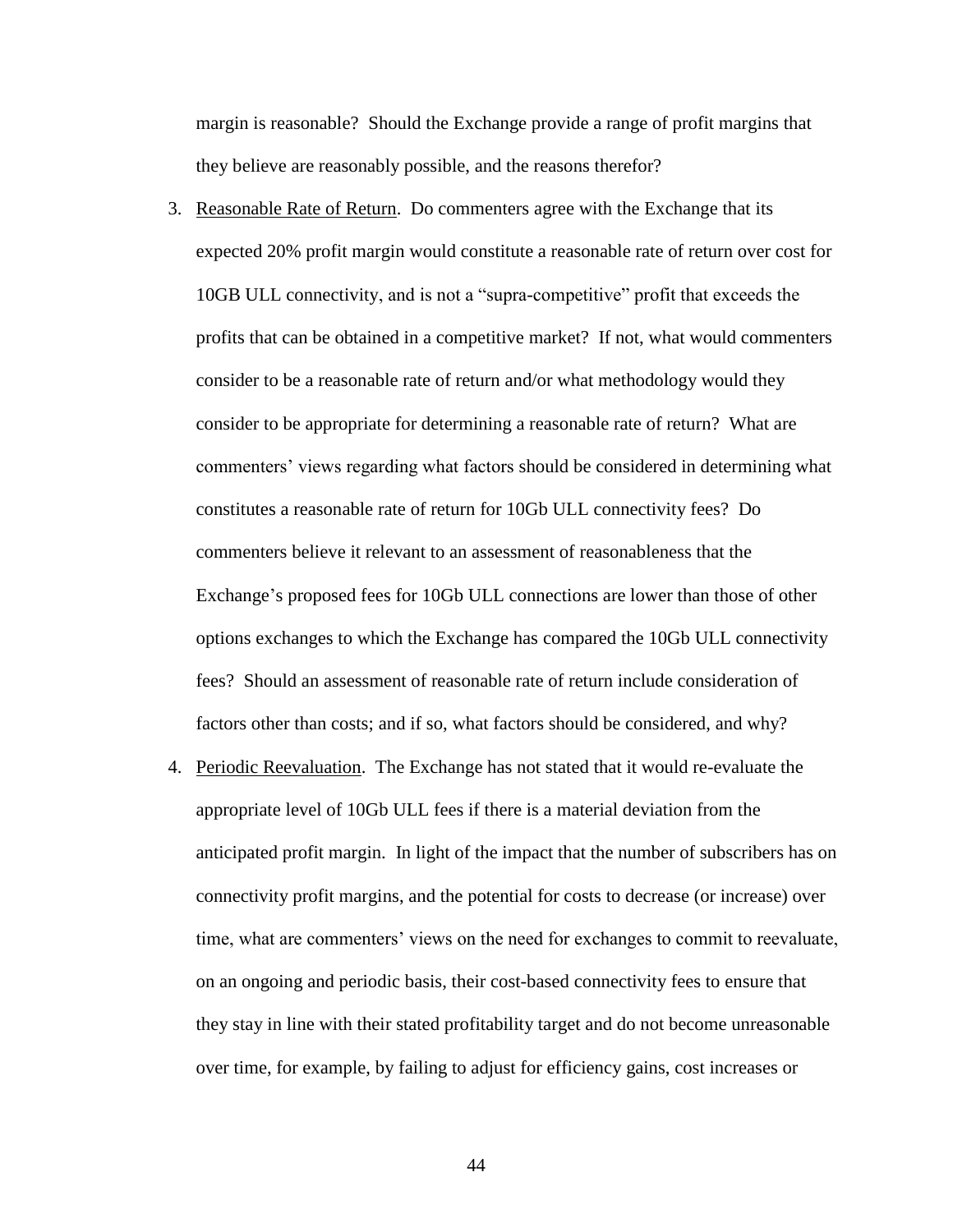decreases, and changes in subscribers? How formal should that process be, how often should that reevaluation occur, and what metrics and thresholds should be considered? How soon after a new connectivity fee change is implemented should an exchange assess whether its subscriber estimates were accurate and at what threshold should an exchange commit to file a fee change if its estimates were inaccurate? Should an initial review take place within the first 30 days after a connectivity fee is implemented? 60 days? 90 days? Some other period?

Under the Commission's Rules of Practice, the "burden to demonstrate that a proposed rule change is consistent with the Exchange Act and the rules and regulations issued thereunder .  $\ldots$  is on the [SRO] that proposed the rule change."<sup>62</sup> The description of a proposed rule change, its purpose and operation, its effect, and a legal analysis of its consistency with applicable requirements must all be sufficiently detailed and specific to support an affirmative Commission finding,<sup>63</sup> and any failure of an SRO to provide this information may result in the Commission not having a sufficient basis to make an affirmative finding that a proposed rule change is consistent with the Act and the applicable rules and regulations.<sup>64</sup> Moreover, "unquestioning reliance" on an SRO's representations in a proposed rule change would not be sufficient to justify Commission approval of a proposed rule change.<sup>65</sup>

The Commission believes it is appropriate to institute proceedings to allow for additional consideration and comment on the issues raised herein, including as to whether the proposal is

<sup>62</sup> 17 CFR 201.700(b)(3).

<sup>63</sup> See id.

<sup>64</sup> See id.

<sup>65</sup> See Susquehanna Int'l Group, LLP v. Securities and Exchange Commission, 866 F.3d 442, 446-47 (D.C. Cir. 2017) (rejecting the Commission's reliance on an SRO's own determinations without sufficient evidence of the basis for such determinations).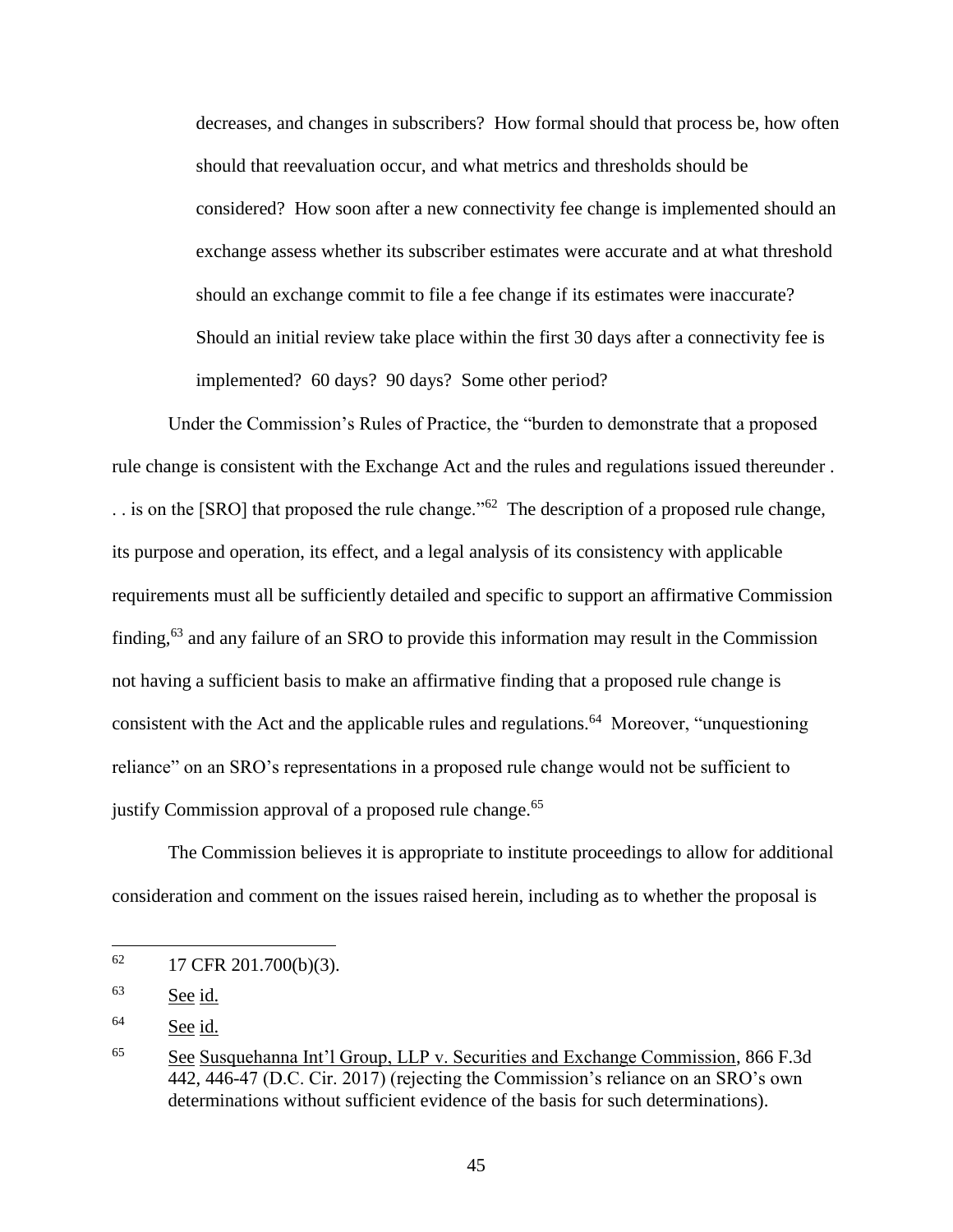consistent with the Act, any potential comments or supplemental information provided by the Exchange, and any additional independent analysis by the Commission.

## V. Commission's Solicitation of Comments

 $\overline{\phantom{a}}$ 

The Commission requests written views, data, and arguments with respect to the concerns identified above as well as any other relevant concerns. In particular, the Commission invites the written views of interested persons concerning whether the proposal is consistent with Sections  $6(b)(4)$ ,  $6(b)(5)$ , and  $6(b)(8)$ , or any other provision of the Act, or the rules and regulations thereunder. The Commission asks that commenters address the sufficiency and merit of the Exchange's statements in support of the proposal, in addition to any other comments they may wish to submit about the proposed rule change. Although there do not appear to be any issues relevant to approval or disapproval that would be facilitated by an oral presentation of views, data, and arguments, the Commission will consider, pursuant to Rule 19b-4, any request for an opportunity to make an oral presentation.<sup>66</sup>

Interested persons are invited to submit written data, views, and arguments regarding whether the proposal should be approved or disapproved by [insert date 21 days from publication in the Federal Register]. Any person who wishes to file a rebuttal to any other person's submission must file that rebuttal by [insert date 35 days from publication in the Federal Register].

<sup>&</sup>lt;sup>66</sup> 15 U.S.C. 78s(b)(2). Section 19(b)(2) of the Act grants the Commission flexibility to determine what type of proceeding—either oral or notice and opportunity for written comments—is appropriate for consideration of a particular proposal by an SRO. See Securities Acts Amendments of 1975, Report of the Senate Committee on Banking, Housing and Urban Affairs to Accompany S. 249, S. Rep. No. 75, 94th Cong., 1st Sess. 30 (1975).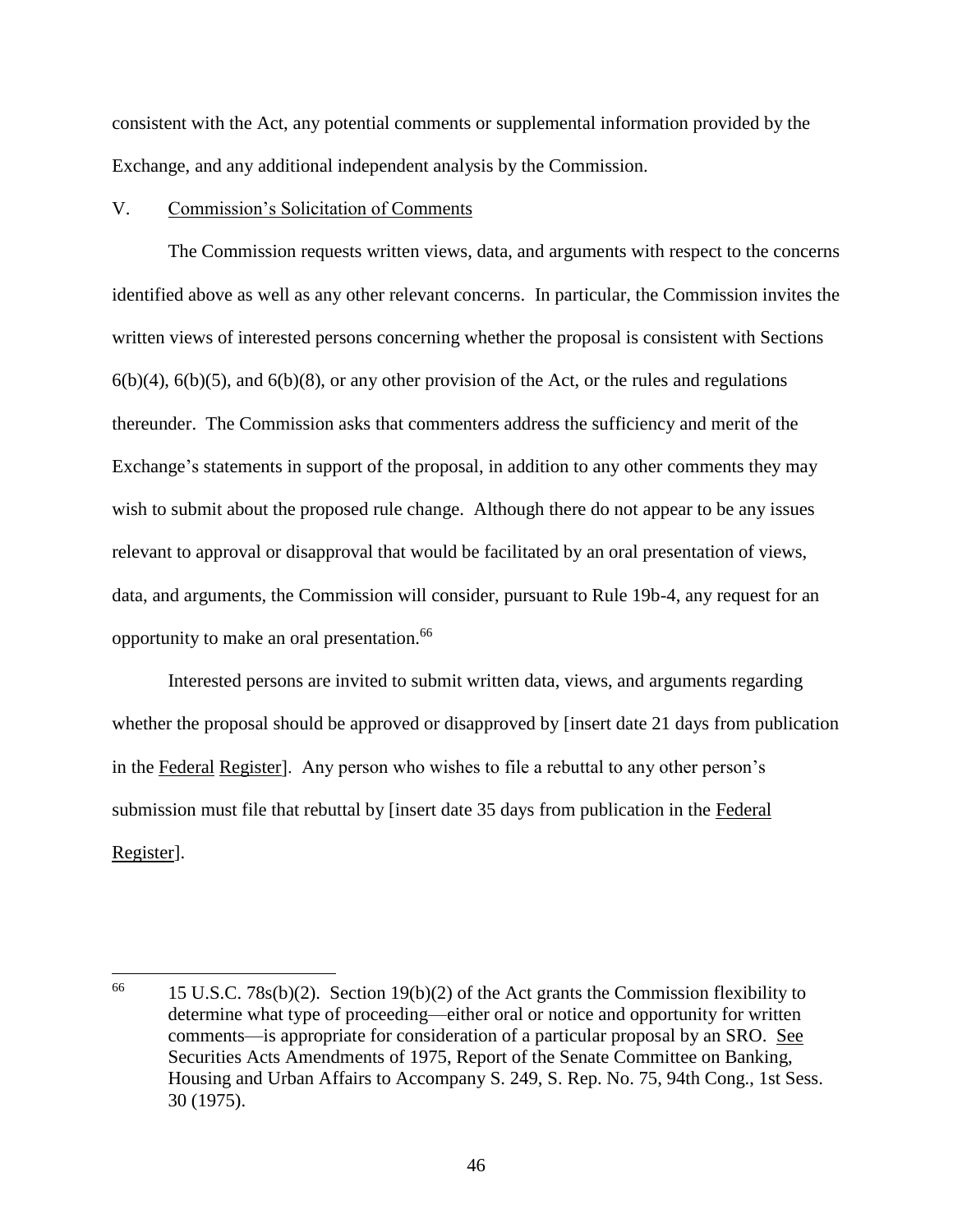Comments may be submitted by any of the following methods:

#### Electronic comments:

- Use the Commission's Internet comment form [\(http://www.sec.gov/rules/sro.shtml\)](http://www.sec.gov/rules/sro.shtml); or
- Send an e-mail to [rule-comments@sec.gov.](mailto:rule-comments@sec.gov) Please include File No. SR-MIAX-2022-14 on the subject line.

#### Paper comments:

• Send paper comments in triplicate to Secretary, Securities and Exchange Commission, 100 F Street, NE, Washington, DC 20549-1090.

All submissions should refer to File Number SR-MIAX-2022-14. This file number should be included on the subject line if e-mail is used. To help the Commission process and review your comments more efficiently, please use only one method. The Commission will post all comments on the Commission's Internet website [\(http://www.sec.gov/rules/sro.shtml\)](http://www.sec.gov/rules/sro.shtml). Copies of the submission, all subsequent amendments, all written statements with respect to the proposed rule change that are filed with the Commission, and all written communications relating to the proposed rule change between the Commission and any person, other than those that may be withheld from the public in accordance with the provisions of 5 U.S.C. 552, will be available for website viewing and printing in the Commission's Public Reference Room, 100 F Street, NE, Washington, DC 20549, on official business days between the hours of 10:00 a.m. and 3:00 p.m. Copies of the filing also will be available for inspection and copying at the principal office of the Exchange. All comments received will be posted without change. Persons submitting comments are cautioned that we do not redact or edit personal identifying information from comment submissions. You should submit only information that you wish to make available publicly. All submissions should refer to File Number SR-MIAX-2022-14 and